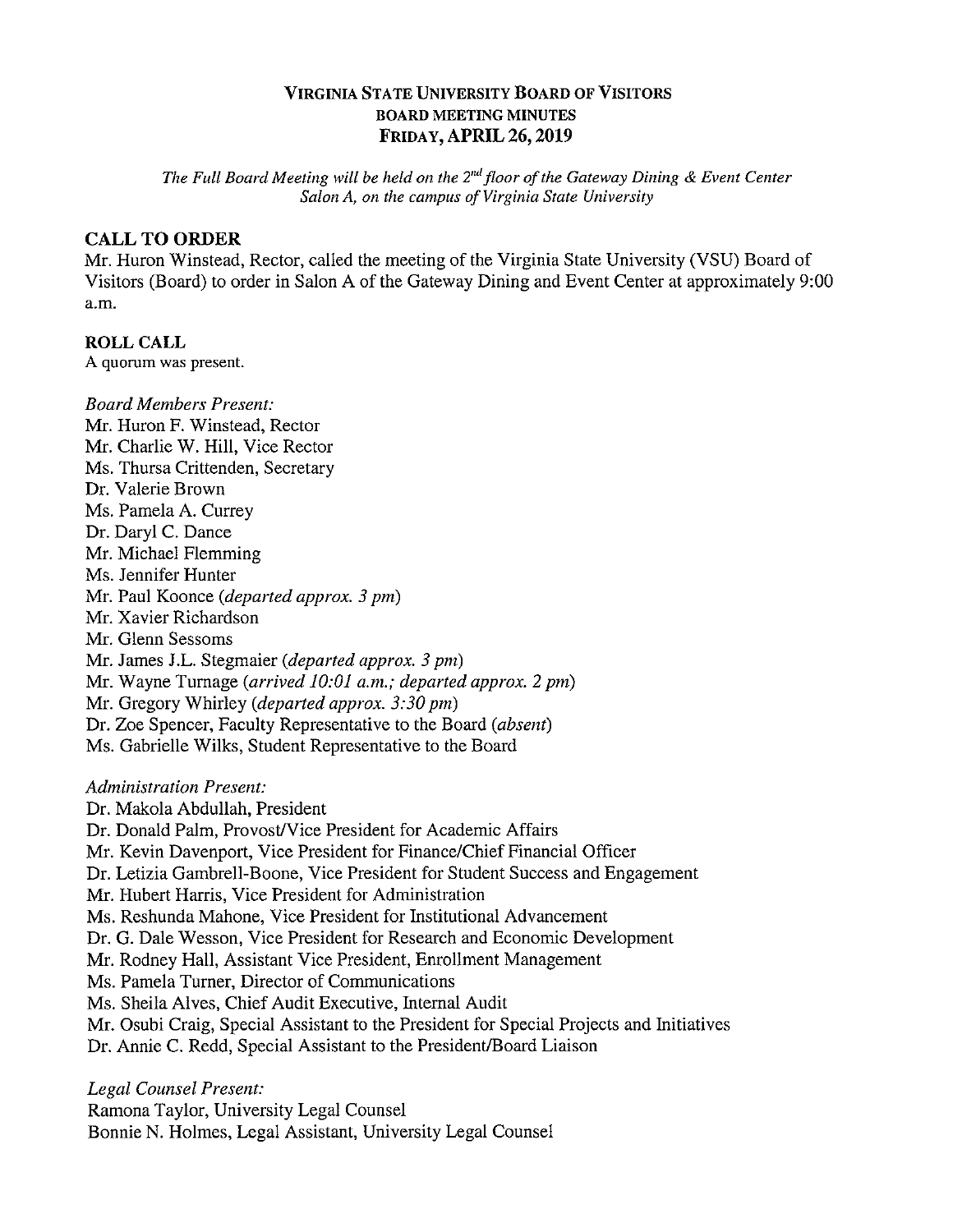**Others Present:** 

Rev. Delano Douglas, Director, Campus Ministries Dr. Maxine Sample, Int'l Education (sitting in for the Faculty Representative) Travis Edmonds, Information Technology Danette Johnson, President's Office Dr. Kimetta R. Hairston, ACE Fellow Malika Blume, Internal Audit Marlo Green, Internal Audit Peggy Davis, Athletic Director

### **OPENING REMARKS**

Rector Winstead invited Reverend Delano Douglas, Director of Campus Ministries, to give the invocation.

**RECTOR'S REMARKS** 

None

#### PRESIDENT'S REMARKS

President Abdullah thanked Rev. Douglas' for his service to the University as he would be leaving to accept another position. The gallery applauded and congratulated Rev. Douglas. President Abdullah also recognized faculty, staff, and students for their professional, academic, and athletic accomplishments.

#### **CLOSED SESSION**

Ms. Thursa Crittenden, Board Secretary, moved that the Board convene a closed meeting pursuant to Section 2.2- $3711(A)(1)$  of the Code of Virginia at 9:40 a.m. for discussion of personnel matters specifically regarding the President's Performance Review. The motion called for President Makola Abdullah and Carrie Nee, Senior Assistant Attorney General, to attend the closed meeting because their presence in the closed meeting was deemed necessary, and/or their presence would aid the Board in its consideration of this matter.

The Board reconvened in open session at 3:02 p.m. in accordance with §2.2-3712(D) of the Code of Virginia. Ms. Crittenden conducted a roll call in which all Board members certified that the Board discussed or considered only those public business matters lawfully exempted from open meeting requirements under the Virginia Freedom of Information Act and only such public business matters as were identified in the motion by which the closed meeting was convened.

Ms. Currey moved to affirm the Board's discussion with the President regarding his Performance Review. The Board authorized the Rector to work with the State Attorney General's Office to make changes to the President's contract as discussed by the Board. The motion was seconded and carried by roll call vote.

#### **CLOSED SESSION**

In accordance with § 2.2-3711(A)(1) of the *Code of Virginia*, Ms. Crittenden moved to go into closed session at 3:10 p.m. for discussion of performance of departments of the University where such discussion would necessarily involve the performance of individual employees. Most specifically, to discuss the reaffirmation of administrative positions. The motion provided that President Makola M. Abdullah, Dr. Annie C. Redd, Special Assistant to the President and Board Liaison, and Ms. Carrie Nee, Senior Assistant Attorney General, attend the closed meeting because their presence in the closed meeting was deemed necessary, and/or their presence would aid the Board in its deliberations.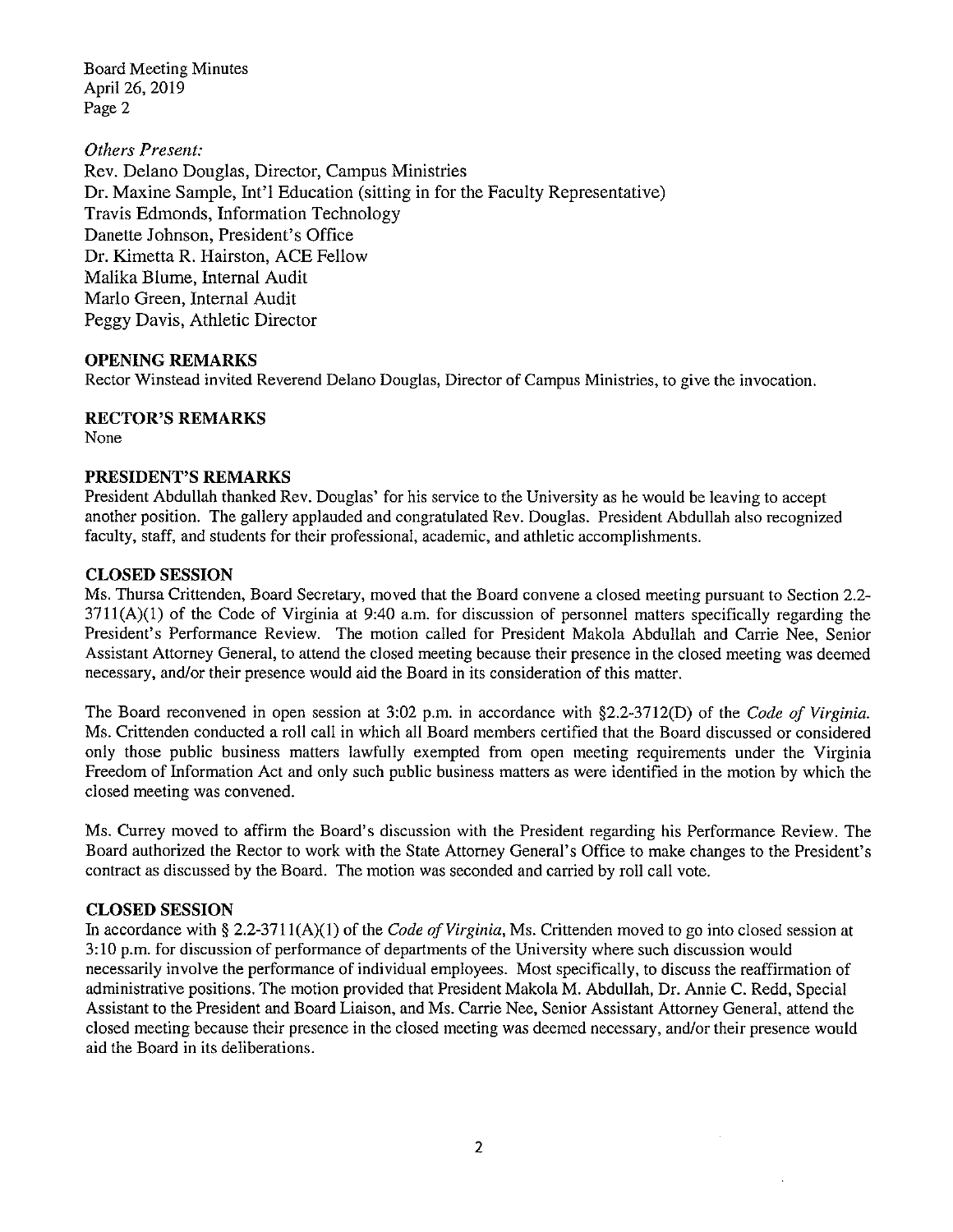The Board reconvened in open session at 4:00 p.m. in accordance with § 2.2-3712(D) of the Code of Virginia. Ms. Crittenden conducted the poll in which all board members certified that the Board only discussed personnel matters. All board members present certified compliance with the Virginia Freedom of Information Act.

#### **COMMITTEE REPORTS**

All committee reports were accepted and are reflected in these minutes.

#### **BOARD APPROVALS**

ACTION: The Board has authorized the Rector and the Chair of Personnel and Compensation Committee to work with the Assistant Attorney General to negotiate a contract extension with the President. (APPROVED). The motion was approved with 13 members voting for it. Member Wayne Turnage was not present for vote.

- Action on the approval of the February 8, 2019 Board meeting minutes (APPROVED). The motion was approved with 10 members voting for it. Members Paul Koonce, James Stegmaier, Wayne Turnage, and Gregory Whirley were not present for vote.
- Action on the reaffirmation of the VSU Board Statement of Governance (APPROVED). The motion was approved with 10 members voting for it. Members Paul Koonce, James Stegmaier, Wayne Turnage, and Gregory Whirley were not present for vote.
- Action on the reaffirmation of the VSU Board Code of Ethics (APPROVED). The motion was approved with 10 members voting for it. Members Paul Koonce, James Stegmaier, Wayne Turnage, and Gregory Whirley were not present for vote.
- Action on the reaffirmation of the VSU Board Freedom of Information Act (FOIA) Rights and Responsibilities (APPROVED). The motion was approved with 10 members voting for it. Members Paul Koonce, James Stegmaier, Wayne Turnage, and Gregory Whirley were not present for vote.
- Action the reaffirmation of administrative positions: vice presidents, associate vice presidents, assistant vice presidents, deans (APPROVED). The motion was approved with 10 members voting for it. Members Paul Koonce, James Stegmaier, Wayne Turnage, and Gregory Whirley were not present for vote.
- Action on the approval of the 2019-2020 Board meeting schedule (APPROVED). The motion was approved with 10 members voting for it. Members Paul Koonce, James Stegmaier, Wayne Turnage, and Gregory Whirley were not present for vote.

| New Member Orientation & Annual Retreat | August 8 - 9, 2019                   |
|-----------------------------------------|--------------------------------------|
| September Meeting                       | September 13, 2019 (One Day Session) |
| November Meeting                        | November 14 - 15, 2019               |
| February Meeting                        | February 7, 2020 (One Day Session)   |
| April Meeting                           | April 23 - 24, 2020                  |

Action on the Resolution for approval of FY 2019-2020 Operating Budget (APPROVED). The motion was approved with 10 members voting for it. Members Paul Koonce, James Stegmaier, Wayne Turnage, and Gregory Whirley were not present for vote.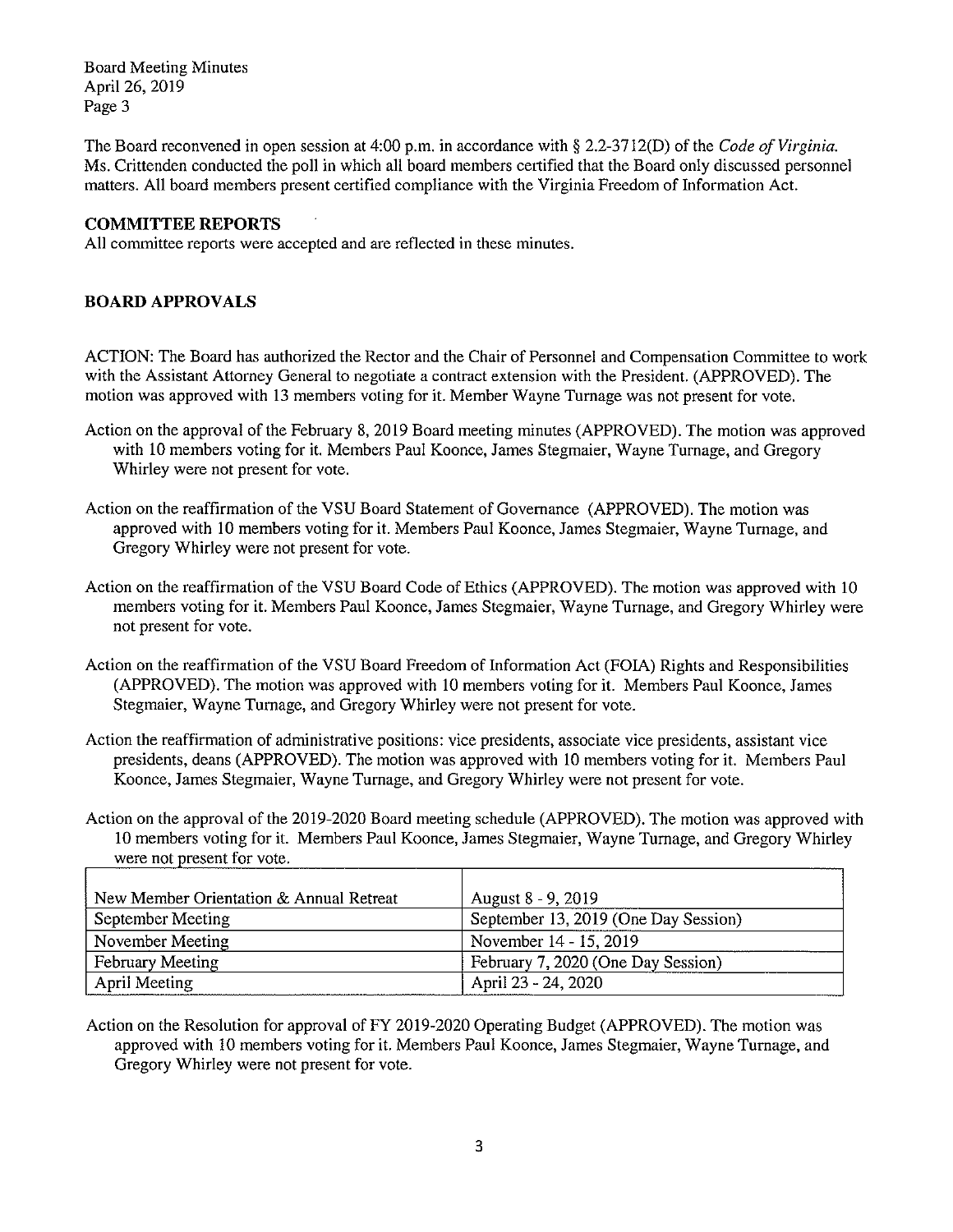- Action on the Resolution for authorizing Tuition, Fees, Room & Board Rates, 2019-2020 (APPROVED). The motion was approved with 10 members voting for it. Members Paul Koonce, James Stegmaier, Wayne Turnage, and Gregory Whirley were not present for vote.
- Action on the Resolution to Approve the 2020-2026 Capital Outlay Plan (APPROVED). The motion was approved with 10 members voting for it. Members Paul Koonce, James Stegmaier, Wayne Turnage, and Gregory Whirley were not present for vote.
- Action on the Resolution for Use of Non-Utilized Local Funds (APPROVED). The motion was approved with 10 members voting for it. Members Paul Koonce, James Stegmaier, Wayne Turnage, and Gregory Whirley were not present for vote.
- Action on the Resolution for the approval of the Internal Audit Plan, FY 20 (APPROVED). The motion was approved with 10 members voting for it. Members Paul Koonce, James Stegmaier, Wayne Turnage, and Gregory Whirley were not present for vote.
- Action on the Resolution for approval of VSU's Participation in Faculty Teaching Load Assessment- the 2019 Cohort of the National Study of Instructional Costs and Productivity "The Delaware Cost Study" (APPROVED). The motion was approved with 10 members voting for it. Members Paul Koonce, James Stegmaier, Wayne Turnage, and Gregory Whirley were not present for vote.
- Action on the initial metrics and targets presented for the 2020-2025 Strategic Plan (APPROVED). The motion was approved with 10 members voting for it. Members Paul Koonce, James Stegmaier, Wayne Turnage, and Gregory Whirley were not present for vote.
- Action on the Resolutions for approval of the Candidates for Honorary Doctorate Degrees (APPROVED): Congresswoman Lucy McBath, Senator Jennifer McClellan, Delegate Lacharese Aird. The motion was approved with 10 members voting for it. Members Paul Koonce, James Stegmaier, Wayne Turnage, and Gregory Whirley were not present for vote.
- Action on the Candidates for Promotion and Tenure (APPROVED). The motion was approved with 10 members voting for it. Members Paul Koonce, James Stegmaier, Wayne Turnage, and Gregory Whirley were not present for vote.
	- College of Agriculture:
		- o Guo-Liang Jaing Tenure and Promotion to Associate Professor, Agriculture Research Station
		- o Richard Omoytoye Promotion to Professor, Agriculture Research Station
		- o Theresa Nartea Tenure and Promotion to Associate Professor, Cooperative Extension
		- o Dahlia I J O'Brien Tenure and Promotion to Professor, Cooperative Extension
	- College of Natural and Health Sciences
		- o Cheryl P. Talley Promotion to Professor, Psychology Department
		- o Reginald Hopkins Promotion to Professor, Psychology Department
		- o Larry D. Keen Tenure and Promotion to Associate Professor, Psychology Department
	- College of Engineering and Technology
		- o Zhenhua Wu Promotion to Full Professor, Mathematics and Economics Department
	- College of Business
		- o Patrice Perry-Rivers Tenure, Management and Marketing Department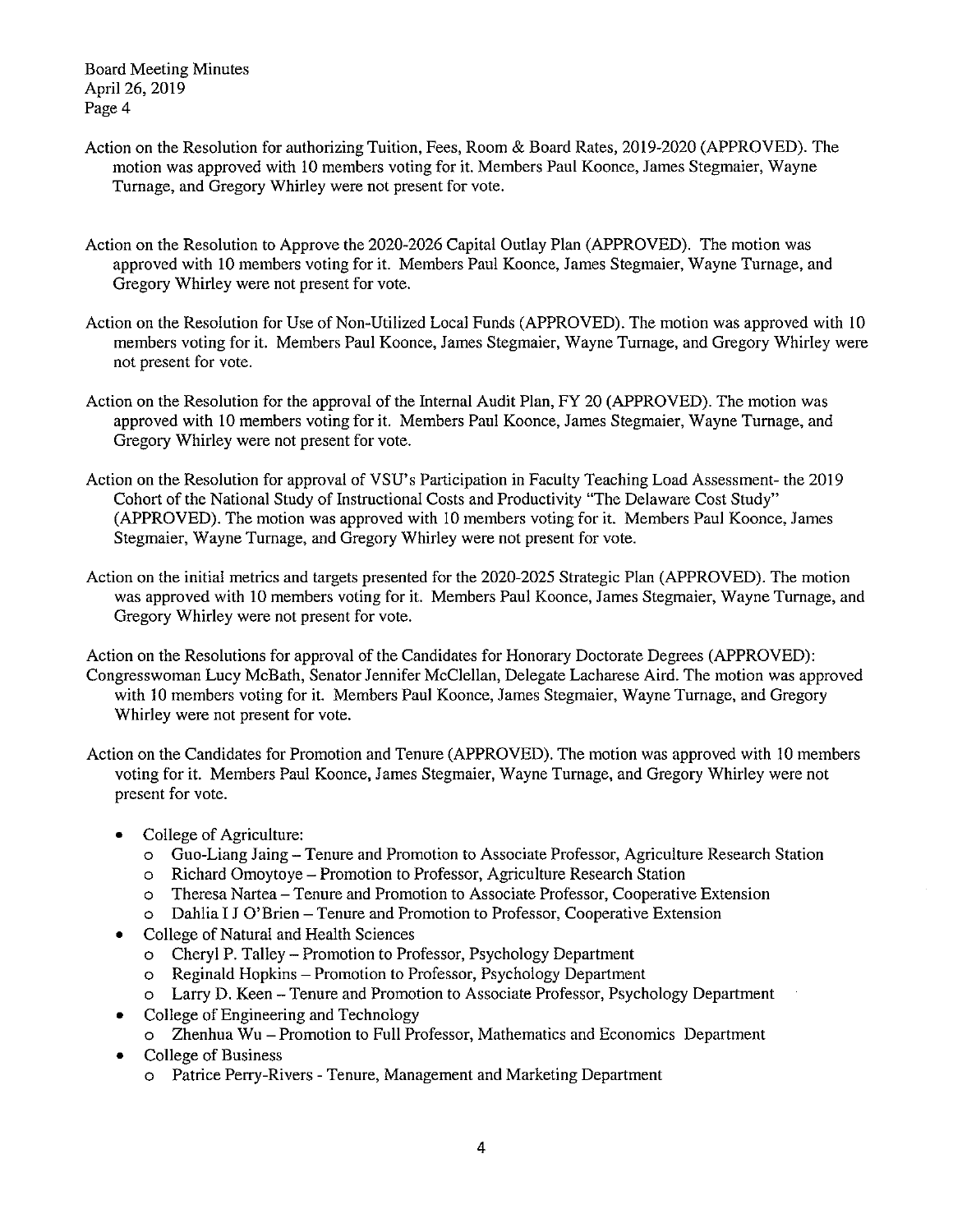- Action on the Candidates for Sabbatical Leave (APPROVED). The motion was approved with 10 members voting for it. Members Paul Koonce, James Stegmaier, Wayne Turnage, and Gregory Whirley were not present for vote.
	- o Dr. Victor Vilchiz, Chemistry Department, College of Natural and Health Sciences
	- o Dr. Donatus Amaram, Management & Marketing Department, Reginald F. Lewis College of Business
- Action on Resolution for approval of four new Bachelor of Science Degrees in Education (BSEd): Special Education, Elementary Education, Middle School Education, and Innovative Technology Education (APPROVED). The motion was approved with 10 members voting for it. Members Paul Koonce, James Stegmaier, Wayne Turnage, and Gregory Whirley were not present for vote.
- Action on the Resolution for approval of the Bachelor of Science Degree in Sport Management Major (APPROVED). The motion was approved with 10 members voting for it. Members Paul Koonce, James Stegmaier, Wayne Turnage, and Gregory Whirley were not present for vote.
- Action on the Resolution for approval of the Master's degree in Counselor Education M.ED. (Modification) (APPROVED). The motion was approved with 10 members voting for it. Members Paul Koonce, James Stegmaier, Wayne Turnage, and Gregory Whirley were not present for vote.
- Action on the Resolution for approval of the Master's degree in Business Administration MBA (APPROVED). The motion was approved with 10 members voting for it. Members Paul Koonce, James Stegmaier, Wayne Turnage, and Gregory Whirley were not present for vote.
- Action on the Resolution for approval of the Doctorate in Educational Leadership and Administration ED.D. ONLINE (APPROVED). The motion was approved with 10 members voting for it. Members Paul Koonce, James Stegmaier, Wayne Turnage, and Gregory Whirley were not present for vote.
- Action on the Resolution for approval of Educational Specialist ED.S. (APPROVED). The motion was approved with 10 members voting for it. Members Paul Koonce, James Stegmaier, Wayne Turnage, and Gregory Whirley were not present for vote.
- The Board acknowledged the VSU Alumni Association 2019-20 Alumna of the Year Ms. Delores Jordan. The motion was approved with 10 members voting for it. Members Paul Koonce, James Stegmaier, Wayne Turnage, and Gregory Whirley were not present for vote.

## REMARKS FROM THE STUDENT REPRESENTATIVE TO THE BOARD

Ms. Gabrielle Wilks, Student Representative, presented a recap of the Student Government Association's activities for the 2018-2019 academic year. Ms. Wilks shared that she enjoyed working with the Board and thanked the members for their service to Virginia State University.

#### **ADJOURNMENT**

There being no further business, the Rector adjourned the meeting at approximately 5:00 p.m.

Winstead, Rector Huron

 $9 |13 | 9$ 

Thursa D. Crittenden, Secretary

<u>Dea</u>

Date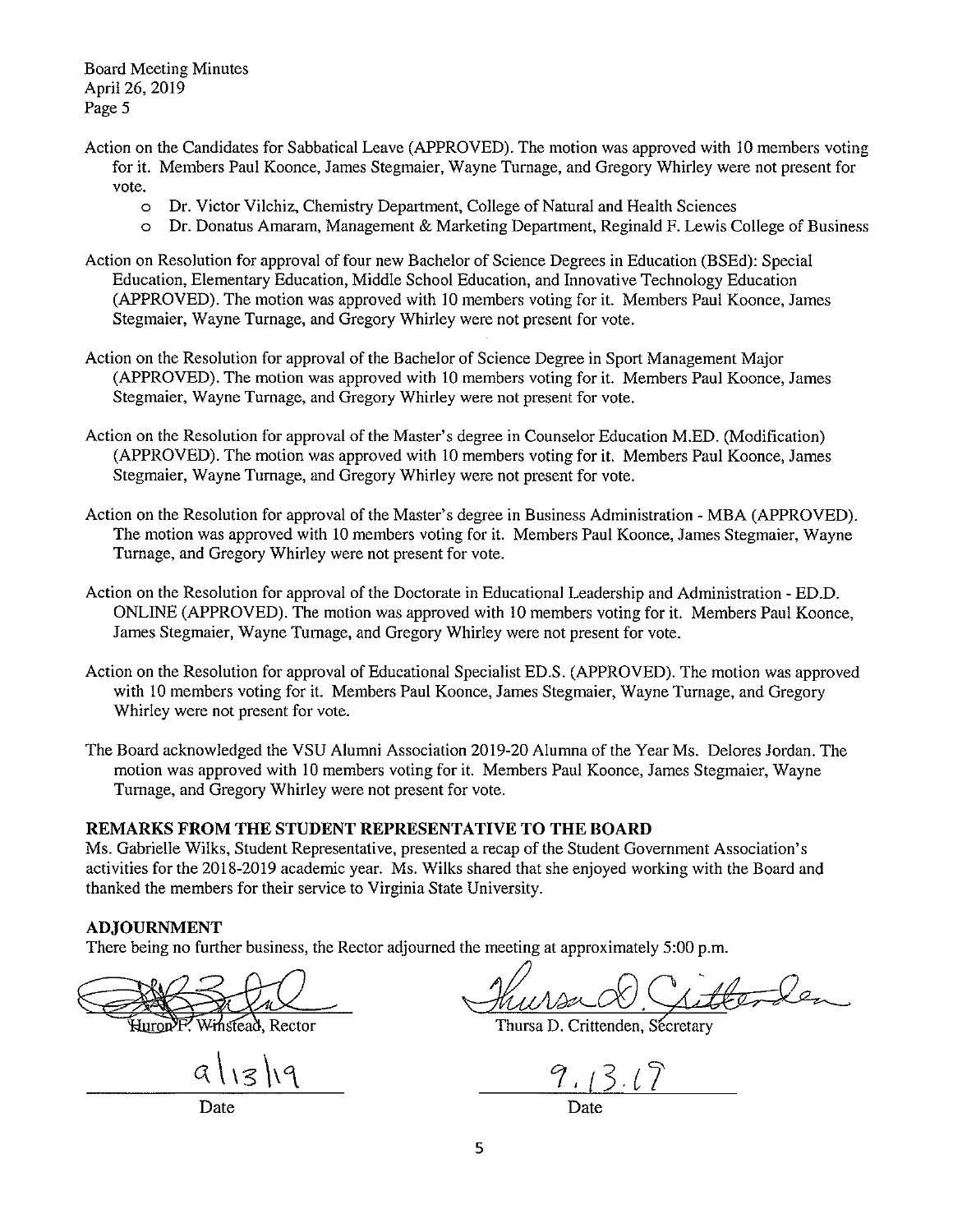#### **VIRGINIA STATE UNIVERSITY BOARD OF VISITORS**

## **RESOLUTION AUTHORIZING THE TUITION AND FEES FOR ACADEMIC YEAR 2019-2020**

#### **April 26, 2019**

**WHEREAS,** the Commonwealth of Virginia funding policies and the impact of the economic forecast for the foreseeable future contained in the 2018-2020 Biennium Appropriations Act ("Act"); and

**WHEREAS,** the Act requires each institution to communicate its tuition and fee policy, as approved by the Board of Visitors to the Secretary of Education, the State Council of Higher Education for Virginia ("SCHEY"), and the Chairs of the House Appropriations and Senate Finance Committee by May 15 of each fiscal year; and

**WHEREAS,** the Board of Visitors has considered the proposed schedule of tuition, room, board, comprehensive, and miscellaneous fees, identified as Schedules A, B, C, D and E (attached); and

**WHEREAS,** the rates set for tuition, room, board, comprehensive, and miscellaneous fees, together with administrative actions to control costs, are intended to provide adequate coverage for basic instructional activities, related administrative support, other program and operating costs, and adequate debt service reserves for past and future construction projects utilizing bonded funds.

**NOW, THEREFORE, BE IT RESOLVED THAT,** the Board of Visitors of Virginia State University approves the tuition, room, board, comprehensive, and miscellaneous fees, found on Schedules A, B, C, D, and E, to be charged to students during the 2019-2020 academic year.

**BE IT FURTHER RESOLVED THAT,** the President shall monitor any subsequent actions of the General Assembly between now and the beginning of Fiscal Year 2020 for legislative impact on the tuition and fee policy and related funding, and shall implement timely changes required by such legislation, and shall report such action to the Board of Visitors at its next regularly scheduled meeting; and

**BE IT FURTHER RESOLVED THAT,** the President is authorized to establish miscellaneous fees for items not listed in ScheduleD, in response to emerging needs and changing circumstances.

Huron

Date Date Date

Kusa D. Citlender

4, 26,19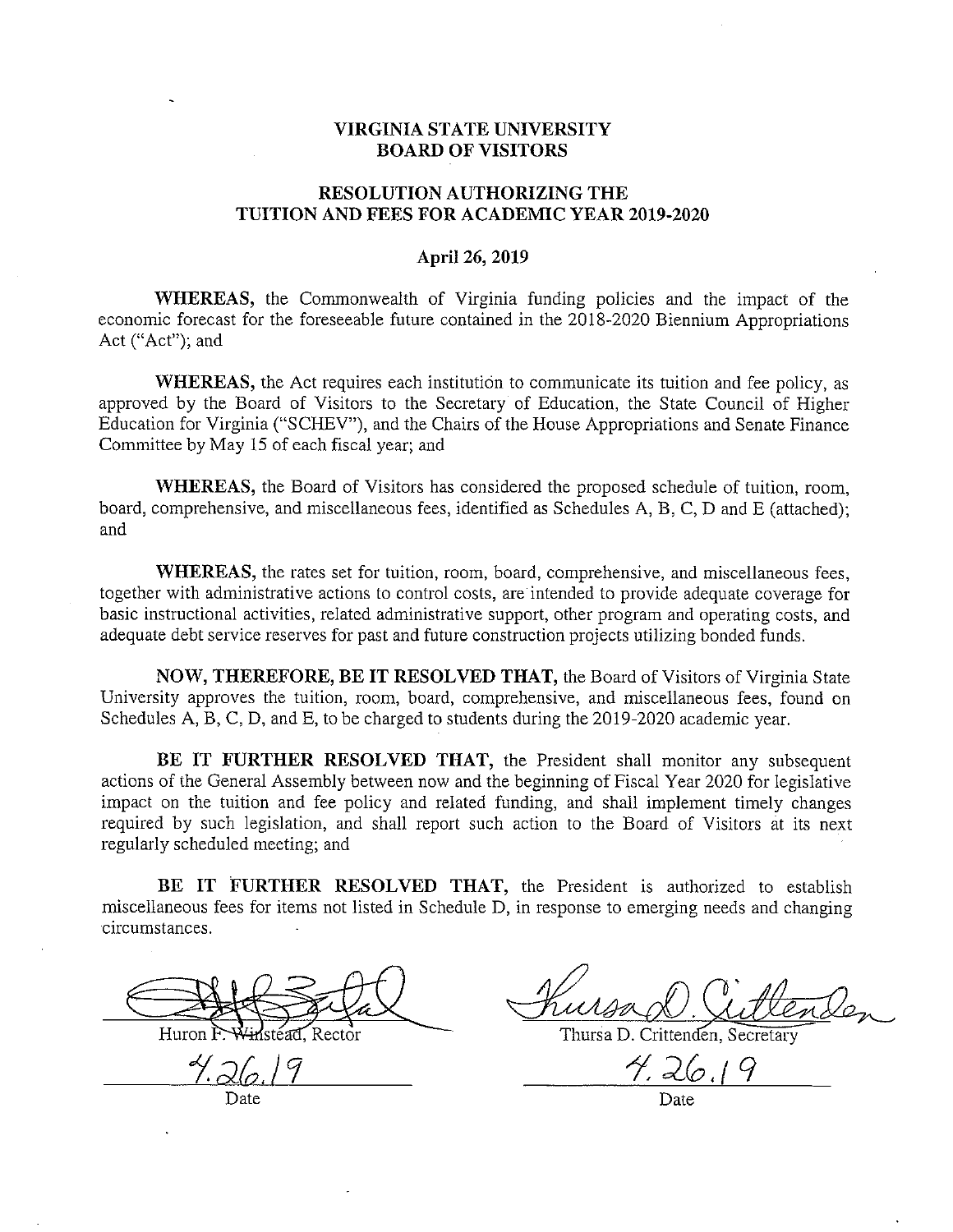## SCHEDULE A

#### **Virginia State University Proposed Full Year Tuition and Fees for Full-Time Students In-State FY 2019-2020**

|                                   | Actual<br>2018-2019 | Proposed<br>2019-2020 | Increase<br>Amount | %<br>Change |
|-----------------------------------|---------------------|-----------------------|--------------------|-------------|
| In-State Undergraduate Students   |                     |                       |                    |             |
| Tuition                           | 5,540               | 5,540                 |                    | 0.0%        |
| Technology and Infrastructure Fee | 229                 | 229                   |                    | 0.0%        |
| Comprehensive Fee                 | 2,815               | 2,899                 | 84                 | 3.0%        |
| Subtotal                          | 8,584               | 8,668                 | 84                 | 1.0%        |
| Campus Improvement Fee            | 472                 | 486                   | 14                 | 3.0%        |
| Subtotal - Mandatory              | 9,056               | 9,154                 | $\overline{98}$    | 1.1%        |
| Room                              | 6,548               | 6,744                 | 196                | 3.0%        |
| Board                             | 4,660               | 4,800                 | 140                | 3.0%        |
| Subtotal Room and Board           | 11,208              | 11,544                | 336                | 3.0%        |
| Total Cost - Boarding             | 20,264              | 20,698                | 434                | 2.1%        |
| <b>In-State Graduate Students</b> |                     |                       |                    |             |
| Tuition                           | 8,131               | 8,375                 | 244                | 3.0%        |
| Technology and Infrastructure Fee | 229                 | 229                   |                    | 0.0%        |
| Comprehensive Fee                 | 2,815               | 2,899                 | 84                 | 3.0%        |
| Subtotal                          | 11,175              | 11,503                | 328                | 2.9%        |
| Campus Improvement Fee            | 472                 | 486                   | 14                 | 3.0%        |
| Subtotal - Mandatory              | 11,647              | 11,989                | 342                | 2.9%        |
| Room                              | 6,548               | 6,744                 | 196                | 3.0%        |
| Board                             | 4,660               | 4,800                 | 140                | 3.0%        |
| Subtotal Room and Board           | 11,208              | 11,544                | 336                | 3.0%        |
| <b>Total Cost - Boarding</b>      | 22,855              | 23,533                | 678                | 3,0%        |
| In-State Doctoral Students        |                     |                       |                    |             |
| Tuition                           | 8,131               | 8,375                 | 244                | 3.0%        |
| Technology and Infrastructure Fee | 229                 | 229                   | $\blacksquare$     | $0.0\%$     |
| Comprehensive Fee                 | 2,815               | 2,899                 | 84                 | 3.0%        |
| Subtotal                          | 11,175              | 11,503                | 328                | 2.9%        |
| Campus Improvement Fee            | 472                 | 486                   | 14                 | 3.0%        |
| Subtotal - Mandatory              | 11,647              | 11,989                | $\overline{342}$   | 2.9%        |
| Room                              | 6,548               | 6,744                 | 196                | 3.0%        |
| Board                             | 4,660               | 4,800                 | 140                | 3.0%        |
| Subtotal Room and Board           | 11,208              | 11,544                | 336                | 3.0%        |
| Total Cost - Boarding             | 22,855              | 23,533                | 678                | 3.0%        |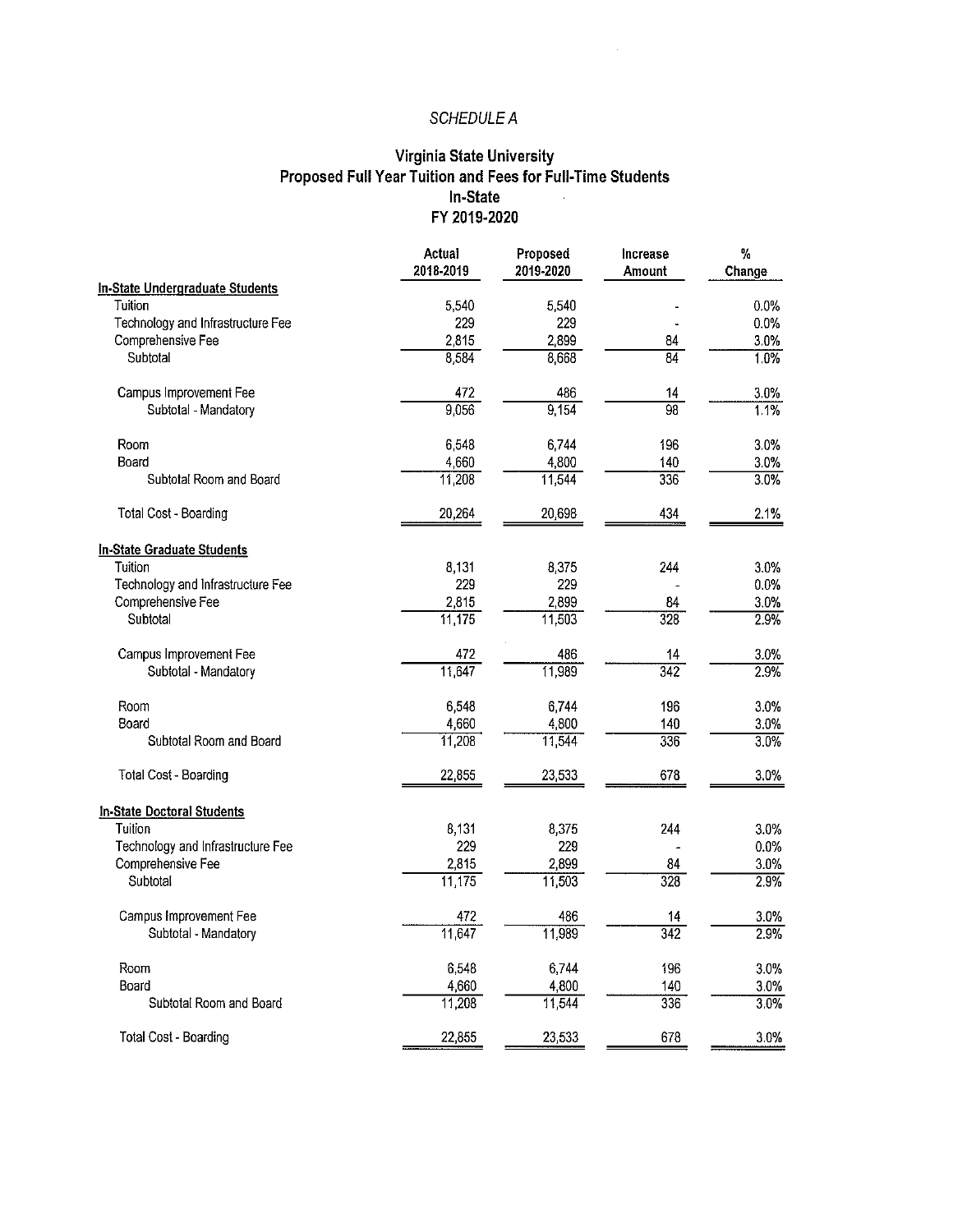## SCHEDULE B

#### Virginia State University Proposed Full Year Tuition and Fees for Full-Time Students Out-of-State FY 2019-2020

|                                       | Actual<br>2018-2019 | Proposed<br>2019-2020 | Increase<br>Amount | ₩<br>Change |
|---------------------------------------|---------------------|-----------------------|--------------------|-------------|
| Out-of-State Undergraduate Students   |                     |                       |                    |             |
| Tuition                               | 16,060              | 16,542                | 482                | 3.0%        |
| Technology and Infrastructure Fee     | 229                 | 229                   |                    | 0.0%        |
| Comprehensive Fee                     | 2,815               | 2,899                 | 84                 | 3.0%        |
| Subtotal                              | 19,104              | 19,670                | 566                | 3.0%        |
| Campus Improvement Fee                | 472                 | 486                   | 14                 | 3.0%        |
| State Capital Outlay Fee              | 731                 | 753                   | 22                 | 3.0%        |
| Subtotal - Mandatory                  | 20,307              | 20,909                | 602                | 3.0%        |
| Room                                  | 6,548               | 6744                  | 196                | 3.0%        |
| Board                                 | 4,660               | 4,800                 | 140                | 3.0%        |
| Subtotal Room and Board               | 11,208              | 11.544                | 336                | 3.0%        |
| Total Cost - Boarding                 | 31,515              | 32,454                | 939                | 3.0%        |
| <b>Out-of-State Graduate Students</b> |                     |                       |                    |             |
| Tuition                               | 18,084              | 18,627                | 543                | 3.0%        |
| Technology and Infrastructure Fee     | 229                 | 229                   |                    | 0.0%        |
| Comprehensive Fee                     | 2,815               | 2,899                 | 84                 | 3.0%        |
| Subtotal                              | 21,128              | 21,755                | $\overline{627}$   | 3.0%        |
| Campus Improvement Fee                | 472                 | 486                   | 14                 | 3.0%        |
| State Capital Outlay Fee              | 731                 | 753                   | 22                 | 3.0%        |
| Subtotal - Mandatory                  | 22,331              | 22,994                | 663                | 3.0%        |
| Room                                  | 6,548               | 6,744                 | 196                | 3.0%        |
| Board                                 | 4,660               | 4,800                 | 140                | 3.0%        |
| Subtotal Room and Board               | 11,208              | 11 544                | 336                | 3.0%        |
| Total Cost - Boarding                 | 33,539              | 34,538                | 999                | 3.0%        |
| <b>Out-of-State Doctoral Students</b> |                     |                       |                    |             |
| Tuition                               | 18,084              | 18,627                | 543                | 3.0%        |
| Technology and Infrastructure Fee     | 229                 | 229                   |                    | 0.0%        |
| Comprehensive Fee                     | 2.815               | 2,899                 | 84                 | 3.0%        |
| Subtotal                              | 21,128              | 21,755                | 627                | 3.0%        |
| Campus Improvement Fee                | 472                 | 486                   | 14                 | 3.0%        |
| State Capital Outlay Fee              | 731                 | 753                   | 22                 | 3.0%        |
| Subtotal - Mandatory                  | 22,331              | 22,994                | 663                | 3.0%        |
| Room                                  | 6,548               | 6,744                 | 196                | $3.0\%$     |
| Board                                 | 4,660               | 4,800                 | 140                | 3.0%        |
| Subtotal Room and Board               | 11,208              | 11,544                | 336                | 3.0%        |
| Total Cost - Boarding                 | 33,539              | 34,538                | 999                | $3.0\%$     |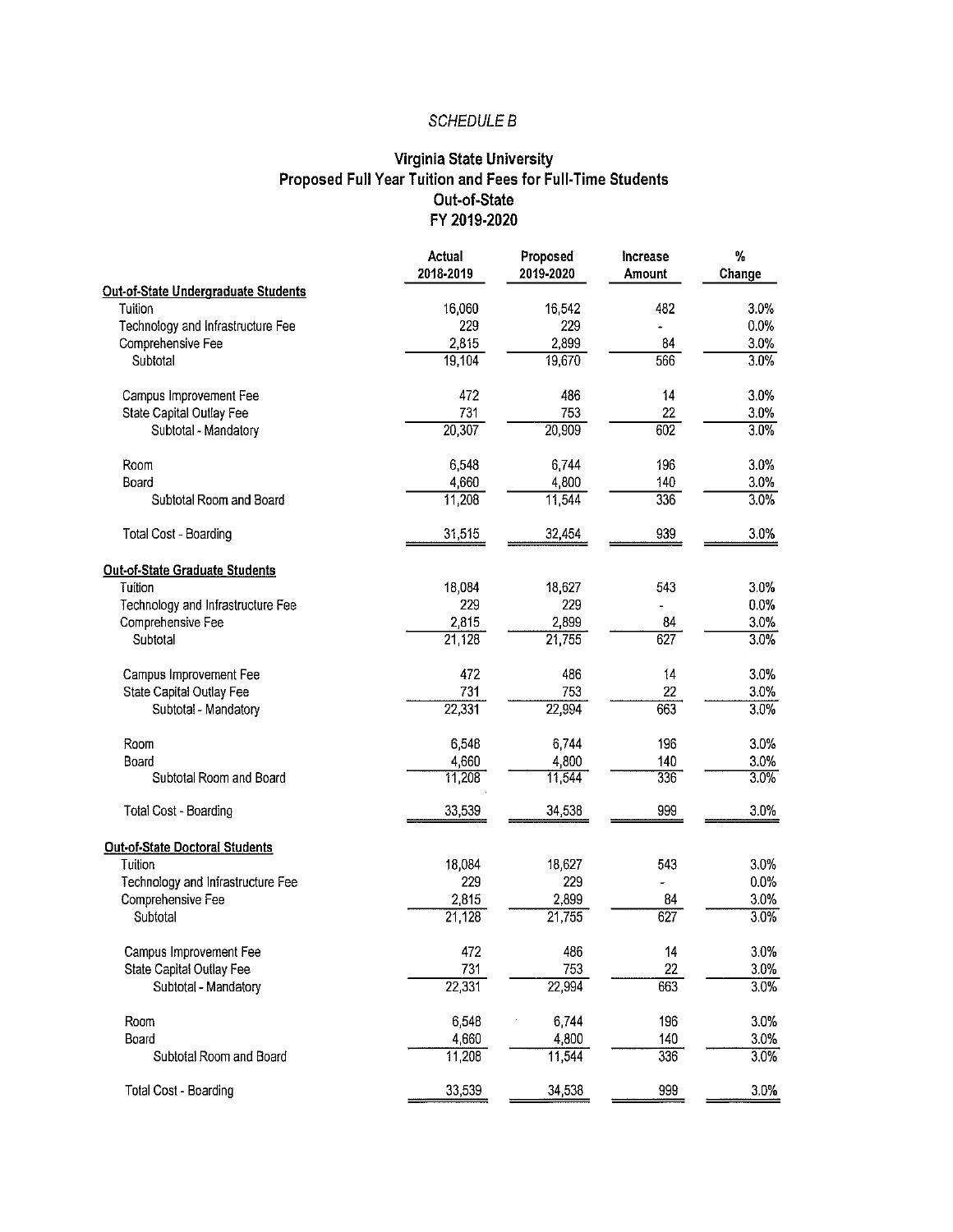## SCHEDULE C

## **Virginia State University Proposed Full Year Tuition and Fees for Part-Time Students Tuition And Mandatory E&G Fee Increases FY 2019-2020**

|                                         | Actual<br>2018-2019 | Proposed<br>2019-2020 | Increase<br>Amount | $\%$<br>Change |
|-----------------------------------------|---------------------|-----------------------|--------------------|----------------|
| In-State Undergraduate Students         |                     |                       |                    |                |
| Tuition                                 | 395                 | 395                   |                    | 0.0%           |
| Comprehensive Fee                       | 10                  | 10                    |                    | 0.0%           |
| Total Cost - per Credit Hour            | 405                 | 405                   |                    | 0.0%           |
| Tuition (three semester hours)          | 1,186               | 1,186                 |                    | 0.0%           |
| Comprehensive Fee (Student Health)      | 30                  | $30\,$                |                    | 0.0%           |
| Tuition and Fees (three semester hours) | 1,216               | 1,216                 |                    | 0.0%           |
| In-State Graduate Students              |                     |                       |                    |                |
| Tuition                                 | 550                 | 567                   | 17                 | 3.0%           |
| Comprehensive Fee                       | 10                  | 10                    |                    | $0.0\%$        |
| Total Cost - per Credit Hour            | 560                 | $\overline{577}$      | 77                 | 2.9%           |
| Tuition (three semester hours)          | 1,650               | 1,700                 | 50                 | 3.0%           |
| Comprehensive Fee                       | 30                  | $30\,$                |                    | 0.0%           |
| Tuition and Fees (three semester hours) | 1,680               | 1,730                 | $\overline{50}$    | 2.9%           |
| Out-of-State Undergraduate Students     |                     |                       |                    |                |
| Tuition                                 | 876                 | 902                   | 26                 | 3.0%           |
| Comprehensive Fee                       | 10                  | 10                    |                    | $0.0\%$        |
| Total Cost - per Credit Hour            | 886                 | $\overline{912}$      | $\overline{26}$    | 3.0%           |
| Tuition (three semester hours)          | 2,628               | 2,707                 | 79                 | 3.0%           |
| Comprehensive Fee                       | 30                  | 30                    |                    | $0.0\%$        |
| Tuition and Fees (three semester hours) | 2,658               | 2,737                 | 79                 | 3.0%           |
| <b>Out-of-State Graduate Students</b>   |                     |                       |                    |                |
| Tuition                                 | 1,049               | 1,080                 | 31                 | 3.0%           |
| Comprehensive Fee                       | 10                  | 10                    |                    | $0.0\%$        |
| Total Cost - per Credit Hour            | 1,059               | 1,090                 | $\overline{31}$    | 3.0%           |
| Tuition (three semester hours)          | 3,149               | 3,243                 | 94                 | 3.0%           |
| Comprehensive Fee                       | 30                  | 30                    |                    | 0.0%           |
| Tuition and Fees (three semester hours) | 3,179               | 3,273                 | $\overline{94}$    | 3.0%           |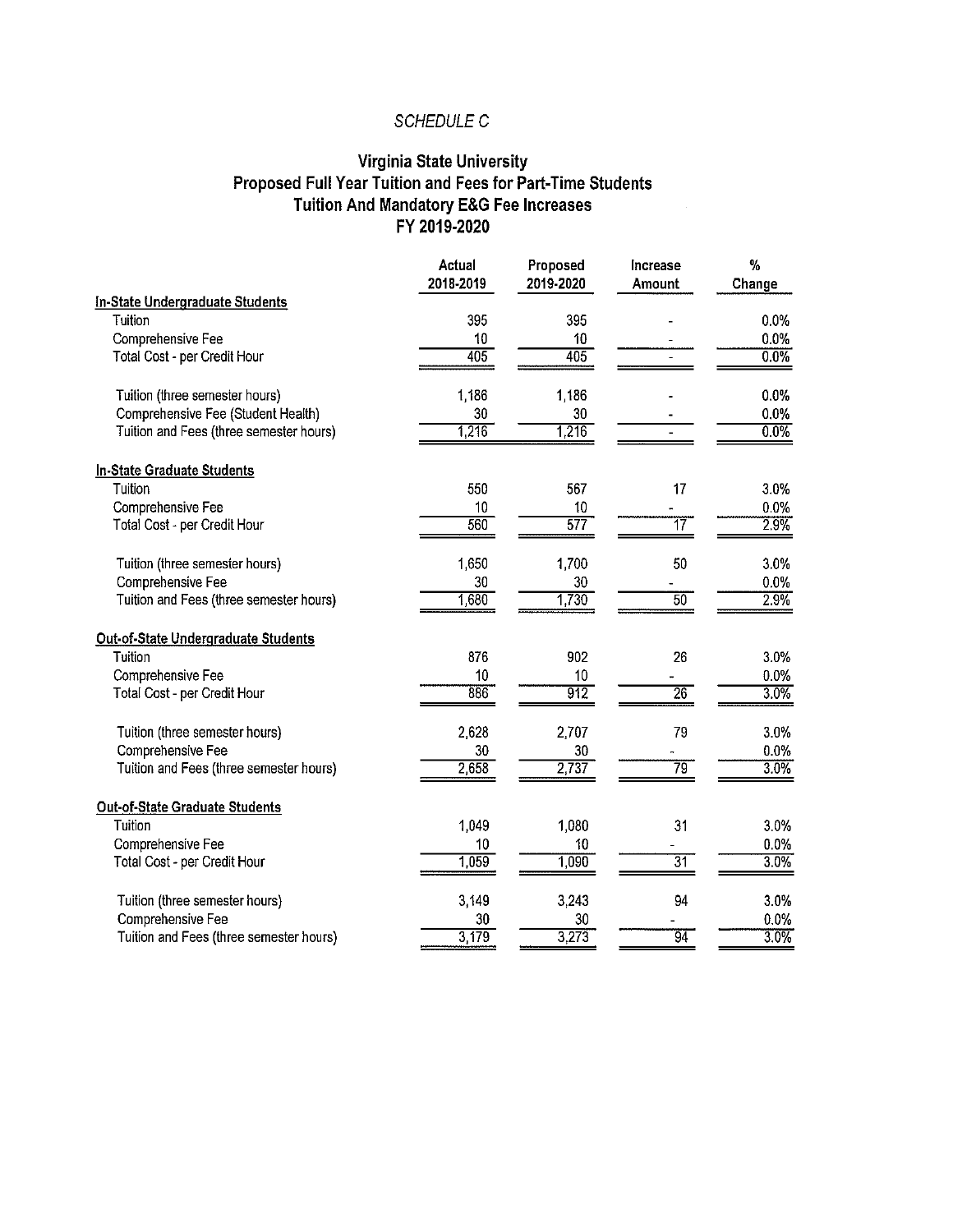#### SCHEDULE D

 $\mathcal{L}_{\text{max}}$ 

#### Virginia State University other Miscellaneous Fees FY 2019-2020

| Required Deposits:<br>Entering Freshmen/First Time Student or Transfer Student (less than 30 hours) |                        |                        |
|-----------------------------------------------------------------------------------------------------|------------------------|------------------------|
| Orientation Fee Fall Admit - non-refundable                                                         | 175.00                 |                        |
| Orientation Fee Spring Admit - non-refundable                                                       | 75.00                  |                        |
| Room Deposit - refundable                                                                           | 150.00                 |                        |
|                                                                                                     |                        |                        |
| Transfer Student with 30 hours or more                                                              |                        |                        |
| Advance Tuition Deposit - non-refundable                                                            | 100.00                 |                        |
| Room Deposit- refundable                                                                            | 150.00                 |                        |
|                                                                                                     |                        |                        |
| Returning Students Residing on Campus:                                                              |                        |                        |
| Room Reservation Deposit                                                                            | 150.00                 |                        |
| Housing Cancellation Fee                                                                            | 500.00                 |                        |
| <b>Off-Campus Meal Plan:</b>                                                                        |                        |                        |
| 5 Meal A Plan plus \$170 and 3 Guest Meals                                                          | 697.00 per semester    |                        |
| 5 Meal B Plan plus \$270 and 3 Guest Meals                                                          | 810.00 per semester    |                        |
| 5 Meal C Plan plus \$370 and 3 Guest Meals                                                          | 922.00 per semester    |                        |
| 5 Meal D Plan plus \$470 and 3 Guest Meals                                                          | 1,034.00 per semester  |                        |
| 5 Meal E Plan plus \$570 and 3 Guest Meals                                                          | 1,147.00 per semester  |                        |
|                                                                                                     |                        |                        |
| Optional Board Plan Upgrade (Deluxe 21 Plan)                                                        | 2,666.00 per semester  |                        |
| <b>Tuition Payment Plan Enrollment Fees</b>                                                         | up to 45.00            |                        |
| <b>Off-Campus Tuition</b><br><b>Off-Campus Undergraduate Tuition</b>                                | 336.00 per credit hour |                        |
| <b>Off-Campus Graduate Tuition</b>                                                                  | 541.00 per credit hour |                        |
|                                                                                                     |                        |                        |
| <b>Continuing-Education Unit (CEU)</b>                                                              | 226.00 per credit hour |                        |
| <b>Student Teaching</b>                                                                             |                        |                        |
| Virginia Resident                                                                                   |                        | 358.00 per credit hour |
| Non-Virginia Resident                                                                               |                        | 793.00 per credit hour |
|                                                                                                     |                        |                        |
| Internship                                                                                          |                        | 358.00 per credit hour |
| Virginia Resident<br>Non-Virginia Resident                                                          |                        | 793.00 per credit hour |
|                                                                                                     |                        |                        |
| TrojanAdvance Fees                                                                                  |                        |                        |
| VSU TrojanAdvance Participants                                                                      | 124.00                 |                        |
| VSU TrojanAdvance Participants Course Materials Fee                                                 | 75.00                  |                        |
|                                                                                                     |                        |                        |
| VSU TrojanAdvance Participants Excellence Awards (Rebate for A or B after fall validation)          | (100.00)               |                        |
| <b>Current VCCS Students</b>                                                                        | 124.00                 |                        |
| <b>Current VCCS Students Course Materials Fee</b>                                                   | 75.00                  |                        |
|                                                                                                     |                        |                        |
| Continuing Education Students and Non-VSU Participant Tuition                                       | 254.00                 |                        |
| Continuing Education and Non-VSU Participant Digital Course Materials Fee                           | 75.00                  |                        |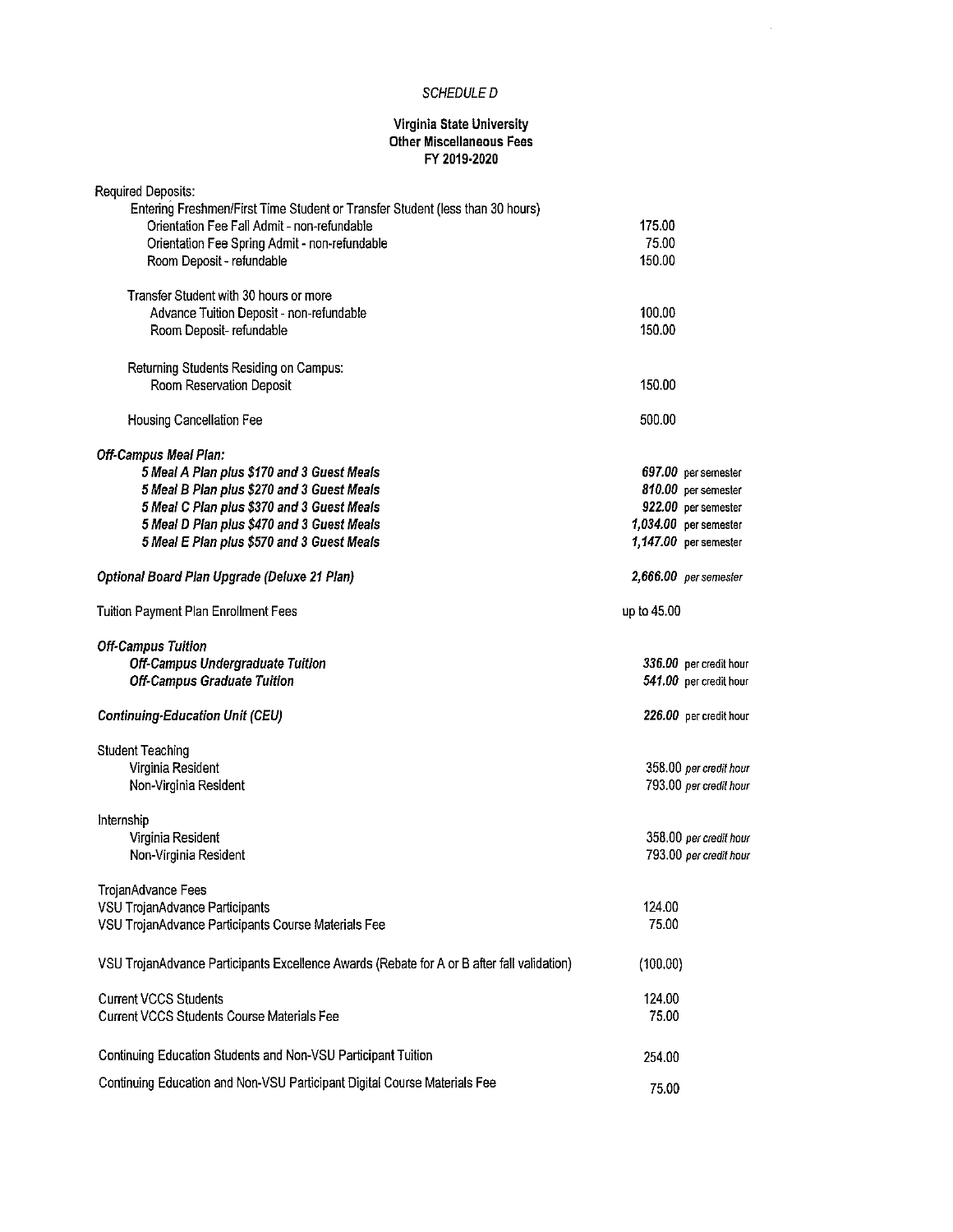| SCHEDULE D (continued)                                                                     |                             |                            |
|--------------------------------------------------------------------------------------------|-----------------------------|----------------------------|
| Continuing Education Students Excellence Awards (Rebate for A or B, If they have validated |                             |                            |
| for the fall term as a degree seeking student.)                                            | (230.00)                    |                            |
| Dietetic Internship Certificate Program                                                    |                             |                            |
| Program Fee                                                                                | 8,500.00                    |                            |
| <b>Application Fee</b>                                                                     | 50.00                       |                            |
|                                                                                            |                             |                            |
| Variable-Rate Course Materials Fee                                                         | 25.00 - 200.00              |                            |
| Applied Music Fee                                                                          |                             | 250.00 per semester        |
| Organic Chemistry Fee                                                                      |                             | 50.00 per course           |
| Chemistry Lab Fee                                                                          |                             | 25.00 per course           |
| <b>Studio Art Fee</b>                                                                      |                             | 50.00 per course           |
| Biology 120 & 121 (lab fee only)                                                           |                             | 25.00 per course           |
| Late Registration Fee                                                                      | 50.00                       |                            |
| Late Validation Fee (\$100 per week up to \$400)                                           | 100.00 - 400.00             |                            |
| Global Access Fee (one-time voluntary fee)                                                 | 135.00                      |                            |
| National Student Exchange Application Fee                                                  | 150.00                      |                            |
| Study Abroad Administrative Fee                                                            | 250.00                      |                            |
| Health Insurance for International Students                                                | 70.00                       | 500.00 per semester        |
| International Student Document Processing Fee<br><b>Returned Check Fee</b>                 | 50.00                       |                            |
|                                                                                            | 5.00                        |                            |
| Miscellaneous Processing Fee                                                               |                             |                            |
| Evaluation of Work / Life Experiences                                                      | (50% of applicable tuition) |                            |
| Comprehensive Exam Fee (not enrolled for other courses)                                    | 50.00                       |                            |
| Proficiency Exam                                                                           | (50% of applicable tuition) |                            |
| Thesis Fee (non-enrolled)                                                                  | 60.00                       |                            |
| <b>Transcript Fee</b>                                                                      | 5.00                        |                            |
| <b>Graduation Fee</b>                                                                      | 60.00                       |                            |
|                                                                                            |                             |                            |
| Wireless Technology Program                                                                |                             |                            |
| Tuition                                                                                    | 7,500.00<br>500.00          |                            |
| Board                                                                                      |                             |                            |
| Total Program Cost per Student                                                             | 8,000.00                    |                            |
| Enterprise Systems Certificate Program                                                     |                             |                            |
| Program Fee                                                                                | 4,200.00                    |                            |
| Tuition                                                                                    | 75.00                       |                            |
| <b>Course Materials</b>                                                                    | 150.00                      |                            |
| <b>SAP Certification Testing Fee</b>                                                       | 290.00                      |                            |
| Total Program Cost Per Student                                                             | 4,715.00                    |                            |
| SAP Certification Program Per Course Tuition                                               | 1,050.00                    |                            |
| Water Safety Course Fee                                                                    | 35.00                       |                            |
|                                                                                            |                             | per student for the 2 year |
| Masters of Individualized Studies in Public Affairs                                        | 13,000.00 program           |                            |

 $\label{eq:2.1} \frac{1}{\sqrt{2}}\int_{0}^{\infty}\frac{1}{\sqrt{2\pi}}\left(\frac{1}{\sqrt{2\pi}}\right)^{2}d\mu\int_{0}^{\infty}\frac{1}{\sqrt{2\pi}}\left(\frac{1}{\sqrt{2\pi}}\right)^{2}d\mu\int_{0}^{\infty}\frac{1}{\sqrt{2\pi}}\left(\frac{1}{\sqrt{2\pi}}\right)^{2}d\mu\int_{0}^{\infty}\frac{1}{\sqrt{2\pi}}\frac{1}{\sqrt{2\pi}}\frac{1}{\sqrt{2\pi}}\frac{1}{\sqrt{2\pi}}\frac{1}{\sqrt{2\pi}}$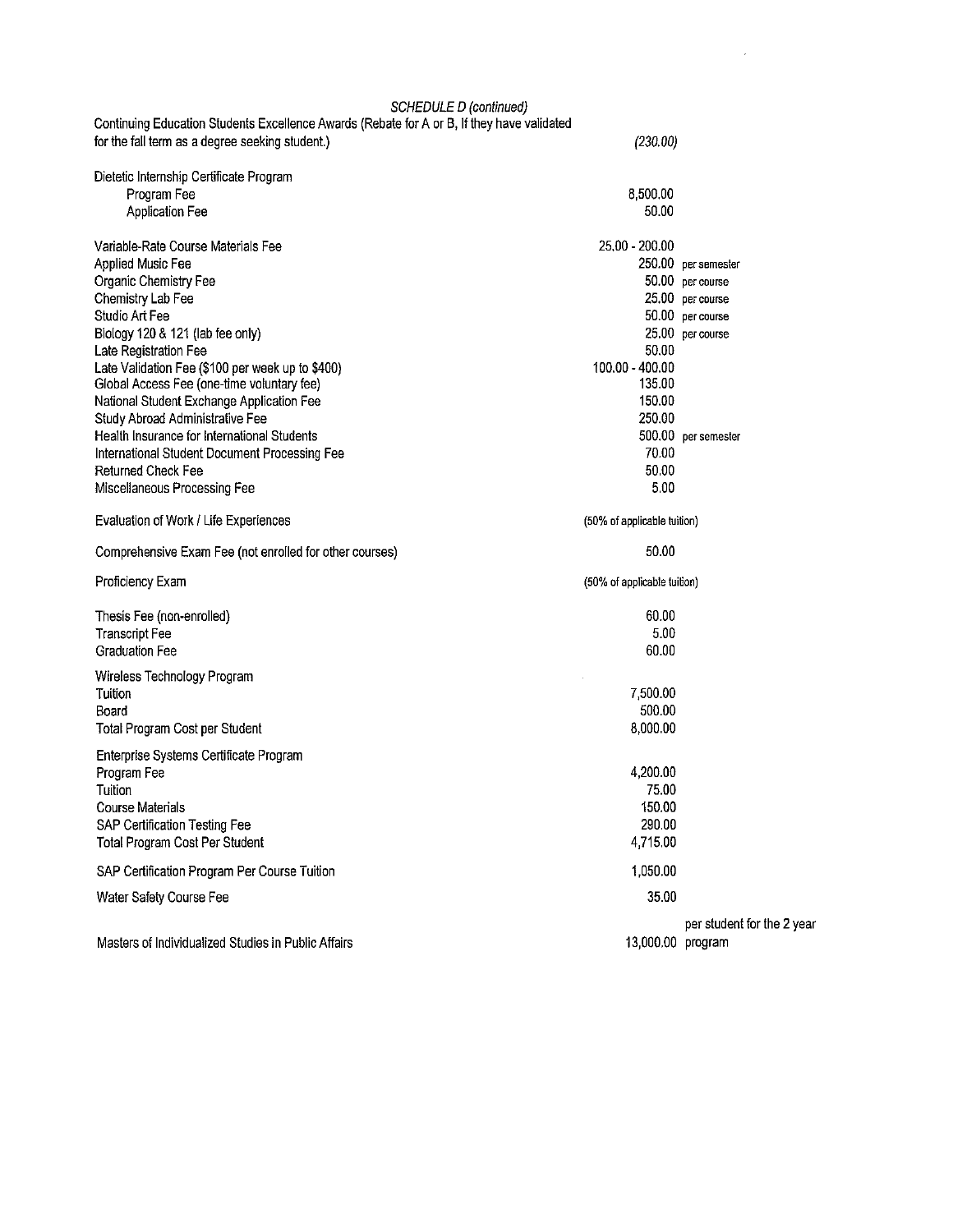## SCHEDULE D (continued)

 $\mathcal{A}^{\mathcal{A}}$  and  $\mathcal{A}^{\mathcal{A}}$  are  $\mathcal{A}^{\mathcal{A}}$  .

| Parking Decal Fee (All vehicles must display a valid decal)<br><b>Executive Reserved</b><br><b>Faculty and Staff</b><br>Full-time/Part-time Students<br>Monthly Fee<br><b>Replacement Decal Fee</b><br>Second Decal Fee                                                                                                                                                                                                                                                                                                                                                                                                                     | 150.00<br>119.00<br>75.00<br>5.00<br>3.00<br>10.00                                                                                              |                              |
|---------------------------------------------------------------------------------------------------------------------------------------------------------------------------------------------------------------------------------------------------------------------------------------------------------------------------------------------------------------------------------------------------------------------------------------------------------------------------------------------------------------------------------------------------------------------------------------------------------------------------------------------|-------------------------------------------------------------------------------------------------------------------------------------------------|------------------------------|
| <b>Parking Fines</b><br>Parking in Handicapped Space<br>Parking in Reserved Space<br>Parking Unregistered/Unauthorized Vehicle on University Property<br>Parking in Fire Lane/Within 15 Ft. of Fire Hydrant<br>Parking on Sidewalk, Crosswalk, Driveways or Grass<br>Application of Wheel Lock<br>Parking in Faculty/Staff Lot<br>Parking in Restricted Space<br><b>Exceeding Posted Time Limit</b><br>Improper/Double Parking<br>Blocking Normal Flow of Traffic<br>Parking Against Flow of Traffic<br><b>Blocking Another Vehicle</b><br>Parking in Loading Zone<br>Improper Display of Registered Decal<br>Illegal Removal of Wheel Lock | 200.00<br>35.00<br>50.00<br>35.00<br>50.00<br>100.00<br>35.00<br>50.00<br>30.00<br>30.00<br>30.00<br>30.00<br>30.00<br>50.00<br>35.00<br>100.00 |                              |
| <b>VSU</b> Identification Card<br>Lost and stolen card replacement<br>Damaged card replacement (must return damaged card)                                                                                                                                                                                                                                                                                                                                                                                                                                                                                                                   | 25.00<br>10.00                                                                                                                                  |                              |
| Summer 2020 Fees - Graduate and Undergraduate<br>Board<br>Room<br><b>Single Occupancy</b>                                                                                                                                                                                                                                                                                                                                                                                                                                                                                                                                                   |                                                                                                                                                 | 170 per week<br>293 per week |
| Double Occupancy                                                                                                                                                                                                                                                                                                                                                                                                                                                                                                                                                                                                                            |                                                                                                                                                 | 259 per week                 |

**Note: Changed fees are in italics and bold**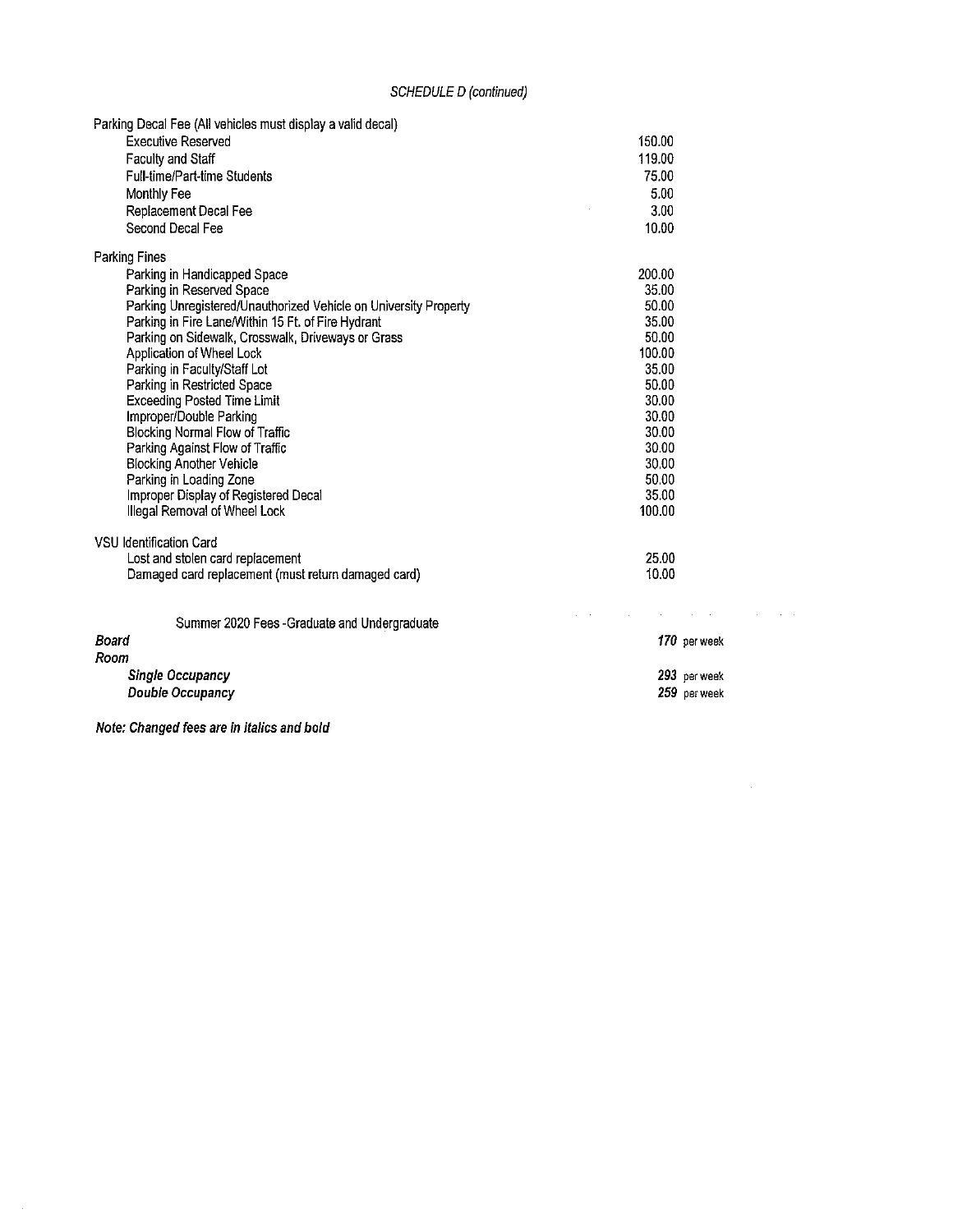## SCHEDULE E

## Virginia State University Proposed Annual Room Rates FY 2019-2020

| <b>Residence Hall</b>               | Single  | <b>Double</b> | 4-Person |
|-------------------------------------|---------|---------------|----------|
| Branch                              | 7 7 0 4 | 6,744         |          |
| Byrd                                | 7.704   | 6.744         |          |
| Eggleston (Single)                  | 8,197   |               |          |
| Langston                            | 7.704   | 6,744         |          |
| Seward (Single)                     | 8,087   |               |          |
| <b>Whiting</b>                      | 8.197   | 6,744         |          |
| Williams                            | 7.704   | 6,744         |          |
| Quad   & II                         | 8.231   | 7,752         |          |
| Gateway II                          | 8,231   | 7,752         |          |
| Moore Hall - 1 Person Private Suite | 9.036   |               |          |
| Moore Hall - 2 Person Private Suite |         | 8,829         |          |
| Moore Hall - 4 Person Private Suite |         |               | 8,463    |
| Moore Hall - 4 Person Suite         |         |               | 7.651    |

## Proposed Annual Board Rates FY 2019-2020

 $\mathbf{r}$ 

|                                                      | Annual |
|------------------------------------------------------|--------|
| a. Deluxe 21 Meal Plan plus \$230 and 10 Guest Meals | 5.332  |
| b. 19 Meal Plan plus \$70 and 5 Guest Meals          | 4.800  |
| c. 14 Meal Plan plus \$170 and 5 Guest Meals         | 4.800  |
| d. 10 Meal Plan plus \$270 and 5 Guest Meals         | 4.800  |
| e. 7 Meal Plan plus \$310 and 5 Guest Meals          | 4.800  |

 $\hat{\mathcal{A}}$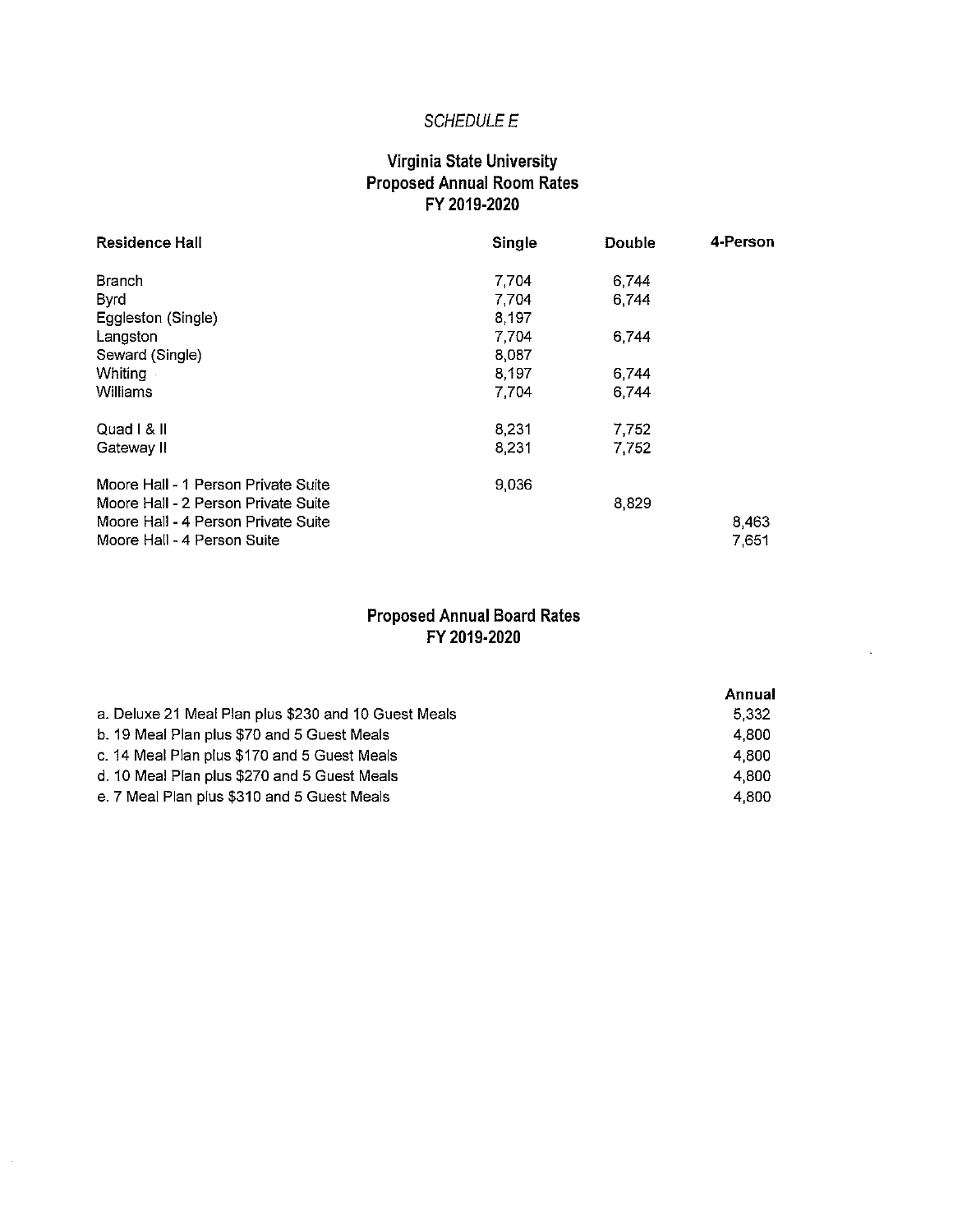## **VIRGINIA STATE UNIVERSITY BOARD OF VISITORS**

## **RESOLUTION AUTHORIZING THE OPERATING BUDGET FOR FISCAL YEAR 2019-2020**

#### **APRIL 26, 2019**

**WHEREAS,** the Board of Visitors, has today given consideration and approved tuition and fee rates for Fiscal Year 2019-2020, within the limits set by the Commonwealth of Virginia as proposed by the Governor, based on the 2018 Virginia Acts of Assembly, Chapter 2; and

**WHEREAS,** the tuition and fee rates approved for Fiscal Year 2019-2020 as presented by the Administration are deemed reasonable and consistent with past Appropriation Acts; and

**WHEREAS,** the appropriations to the University, which authorize the state funding and spending authority for the University, including the Cooperative Extension and Agricultural Research Services budget, but not including local University or VSU Foundation funding, are limited to the amounts and conditions in the Act; and

**WlillREAS,** the University has forecast revenue collections from all sources for Fiscal Year 2019-2020, based on conservatively anticipated enrollment levels; and

**NOW, THEREFORE, BE IT RESOLVED,** the Board of Visitors approves the Proposed Operating Budget appearing on the attached Table I; and

**BE IT FURTHER RESOLVED THAT,** the Board of Visitors approves the Educational and General (E&G) Budget appearing on the attached Table I; and

**BE IT FURTHER RESOLVED THAT,** the Board of Visitors approves the budgeted amounts for the Auxiliary Enterprise programs as appearing on Schedule I; and

**BE IT FURTHER RESOLVED THAT,** the Board of Visitors approves the budgeted amounts for the Cooperative Extension and Agricultural Research Services ("CEARS") programs as appearing on Schedule II; and

**BE IT FURTHER RESOLVED THAT,** the Board of Visitors approves expenditures in support of Sponsored Programs that have been properly awarded to the University and up to the amounts for which cash will be made available during the course of Fiscal Year 2019-2020 or as appearing in Table I; and

**BE IT FURTHER RESOLVED THAT,** the Board of Visitors authorizes the President to allocate and cause to be expended tuition, room, board, comprehensive and other fees collected beyond base projections, up to the amount appropriated and adjustments required and allowed by language in the Act, any additional General Fund Appropriation which may be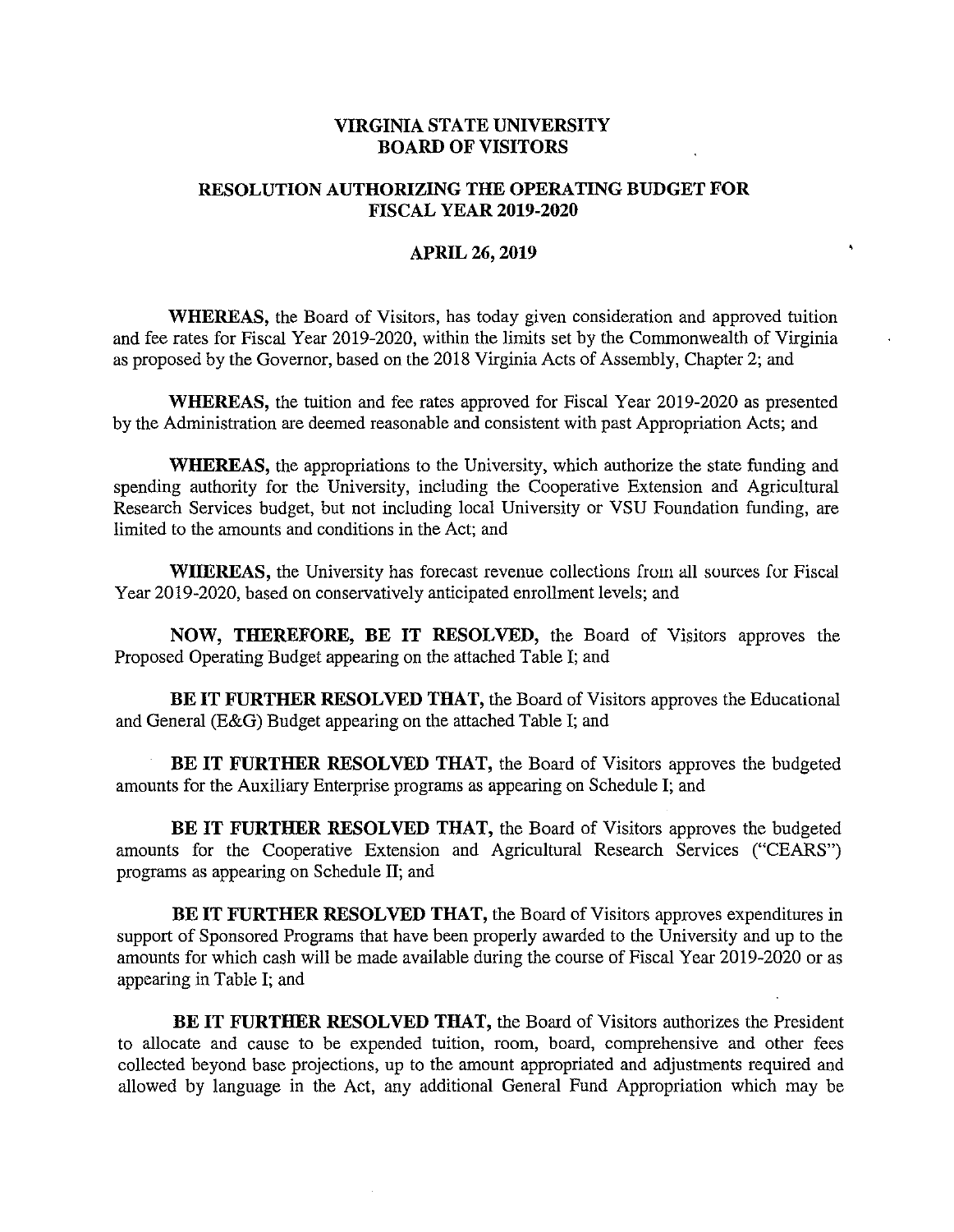incorporated in the final Appropriation Act and also to reallocate and expend all unexpended fiscal year 2018-2019 Educational and General and Auxiliary Enterprise funding that may be reappropriated for use in fiscal year 2019-2020 and to expend local funds available to the University should the need arise; and

**BE IT FURTHER RESOLVED THAT,** the University President shall provide to the Board, at its next regular scheduled board meeting, a presentation of the actual budget distribution.

Surie, and the Lucian Registration.

Huron F. Winstead, Rector<br>  $\lambda | z \& \lambda | q$ <br>
Date<br>
Date

*J/wwA\_ci)*  Cittender

Thursa D. Crittenden, Secretary

Date Date Date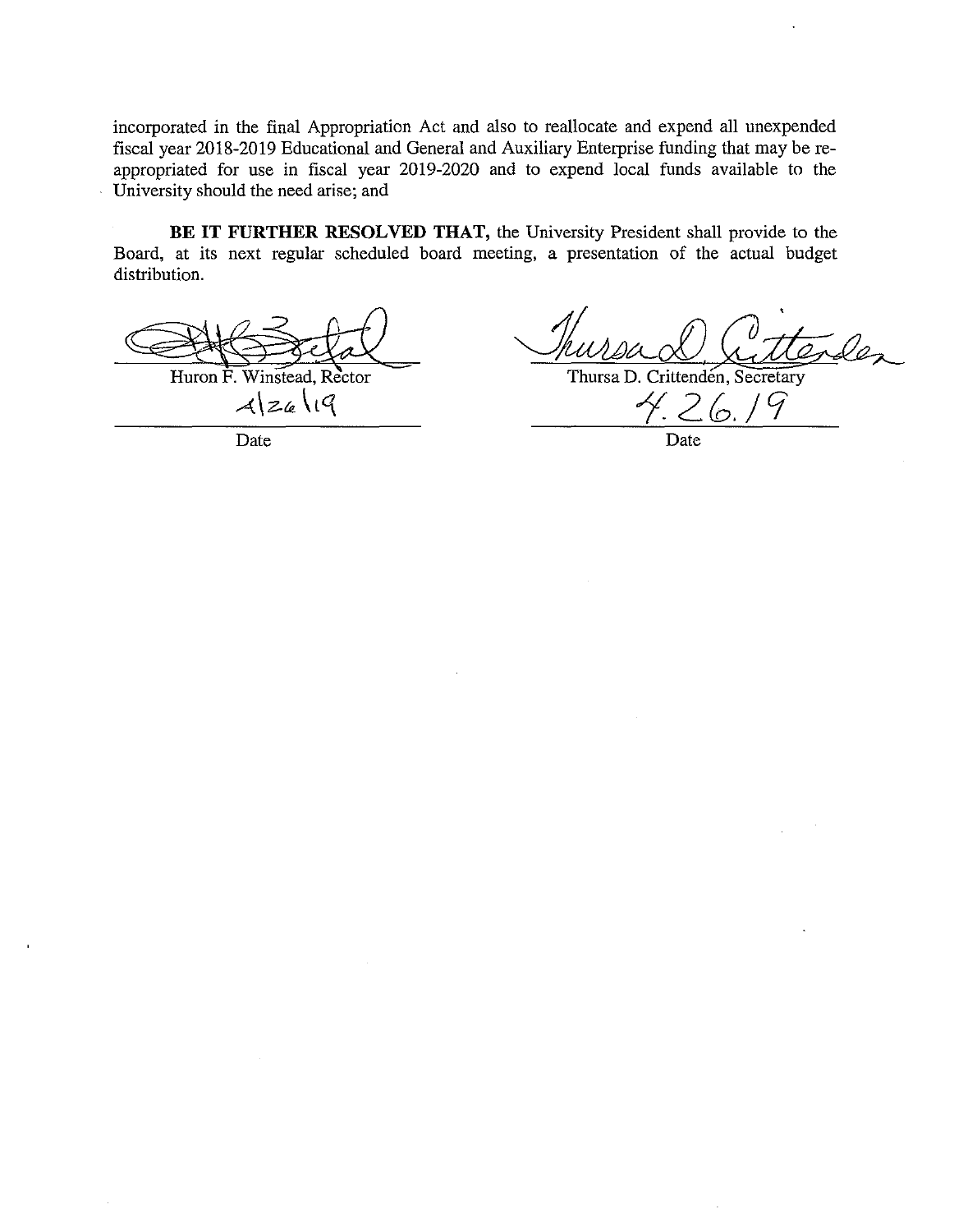## **Table/ Virginia State University Budget Plan Fiscal Year 2020**

 $\ddot{\phantom{a}}$ 

|                                                                        | 2018-2019<br><b>Budget Plan</b>        |                         | Proposed<br>2019 - 2020<br><b>Budget Plan</b> |                           | Change<br>\$  | Change % |
|------------------------------------------------------------------------|----------------------------------------|-------------------------|-----------------------------------------------|---------------------------|---------------|----------|
| Revenue                                                                |                                        |                         |                                               |                           |               |          |
| Educational & General (E & G)                                          |                                        |                         |                                               |                           |               |          |
| State General Funds (University)                                       | 35,210,674<br>S                        | \$                      | 38,889,330                                    | \$                        | 3,678,656     | 10.4%    |
| <b>Total General Funds</b>                                             | $\overline{\mathcal{S}}$<br>35,210,674 | $\overline{\mathbb{S}}$ | 38,889,330                                    | $\overline{\mathcal{E}}$  | 3,678,656     | 10.4%    |
| Non-General Funds                                                      |                                        |                         |                                               |                           |               |          |
| Tuition                                                                | 37,291,397<br>Ŝ.                       | \$                      | 36,072,478                                    | S                         | (1, 218, 919) | $-3.3%$  |
| Federal College Work-Study                                             | 262,991                                |                         | 262,991                                       |                           |               | 0.0%     |
| <b>Technology Fee</b>                                                  | 929,454                                |                         | 877,490                                       |                           | (51, 964)     | $-5.6%$  |
| Other E&G Fees and Revenue                                             | 1,190,000                              |                         | 1,190,000                                     |                           |               | 0.0%     |
| Out of State Capital Outlay Fee                                        | 801.425                                |                         | 778,802                                       |                           | (22, 623)     | $-2.8%$  |
| <b>Total Non-General Funds</b>                                         | 40,475,267<br>S                        | \$                      | 39, 181, 761                                  | $\overline{\mathbb{S}}$   | (1, 293, 506) | $-3.2%$  |
| <b>Total Educational &amp; General</b>                                 | T<br>75,685,941                        | 3                       | 78,071,091                                    | $\overline{\mathfrak{s}}$ | 2,385,150     | 3.2%     |
| Auxiliary Enterprises (Schedule I)                                     | S.<br>45,625,415                       | \$                      | 46,236,299                                    | \$                        | 610,884       | 1.3%     |
| Sponsored Programs                                                     | 28,447,617                             |                         | 28,447,617                                    |                           |               | 0.0%     |
| State Student Financial Assistance General Funds                       | 8,615,565                              |                         | 9,506,879                                     |                           | 891,314       | 10.3%    |
| <b>Local Funds</b>                                                     | 2,525,625                              |                         | 2,525,625                                     |                           |               | 0.0%     |
| Cooperative Extension and Agricultural Research Services (Schedule II) | 11,031,656                             |                         | 11,076,279                                    |                           | 44,623        | 0.4%     |
| <b>Total Revenue</b>                                                   | \$171,931,819                          | \$                      | 175,863,790                                   | \$                        | 3,931,971     | 2.3%     |
| <b>Expenditures</b>                                                    |                                        |                         |                                               |                           |               |          |
| Educational & General (E & G)                                          |                                        |                         |                                               |                           |               |          |
| Instruction                                                            | 39,337,784<br>S                        | \$                      | 40,863,729                                    | \$                        | 1,525,945     | 3.9%     |
| Research                                                               | 1,164,712                              |                         | 1,195,155                                     |                           | 30,443        | 2.6%     |
| <b>Public Service</b>                                                  | 44,684                                 |                         | 46,236                                        |                           | 1,552         | 3.5%     |
| Academic Support                                                       | 5,090,656                              |                         | 5,252,421                                     |                           | 161,765       | 3.2%     |
| Student Support                                                        | 4,727,965                              |                         | 4,897,136                                     |                           | 169,171       | 3.6%     |
| Institutional Support                                                  | 12,346.277                             |                         | 12,624,983                                    |                           | 278,706       | 2.3%     |
| Operation and Maintenance of Plant                                     | 5,977.736                              |                         | 6,195,304                                     |                           | 217,568       | 3.6%     |
| <b>Total Educational &amp; General</b>                                 | S<br>68,689,814                        | T                       | 71,074,964                                    | S                         | 2,385,150     | 3.5%     |
| Auxiliary Enterprises (Schedule I)                                     | 45,625.415<br>S.                       | \$                      | 46,236,299                                    | \$                        | 610,884       | 1.3%     |
| Sponsored Programs                                                     | 28,447,617                             |                         | 28,447,617                                    |                           |               | 0.0%     |
| <b>Student Financial Assistance</b>                                    | 15,611,692                             |                         | 16,503,006                                    |                           | 891,314       | 5.7%     |
| Local Funds                                                            | 2,525,625                              |                         | 2,525,625                                     |                           |               | 0.0%     |
| Cooperative Extension and Agricultural Research Services (Schedule II) | 11,031,656                             |                         | 11,076,279                                    |                           | 44,623        | 0.4%     |
| <b>Total Expenditures</b>                                              | \$171,931,819                          | \$                      | 175,863,790                                   | \$                        | 3,931,971     | 2.3%     |
| Revenue Over/(Under) Expenditures                                      | \$<br>0                                | \$                      | 0                                             | \$                        | 0             |          |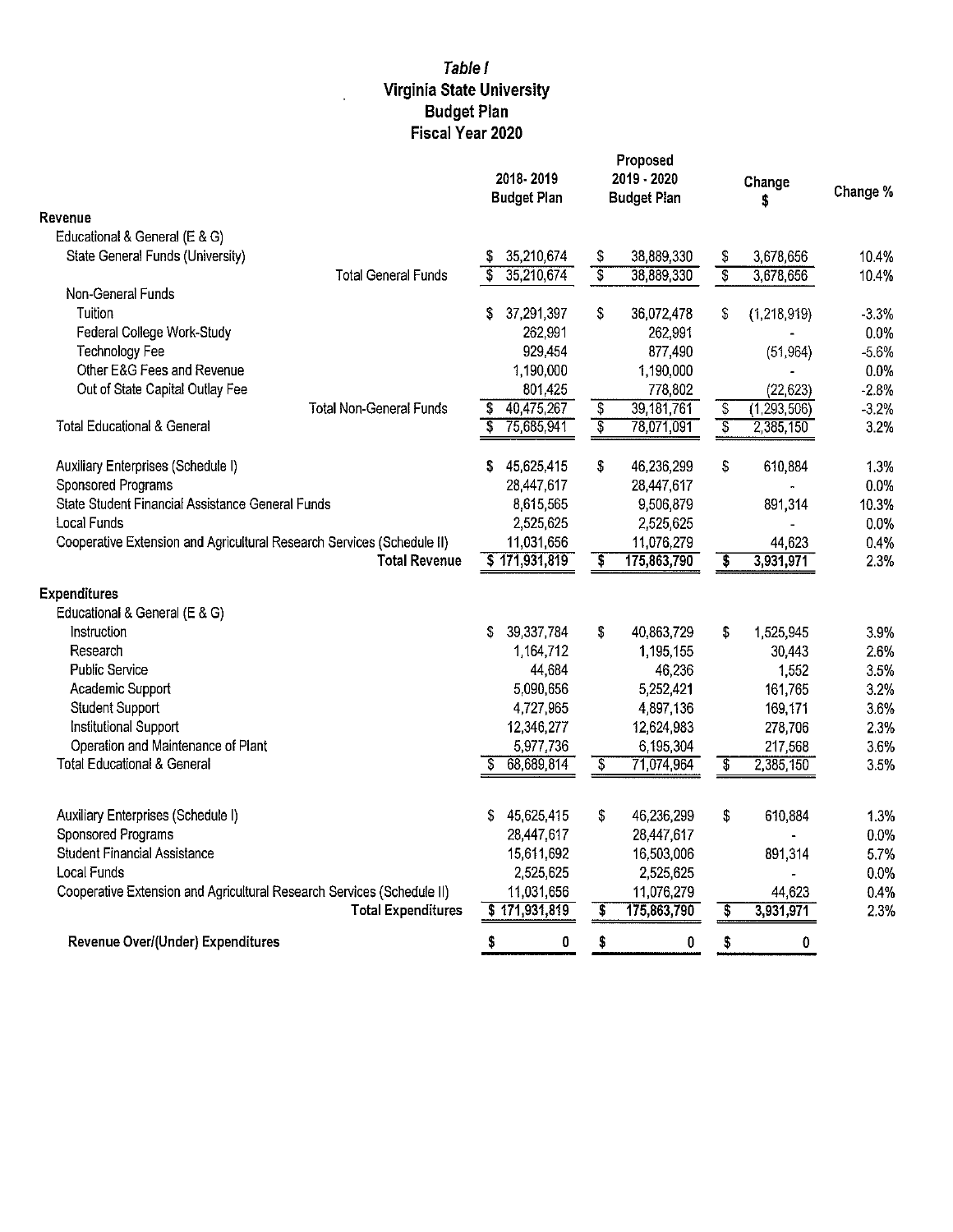## **Schedule I Virginia State University Auxiliary Enterprise Operating Budget Budget Plan for FY 2020**

|                                                                                  | 2018 - 2019<br><b>Budget Plan</b> | Proposed<br>2019 - 2020<br><b>Budget Plan</b> |            |    |            | \$<br>Change |  |  | $\%$<br>Change |
|----------------------------------------------------------------------------------|-----------------------------------|-----------------------------------------------|------------|----|------------|--------------|--|--|----------------|
| <b>REVENUES</b>                                                                  |                                   |                                               |            |    |            |              |  |  |                |
| <b>Student Fees</b>                                                              |                                   |                                               |            |    |            |              |  |  |                |
| Residence Life                                                                   | 17,351,177<br>\$                  | \$                                            | 17,825,419 | \$ | 474,242    | 2.7%         |  |  |                |
| Comprehensive Fee                                                                | 11,982,530                        |                                               | 11,253,536 |    | (728, 994) | $-6.1%$      |  |  |                |
| Food Service                                                                     | 11,773,690                        |                                               | 12,184,308 |    | 410,618    | 3.5%         |  |  |                |
| <b>LOOC Course Fee</b>                                                           | 750,000                           |                                               | 1,200,000  |    | 450,000    | 60.0%        |  |  |                |
| Campus Improvement Fee                                                           | 1,915,730                         |                                               | 1,883,493  |    | (32, 237)  | $-1.7%$      |  |  |                |
| Subtotal - Student Fees                                                          | \$43,773,127                      | S                                             | 44,346,756 | \$ | 573,629    | 1.3%         |  |  |                |
| <b>Other Revenues</b>                                                            |                                   |                                               |            |    |            |              |  |  |                |
| Sales and Services <sup>(1)</sup>                                                | S<br>310,000                      | \$                                            | 342,505    | \$ | 32,505     | 10.5%        |  |  |                |
| Miscellaneous <sup>(2)</sup>                                                     | 526,788                           |                                               | 586,788    |    | 60,000     | 11.4%        |  |  |                |
| <b>Bookstore Commissions</b>                                                     | 200,000                           |                                               | 200,000    |    |            | 0.0%         |  |  |                |
| Parking Fees / Fines                                                             | 360,500                           |                                               | 300,250    |    | (60, 250)  | $-16.7%$     |  |  |                |
| Misc. Fees <sup>(3)</sup>                                                        | 455,000                           |                                               | 460,000    |    | 5,000      | 1.1%         |  |  |                |
| <b>Subtotal - Other Revenues</b>                                                 | 1,852,288                         | $\sqrt{2}$                                    | 1,889,543  | \$ | 37,255     | 2.0%         |  |  |                |
| <b>Total Revenues</b>                                                            | 45,625,415                        | \$                                            | 46,236,299 | \$ | 610,884    | 1.3%         |  |  |                |
| <b>EXPENDITURES AND CONTRIBUTIONS TO RESERVES</b><br><b>Program Expenditures</b> |                                   |                                               |            |    |            |              |  |  |                |
| <b>Food Services</b>                                                             | 11,667,051<br>\$.                 | s                                             | 12,058,239 | \$ | 391,188    | 3.4%         |  |  |                |
| <b>Conference Services</b>                                                       | 200,000                           |                                               | 225,000    |    | 25,000     | 12.5%        |  |  |                |
| <b>Residential Facilities</b>                                                    | 8,349,121                         |                                               | 8,812,920  |    | 463,799    | 5.6%         |  |  |                |
| Athletics                                                                        | 5,534,277                         |                                               | 6,311,951  |    | 777,674    | 14.1%        |  |  |                |
| <b>Student Activities</b>                                                        | 1,706,831                         |                                               | 1,849,758  |    | 142,927    | 8.4%         |  |  |                |
| Security                                                                         | 1,650,791                         |                                               | 1,697,449  |    | 46,658     | 2.8%         |  |  |                |
| Radio Station                                                                    | 334,624                           |                                               | 338,035    |    | 3,411      | 1.0%         |  |  |                |
| Foster Hall                                                                      | 337,351                           |                                               | 342,232    |    | 4,881      | 1.4%         |  |  |                |
| Administrative Auxiliary Personnel                                               | 500,291                           |                                               | 829,418    |    | 329,127    | 65.8%        |  |  |                |
| <b>Student Health Services</b>                                                   | 1,332,602                         |                                               | 1,489,356  |    | 156,754    | 11.8%        |  |  |                |
| Campus Card Operations (student)                                                 | 223,501                           |                                               | 227,382    |    | 3,881      | 1.7%         |  |  |                |
| Work-study                                                                       | 276,788                           |                                               | 276,788    |    |            | 0.0%         |  |  |                |
| Transportation                                                                   | 72,668                            |                                               | 72,668     |    | 0          | 0.0%         |  |  |                |
| Parking                                                                          | 360,500                           |                                               | 300,250    |    | (60, 250)  | $-16.7%$     |  |  |                |
| Bookstore                                                                        | 150,000                           |                                               | 200,000    |    | 50,000     | 33.3%        |  |  |                |
| <b>LOOC Course Operations</b>                                                    | 750,000                           |                                               | 1,200,000  |    | 450,000    | 60.0%        |  |  |                |
| MPC Auxiliary Operations                                                         | 482,440                           |                                               | 270,166    |    | (212, 274) | $-44.0%$     |  |  |                |
| Auxiliary recoveries                                                             |                                   |                                               | (180,000)  |    | (180,000)  | <b>N/A</b>   |  |  |                |
| Subtotal - Program Expenditures                                                  | \$33,928,835                      | \$                                            | 36,321,612 | \$ | 2,392,777  | 7.1%         |  |  |                |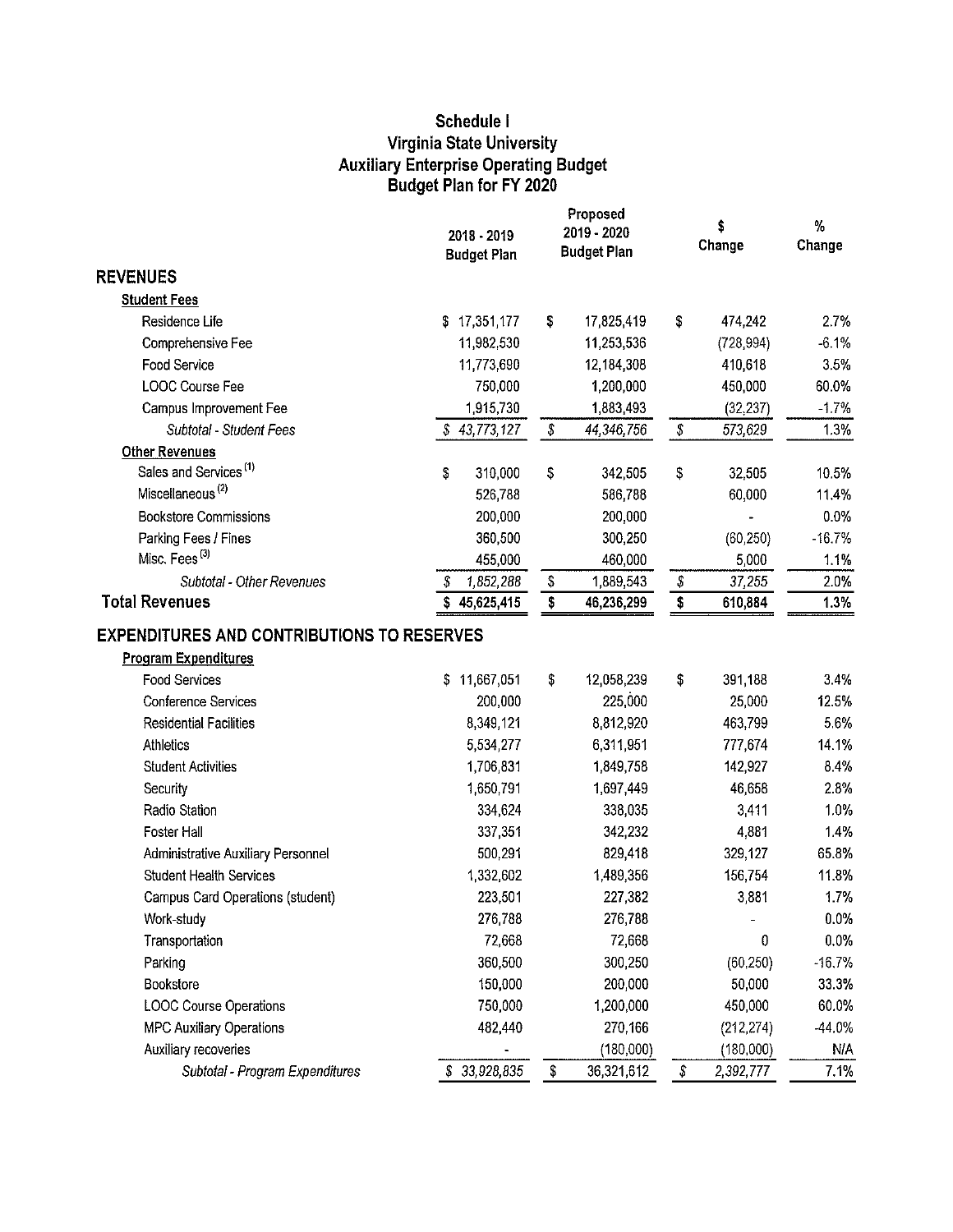|     |                                                               |    |                    |    | Proposed           |    | \$                       | $\%$      |  |
|-----|---------------------------------------------------------------|----|--------------------|----|--------------------|----|--------------------------|-----------|--|
|     |                                                               |    | 2017 - 2018        |    | 2018 - 2019        |    | Change                   | Change    |  |
|     |                                                               |    | <b>Budget Plan</b> |    | <b>Budget Plan</b> |    |                          |           |  |
|     | <b>Other Expenditures</b><br>Debt Service <sup>(4)</sup>      |    |                    |    |                    |    |                          |           |  |
|     |                                                               | \$ | 9,769,496          | \$ | 9,753,637          | \$ | (15, 859)                | $-0.2%$   |  |
|     | Facilities Maintenance Reserve<br>Scholarships <sup>(5)</sup> |    | 350,622            |    | 350,622            |    | 0                        | 0.0%      |  |
|     |                                                               |    | 700,000            |    | 700,000            |    |                          | 0.0%      |  |
|     | Subtotal - Other Expenditures                                 |    | \$10,820,117       | \$ | 10,804,259         | \$ | (15, 858)                | $-0.1%$   |  |
|     | <b>Total Expenditures</b>                                     |    | \$44,748,953       | \$ | 47,125,871         | Ş. | 2,376,918                | 5.3%      |  |
|     | <b>Contribution to/fron Reserves</b>                          | \$ | 876,462            | \$ | (889, 572)         | \$ | (1,766,034)              | $-201.5%$ |  |
|     | <b>Total Expenditures and Reserve Contribution</b>            |    | \$45,625,415       | \$ | 46,236,299         | \$ | 610,884                  | 1.3%      |  |
|     | <b>Contributions to Fund Balance</b>                          | \$ |                    | \$ |                    | \$ |                          |           |  |
|     | Notes:                                                        |    |                    |    |                    |    |                          |           |  |
| (1) | <b>Sales and Services Revenue</b>                             |    |                    |    |                    |    |                          |           |  |
|     | Residential Facilities (Laundry and Commissions)              | \$ | 35,000             | \$ | 42,505             | \$ | 7,505                    | 21.4%     |  |
|     | <b>Conference Services</b>                                    |    | 200,000            |    | 225,000            |    | 25,000                   | 12.5%     |  |
|     | <b>Food Service Commissions</b>                               |    | 75,000             |    | 75,000             |    | $\overline{\phantom{a}}$ | 0.0%      |  |
|     | <b>Total Revenue Sales and Services</b>                       | \$ | 310,000            | \$ | 342,505            | \$ | 32,505                   | 10.5%     |  |
| (2) | <b>Misc Revenues</b>                                          |    |                    |    |                    |    |                          |           |  |
|     | Interest Earned on Auxiliary Funds                            | \$ | 250,000            | S  | 310,000            | \$ | 60,000                   | 24.0%     |  |
|     | Work-study                                                    |    | 276,788            |    | 276,788            |    |                          | 0.0%      |  |
|     | <b>Total Miscellaneous Revenue</b>                            | \$ | 526,788            | \$ | 586,788            | \$ | 60,000                   | 11.4%     |  |
| (3) | Misc. Fees                                                    |    |                    |    |                    |    |                          |           |  |
|     | <b>Student Health Services</b>                                | \$ | 15,000             | \$ | 20,000             | \$ | 5,000                    | 33.3%     |  |
|     | Residence Life                                                |    | 150,000            |    | 150,000            |    |                          | 0.0%      |  |
|     | <b>Student Activities</b>                                     |    | 40,000             |    | 40,000             |    |                          | 0.0%      |  |
|     | VSU One Card                                                  |    | 50,000             |    | 50,000             |    |                          | 0.0%      |  |
|     | Athletics                                                     |    | 200,000            |    | 200,000            |    |                          | 0.0%      |  |
|     | <b>Total Misc. Fees</b>                                       | \$ | 455,000            | \$ | 460,000            | \$ | 5,000                    | 1.1%      |  |
| (4) | Debt                                                          |    |                    |    |                    |    |                          |           |  |
|     | Residence Life                                                | \$ | 8,674,329          | \$ | 8,657,296          | \$ | (17, 033)                | $-0.2%$   |  |
|     | <b>Food Services</b>                                          |    | 346,291            |    | 344,041            |    | (2,250)                  | $-0.6%$   |  |
|     | Other Auxiliary Debt                                          |    | 748,875            |    | 752,300            |    | 3,425                    | 0.5%      |  |
|     |                                                               | S  | 9.769,496          | \$ | 9,753,637          | \$ | (15, 859)                | $-0.2%$   |  |
| (5) | Scholarships                                                  |    |                    |    |                    |    |                          |           |  |
|     | Bookstore                                                     | \$ | 200,000            | \$ | 100,000            | S  | (100,000)                | $-50.0\%$ |  |
|     | Auxiliary Scholarships                                        |    | 500,000            |    | 600,000            |    | 100,000                  | 20.0%     |  |
|     | <b>Total Scholarships</b>                                     | \$ | 700,000            | \$ | 700,000            | \$ |                          | 0.0%      |  |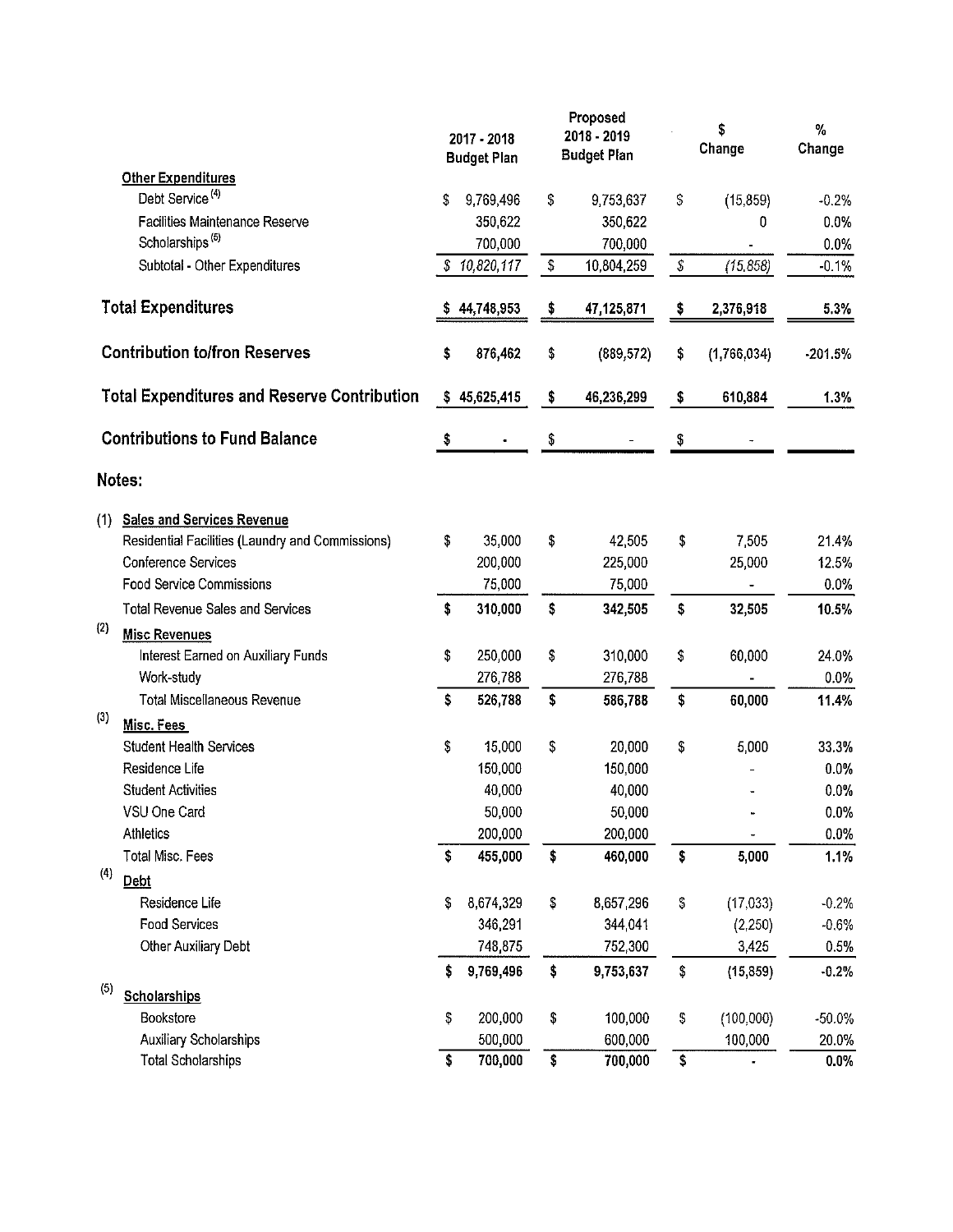$\label{eq:2.1} \frac{1}{\sqrt{2}}\left(\frac{1}{\sqrt{2}}\right)^{2} \left(\frac{1}{\sqrt{2}}\right)^{2} \left(\frac{1}{\sqrt{2}}\right)^{2} \left(\frac{1}{\sqrt{2}}\right)^{2} \left(\frac{1}{\sqrt{2}}\right)^{2} \left(\frac{1}{\sqrt{2}}\right)^{2} \left(\frac{1}{\sqrt{2}}\right)^{2} \left(\frac{1}{\sqrt{2}}\right)^{2} \left(\frac{1}{\sqrt{2}}\right)^{2} \left(\frac{1}{\sqrt{2}}\right)^{2} \left(\frac{1}{\sqrt{2}}\right)^{2} \left(\$  $\label{eq:2.1} \frac{1}{\sqrt{2}}\int_{\mathbb{R}^3}\frac{1}{\sqrt{2}}\left(\frac{1}{\sqrt{2}}\right)^2\frac{1}{\sqrt{2}}\left(\frac{1}{\sqrt{2}}\right)^2\frac{1}{\sqrt{2}}\left(\frac{1}{\sqrt{2}}\right)^2.$ 

 $\label{eq:2.1} \frac{1}{\sqrt{2}}\int_{\mathbb{R}^3}\frac{1}{\sqrt{2}}\left(\frac{1}{\sqrt{2}}\right)^2\frac{1}{\sqrt{2}}\left(\frac{1}{\sqrt{2}}\right)^2\frac{1}{\sqrt{2}}\left(\frac{1}{\sqrt{2}}\right)^2.$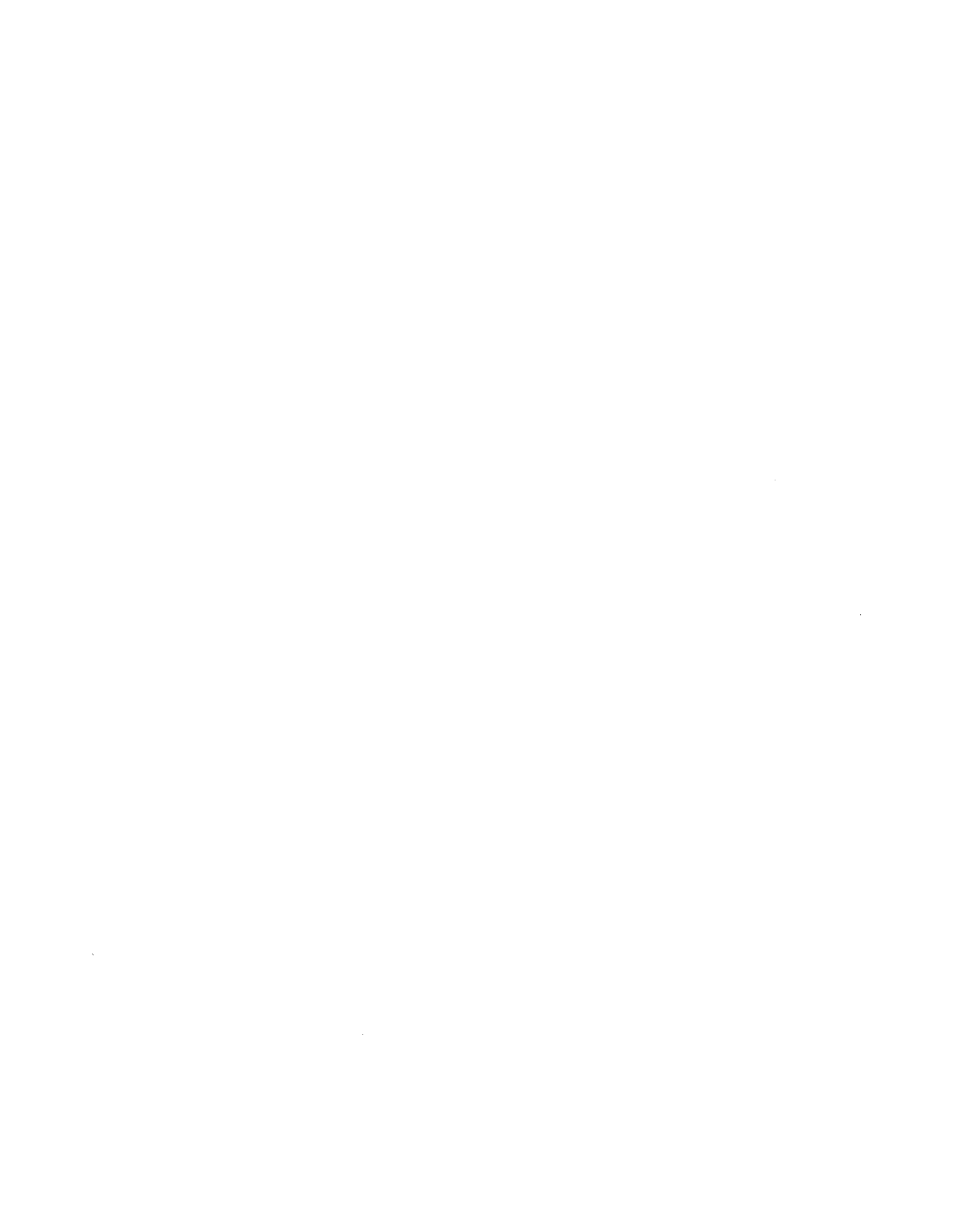## **Schedule II Virginia State University Cooperative Extension and Agricultural Research Services (CEARS) Budget Plan for FY 2020**

|                                        | 2018-2019<br><b>Budget Plan</b> |            | Proposed<br>2019 - 2020<br><b>Budget Plan</b> |            | Change<br>S     |         | Change % |  |
|----------------------------------------|---------------------------------|------------|-----------------------------------------------|------------|-----------------|---------|----------|--|
| Revenue                                |                                 |            |                                               |            |                 |         |          |  |
| Educational & General (E & G)          |                                 |            |                                               |            |                 |         |          |  |
| State General Funds (CEARS)            |                                 | 5,590,340  | \$                                            | 5,634,963  | \$              | 44,623  | 0.8%     |  |
| <b>Total General Funds</b>             | $\overline{\$}$                 | 5,590,340  | $\overline{\mathfrak{s}}$                     | 5,634,963  | $\overline{\$}$ | 44,623  | 0.8%     |  |
| Non-General Funds                      |                                 |            |                                               |            |                 |         |          |  |
| E & G Sponsored Programs (CEARS)       | \$                              | 5,441,316  | \$                                            | 5,441,316  | \$              |         | 0.0%     |  |
| <b>Total Non-General Funds</b>         | \$                              | 5,441,316  | $\overline{\mathbb{S}}$                       | 5,441,316  | $\overline{\$}$ |         | 0.0%     |  |
| <b>Total Revenue</b>                   | 5                               | 11,031,656 | \$                                            | 11,076,279 |                 | 44,623  | 0.4%     |  |
| <b>Expenditures</b>                    |                                 |            |                                               |            |                 |         |          |  |
| Educational & General (E & G)          |                                 |            |                                               |            |                 |         |          |  |
| Research                               | \$                              | 3,854,279  | \$                                            | 3,881,157  | \$              | 26,878  | 0.7%     |  |
| <b>Public Service</b>                  |                                 | 6,457,222  |                                               | 6,447,432  |                 | (9,790) | $-0.2%$  |  |
| Institutional Support                  |                                 | 14.875     |                                               | 24,500     |                 | 9,625   | 64.7%    |  |
| Operation and Maintenance of Plant     |                                 | 705,280    |                                               | 723,190    |                 | 17,910  | 2.5%     |  |
| <b>Total Expenditures</b>              | S                               | 11,031,656 | $\overline{\mathbf{S}}$                       | 11,076,279 | \$              | 44,623  | 0.4%     |  |
| <b>Revenue Over/Under Expenditures</b> |                                 | 0          |                                               | 0          | 5               |         |          |  |

 $\ddot{\phantom{a}}$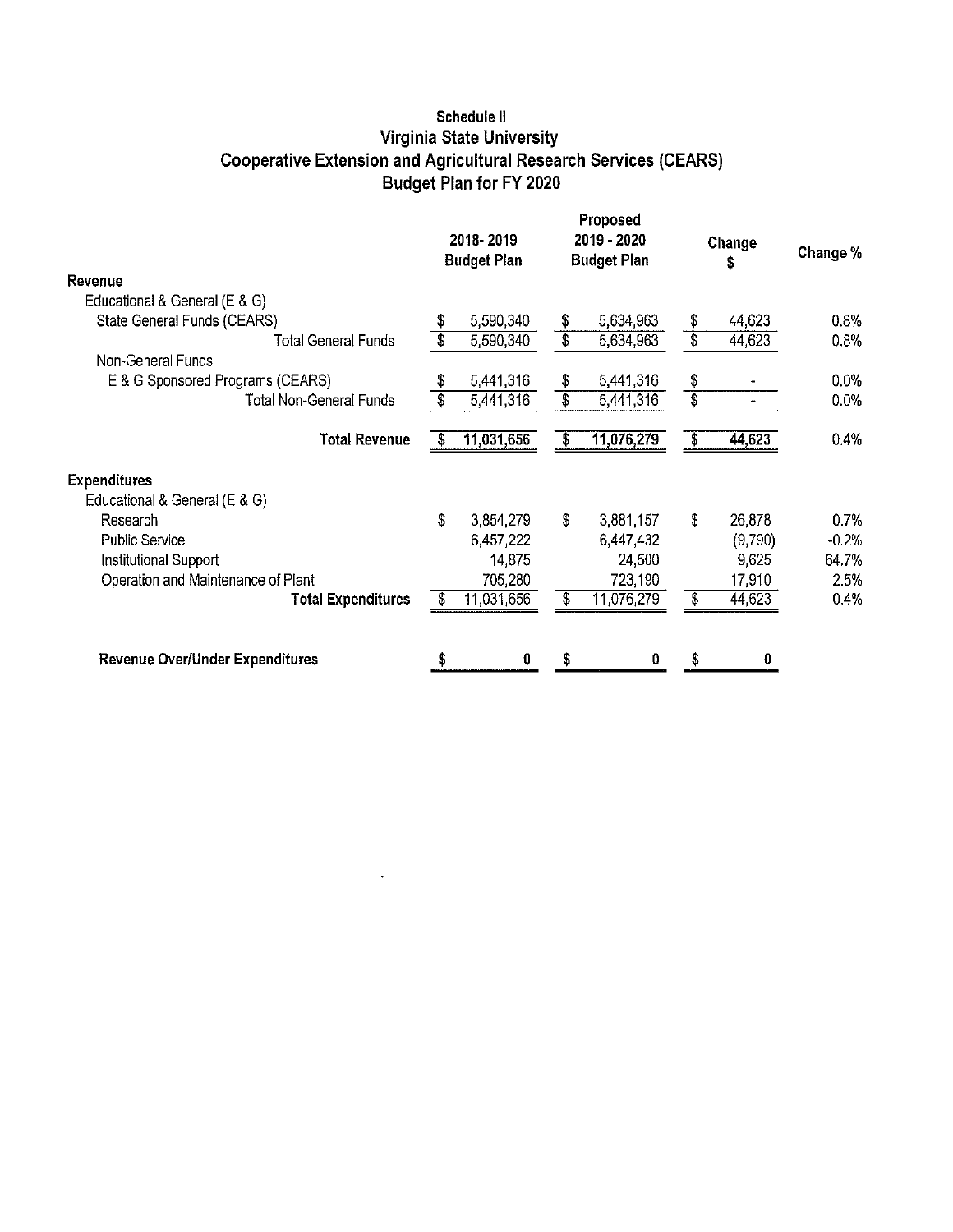#### **RESOLUTION OF THE VIRGINIA STATE UNIVERSITY BOARD OF VISITORS**

#### **APPROVING SIX-YEAR CAPITAL PLAN FOR 2020-2026**

**WHEREAS, § 23.1-306 of the** *Code of Virginia* **requires that "the governing"** board of each public institution of higher education shall (i) develop and adopt biennially in odd-numbered years and amend or affirm biennially in even-numbered years a six-year plan for the institution .... "; and

**WHEREAS,** the 2020-2026 Capital Plan was developed by application of the 2017 Campus Master Plan; and

**WHEREAS,§** 23.1-1016(B) of the *Code of Virginia* requires that "[a]ll capital projects of a covered institution, whether funded by an appropriation of the General Assembly or otherwise, shall be approved by the institution's governing board"; and

**WHEREAS, § 23.1-1016(D)(3) of the** *Code of Virginia* **requires that if a covered** institution constructs improvements on land, or renovates property "[s]uch improvements or renovations must be consistent with such institution's master plan approved by its governing body"; and

**WHEREAS,** every biennium, Virginia State University must submit a Six-Year Capital Plan for consideration by the State Council of Higher Education for Virginia (SCHEY), the General Assembly, the Governor, and the respective chairs of the House Committee on Appropriations, the House Committee on Education, the Senate Committee on Education and Health, and the Senate Committee on Finance; and

**WHEREAS,** the Board of Visitors support the Six Year Plan reflecting the 2017 Master Plan and the University's Strategic Plan.

**NOW, THEREFORE, BE IT RESOLVED THAT,** the Board of Visitors of Virginia State University hereby approves the Six Year Capital Plan covering the fiscal years 2020-2026.

Huron

Date **Date** Date **Date** 

Thursa D. Crittenden, Secretary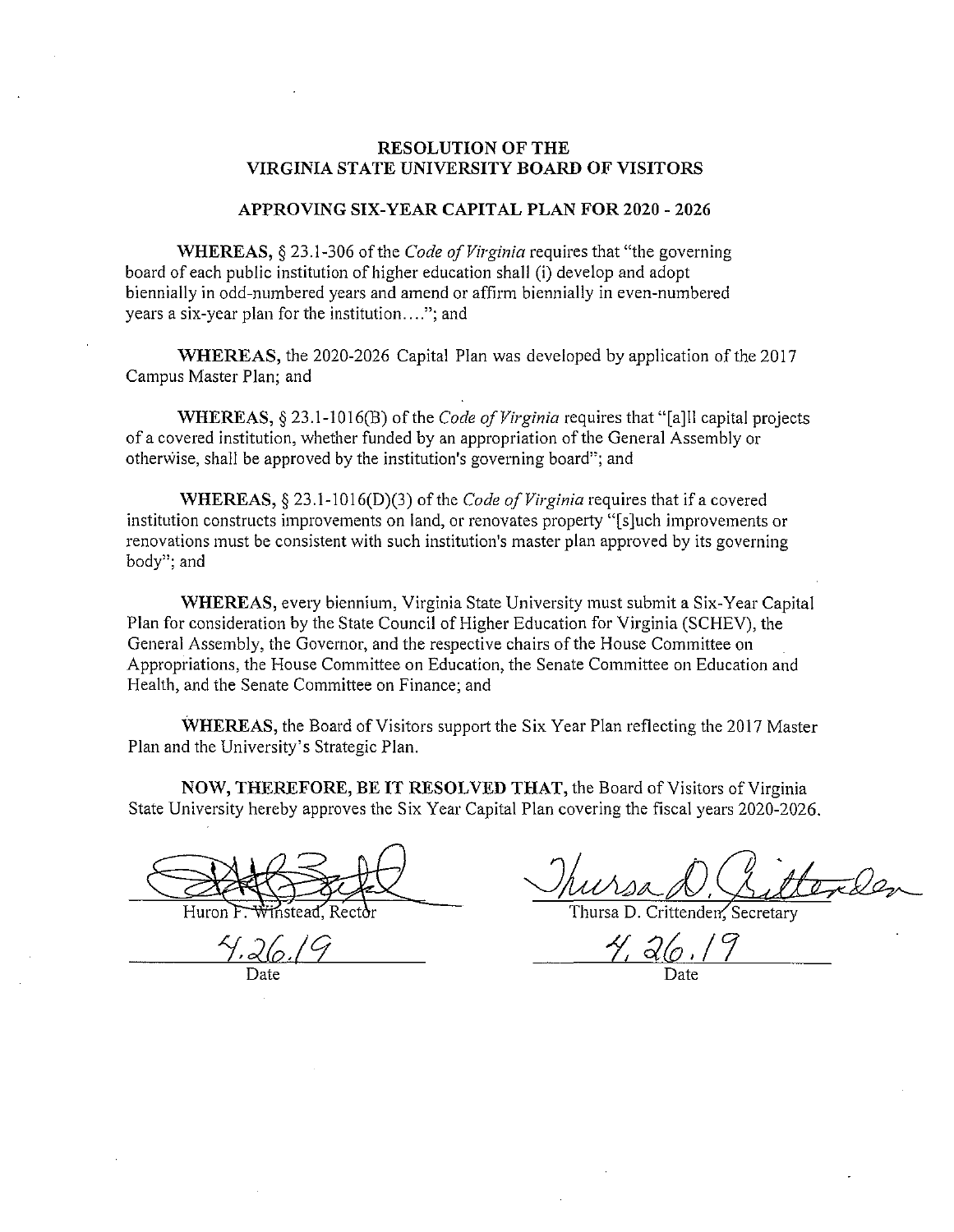## **RESOLUTION OF THE VIRGINIA STATE UNIVERSITY BOARD OF VISITORS**

#### **USE OF NON-UTILIZED LOCAL FUNDS**

**WHEREAS,** the Office of the Vice President for Finance and Chief Fiscal Officer (the "Office of the CPO") has undertaken a comprehensive review of all local funds held by Virginia State University (the "University") in an effort to locate and potentially reallocate non-utilized resources to support the mission of the University; and

**WHEREAS,** the Office of the CPO, as a component of this local fund review, identified several inactive funds as priority targets for further review (the "Funds"). The Funds identified were as follows:

|         |                                 | Balance as of |
|---------|---------------------------------|---------------|
|         |                                 | June 30, 2018 |
| #920000 | Special Student Loan            | \$36,501      |
| #920005 | State Student Loan              | \$75,919      |
| #920010 | Institutional GSL               | \$144,133     |
| #920015 | <b>Institutional Perkins</b>    | \$71,110      |
| #920020 | Fountain Loans                  | \$30,429      |
| #920025 | Dorm Loans                      | \$93,010      |
| #800185 | <b>ECMC</b> Family Federal Loan | \$177,142     |
|         |                                 | \$628,244     |

**WHEREAS,** the Office of the CPO determined that the best use of these Funds would be for additional scholarship support for students; and

**WHEREAS,** the Office of the CPO came to this determination by reviewing current financial student need, by researching the origin and past use of the Funds, by documenting such efforts in a Memorandum to File ("MTF"), by reviewing five-year transactional details for each Fund, and by coordinating compliance and legal review with the Internal Audit Department and the University Legal Counsel's Office of Virginia State University; and

**WHEREAS,** the MTF and accompanying documentation was further reviewed by the Vice President for Finance, Associate Vice President for Finance, Special Assistant to the Vice President for Finance, Bursar, Controller, Assistant Controller, Internal Auditor, University Ombudsman; and

**WHEREAS,** the MTF was submitted to the Auditor of Public Accounts ("APA") of the Commonwealth of Virginia for comment and the APA noted no concerns; and

**NOW, THEREFORE, BE IT RESOLVED,** the Board finds that Office of the CPO has satisfactorily completed its due diligence review of these select local Funds; and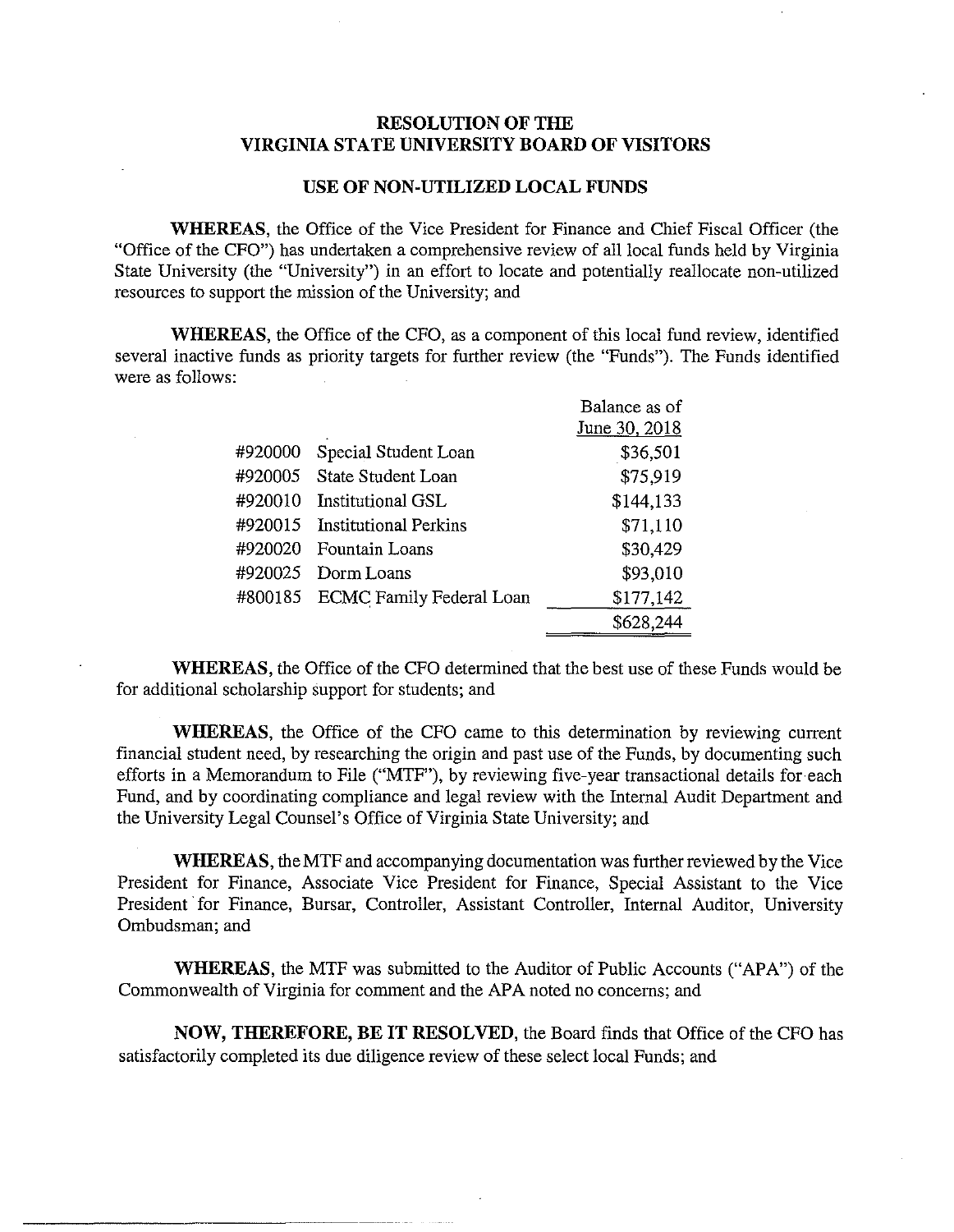BE IT FURTHER RESOLVED, that the Board approves the reallocation of these stated Funds for the purpose of providing additional scholarship support to students of the University.

Huron F. Winstead, Rector

 $4|z_{0}|_{1}9$ 

Date

 $\overline{\cal U}$ 

Thursa D. Crittenden, Secretary

4. 2( G

Date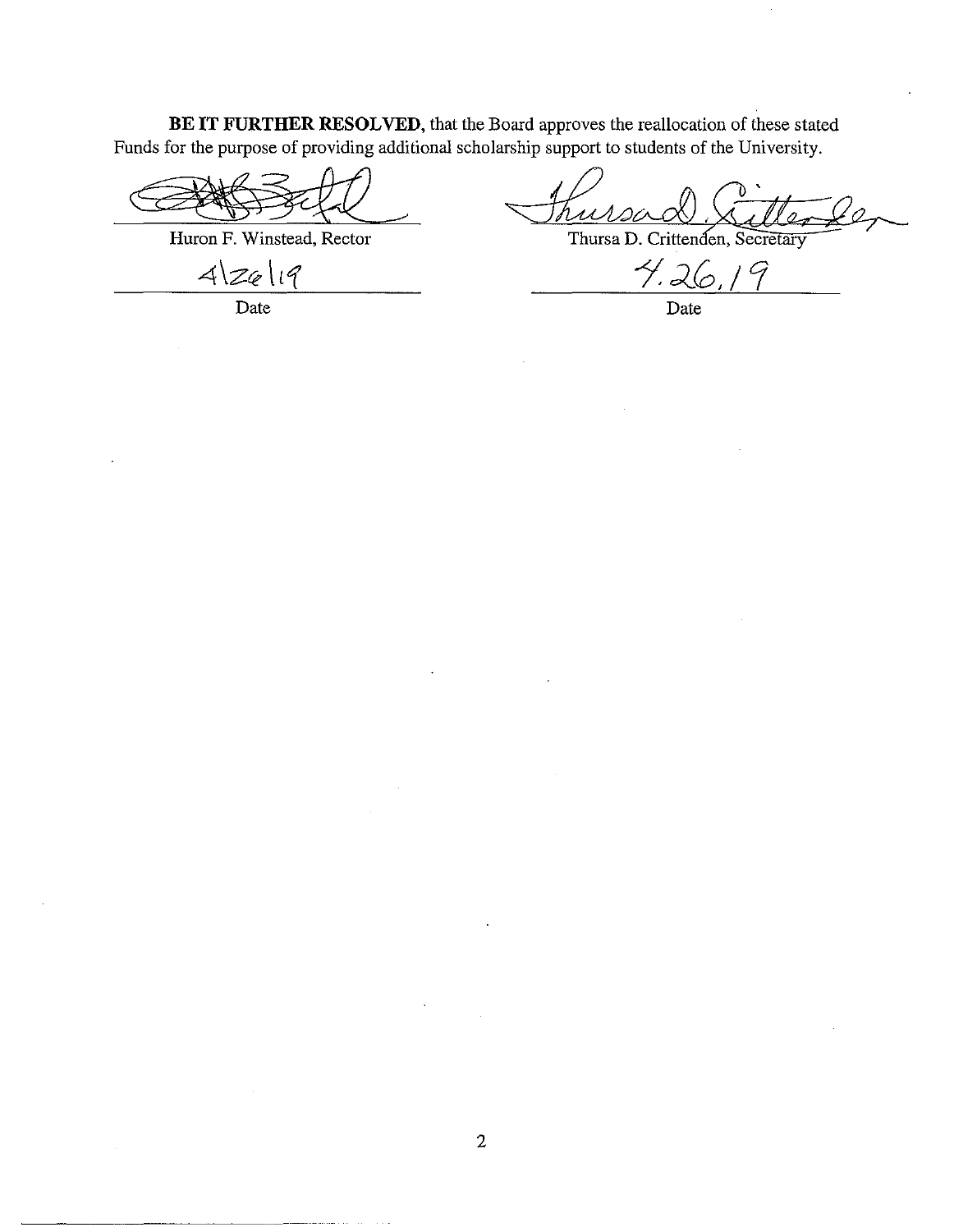Resolution of The Board of Visitors of Virginia State University To Approve Fiscal Year Internal Audit Plan April26, 2019

**WHEREAS,** the Board of Visitors may find it necessary to modify the audit plan scope of work and/or allocate Internal Audit Depatiment resources to other areas based upon new discovery or vulnerability; and

**WHEREAS,** the Chief Audit Executive proposes an audit plan to assist the Board of Visitors in its fiduciary responsibility; and

**WHEREAS,** the Chief Audit Executive has prepared the FY20 Internal Audit Plan; and

**WHEREAS,** the Board of Visitors has reviewed the proposed the FY20 Internal Audit Plan; and

**NOW, THEREFORE, BE IT RESOLVED** that the Board of Visitors of Virginia State University approves the FY20 Internal Audit Plan.

**WHEREAS, the Board of Visitors has reviewed the proposed the FY20<br>
lan; and<br>
<b>NOW, THEREFORE, BE IT RESOLVED** that the Board of Visitors<br>
Jniversity approves the FY20 Internal Audit Plan.<br> **ALLACTION**<br> **ALLACTION**<br> **ALLA** 

Date Date Date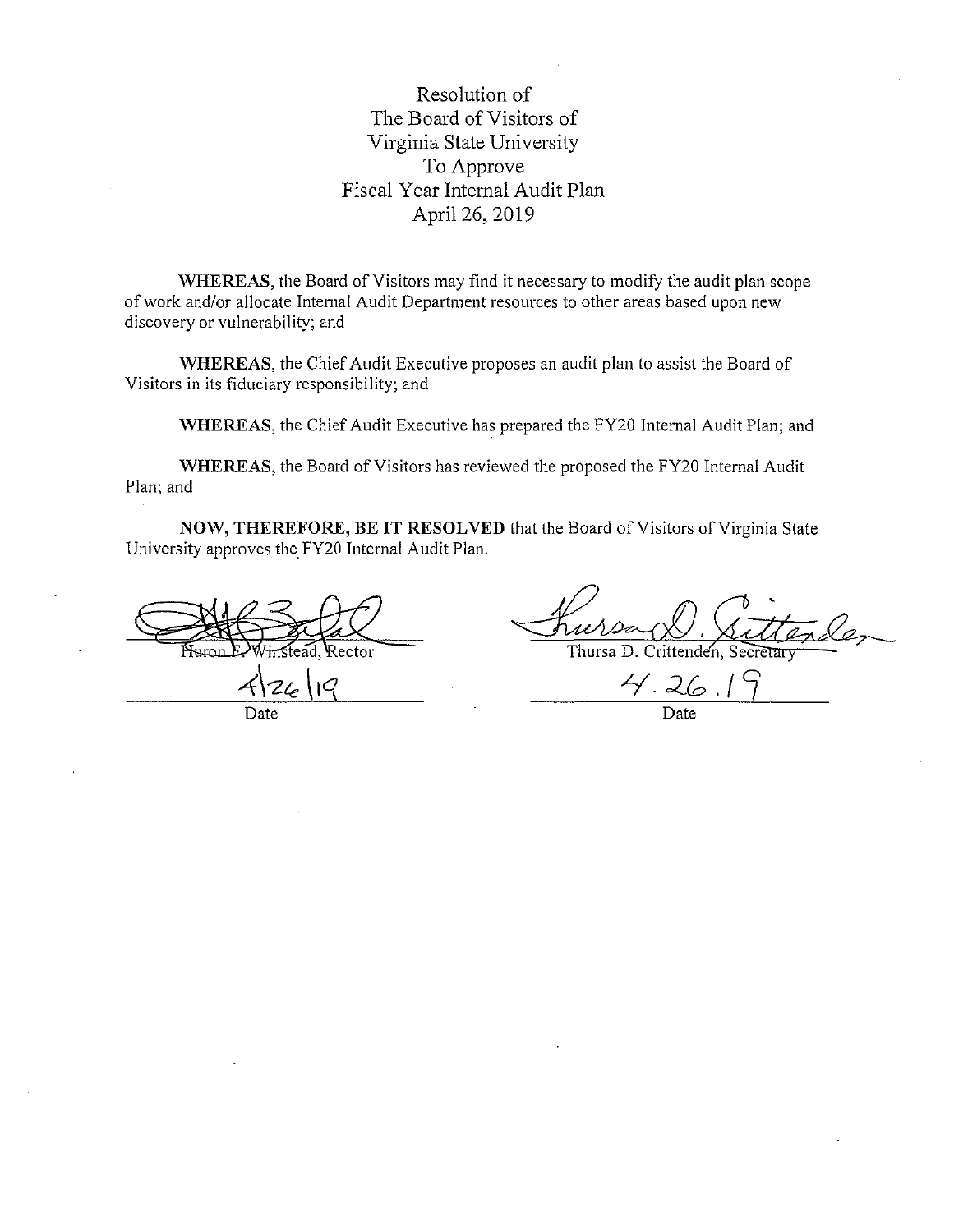## **VIRGINIA STATE UNIVERSITY Petersburg, Virginia**

| Date: April 26, 2019   | Board Committee: Facilities, Finance and Audit Committee |  |  |
|------------------------|----------------------------------------------------------|--|--|
|                        | Internal Audit<br><b>Initiating Unit:</b>                |  |  |
| Board Action: Approval | Additional Information Included in Board Package: Yes    |  |  |

#### **TOPIC:** Revised Internal Audit Plan

#### **BACKGROUND:**

In accordance with The Institute of Internal Auditors International Professional Practices Framework, Performance **Standard 2020, the Chief Audit Executive must communicate the internal audit activity's plans and resource requirements, including significant interim changes, to senior management and the board for review and approval. The chief audit executive must also communicate the impact of resource limitations.** 

Per the Audit Committee Charter, Section  $V -$  Responsibilities, Part  $C -$ Internal Audit, Item #3, in performing its **oversight responsibilities, the Audit Committee shall review and approve the Internal Audit annual audit plan and significant changes to the plan, to include completed audit reports and progress reports on executing the approved**  audit plan, with full reporting to the Board of Visitors.

#### AUTHORITY:

- 1. Section 1000- *Pwpose Authority, and Responsibility* of the Institute ofintemal Auditor's International Standards for Professional Practice of Auditing (Standards)- "The purpose, authority, and responsibility **of the internal audit activity must be formally defined in an internal audit charter, consistent with the Mission oflnternal Audit and the mandatory elements of the International Professional Practices**  Framework (the Core Principles for the Professional Practice of Internal Auditing, the Code of Ethics, the *Standards*, and the Definition of Internal Auditing). The chief audit executive must periodically review **the internal audit charter and present it to senior management and the board for approval."**
- 2. Section 2010 *Planning* of the Institute of Internal Auditor's International Standards for Professional Practice of Auditing (Standards)- "The chief audit executive must establish a risk-based plan to **determine the priorities of the internal audit activity, consistent with the organization's goals."**
- 3. Section 2020- *Communication and Approval-* of the Institute ofinternal Auditor's International Standards for Professional Practice of Auditing (Standards)- "The chief audit executive must **communicate the internal audit activity's plans and resource requirements, including significant interim changes, to senior management and the board for review and approval. The chief audit executive must also communicate the impact of resource limitations."**
- **4. Section V, Part C** *-internal Audit-* **of Virginia State University's Facilities, Finance and Audit Committee Charter- "1. Review annually, with management and the Chief Audit Executive the charter, plans, activities, staffing, and organizational structure of the internal audit function. 2. Approve the**  internal audit department charter. The charter should be reviewed annually and updated as necessary. 3. **Review and approve the Internal Audit annual audit plan and any significant changes to the plan, to**  include completed audit reports and progress reports on executing the approved audit plan, with full reporting to the Board of Visitors."

#### **CONSEQUENCE OF NON APPROVAL:**

Prudent practices of an internal audit function require the establishment of an annual audit plan and charter. Non approval will subject Virginia State University to an exception from the norm for institutions of higher education and compromise a positive external quality assurance assessment. In addition, the Committee would compromise the effectiveness of its oversight and governance responsibilities.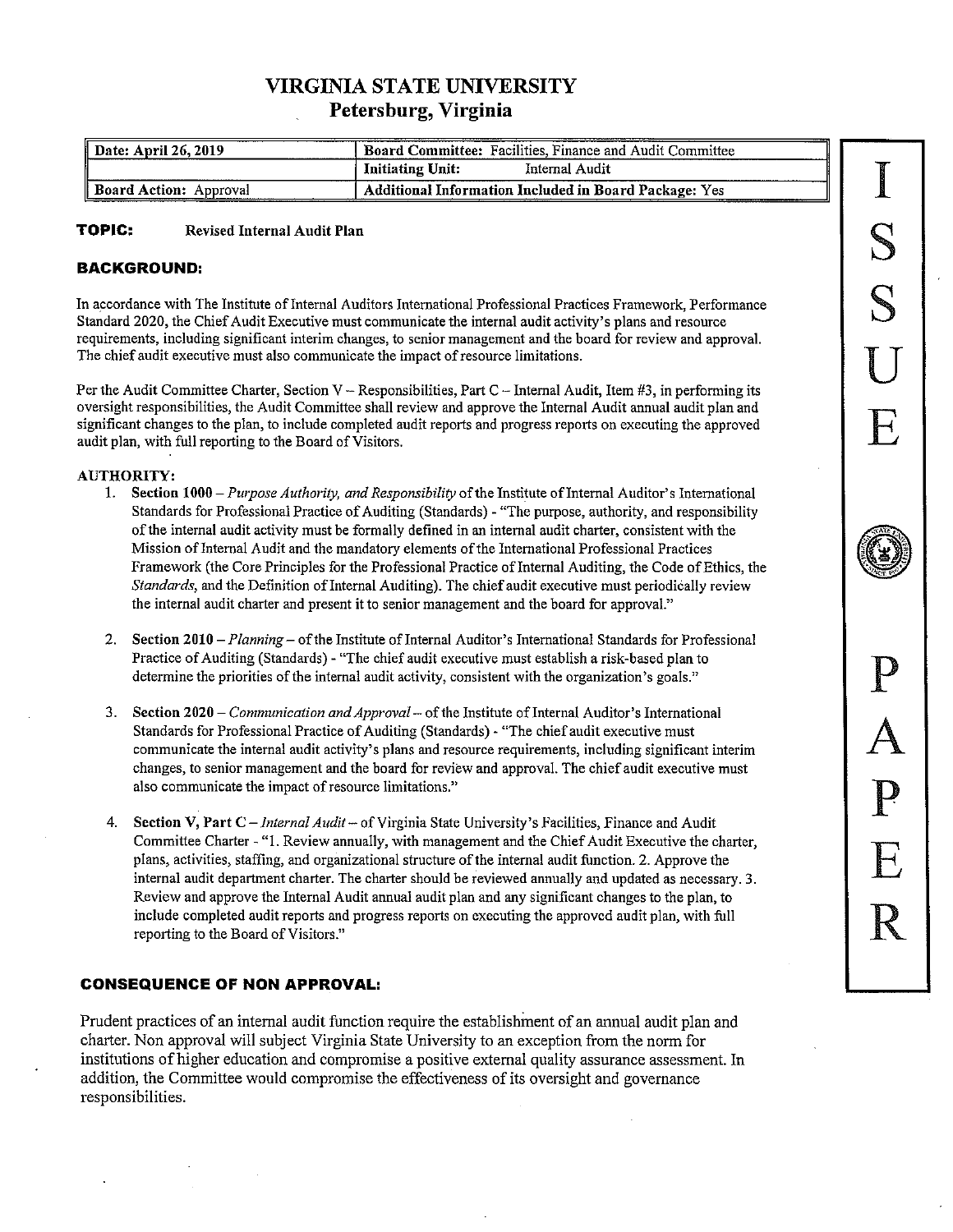## VIRGINIA STATE UNIVERSITY REVISED INTERNAL AUDIT PLAN FY20 April25-26, 2019

|                | <b>VIRGINIA STATE UNIVERSITY</b><br><b>REVISED INTERNAL AUDIT PLAN FY20</b><br>April 25-26, 2019 |               |                    |
|----------------|--------------------------------------------------------------------------------------------------|---------------|--------------------|
|                |                                                                                                  |               |                    |
|                |                                                                                                  |               |                    |
|                |                                                                                                  |               |                    |
|                |                                                                                                  |               |                    |
|                |                                                                                                  |               |                    |
|                | <b>Audit Activities</b>                                                                          | <b>Budget</b> | Subtotal           |
|                |                                                                                                  |               |                    |
|                | <b>Audit Planning and Business Operations</b>                                                    |               |                    |
|                | <b>Audit Plan and Risk Assessment</b>                                                            | 155           |                    |
| $\overline{2}$ | Policies, Procedures and Website Maintenance (Audit Manual)                                      | 65            |                    |
| 3              | Board Meetings and Report Preparation                                                            | 65            |                    |
| 4              | Quality Assurance Program - Self Assessment (QAR)                                                | 135           |                    |
| 5              | <b>Business Operations and External Communications</b>                                           | 610           |                    |
| 6              | Professional Development                                                                         | 240           |                    |
| $\overline{7}$ | Investigate the use of Automated Work papers                                                     | 295           | 1,565              |
|                | Subtotal<br><b>Risk-Based Audits</b>                                                             |               |                    |
| 8              | Capital Outlay/Facilities                                                                        | 610           |                    |
| 9              | <b>University Grants</b>                                                                         | 610           |                    |
| $10-10$        | Admissions                                                                                       | 500           |                    |
|                | Subtotal                                                                                         |               | $\overline{1,}720$ |
|                | Special Investigations and Board of Visitors' Requests                                           |               |                    |
| 22             | OSIG - Commonwealth Fraud, Waste, and Abuse Hotline                                              | 920           |                    |
| 23             | Special Investigations                                                                           | 1,115         |                    |
| 24             | Management Investigative Requests                                                                | 150           |                    |
|                | Subtotal                                                                                         |               | 2,185              |
|                | <b>Management and Advisory Services</b>                                                          |               |                    |
| 25             | Emerging Compliance, Internal Control Awareness                                                  | 150           |                    |
| 26             | <b>Enterprise Risk Management Committee</b>                                                      | 50            |                    |
| 27<br>28       | <b>President's Cabinet Meeting</b><br><b>Board of Visitors Request</b>                           | 160<br>150    |                    |
| 29             | <b>Management Request</b>                                                                        | 150           |                    |
| 30             | <b>APA Audit Coordination</b>                                                                    | 150           |                    |
|                | Subtotal                                                                                         |               | 810                |
|                | <b>Total Direct Audit Hours (75%)</b>                                                            | 6,280         |                    |
|                | Administration                                                                                   |               |                    |
| 31<br>32       | <b>General Administration</b><br>VSU General Meetings (i.e. Opening Session)                     | 500<br>70     |                    |
|                | 33   Holiday and Compensated Absences                                                            | 1,472         |                    |
|                | Subtotal                                                                                         |               | 2,042              |
|                | <b>Total Indirect Audit Hours (25%)</b>                                                          | 2,042         |                    |
|                |                                                                                                  |               |                    |
|                | <b>Total Hours Allocated</b>                                                                     | 8,322         |                    |
|                |                                                                                                  |               |                    |
|                | <b>Total Hours Available</b>                                                                     | 8,320         |                    |
|                | Excess/(Shortfall)                                                                               | (2)           |                    |
|                |                                                                                                  |               |                    |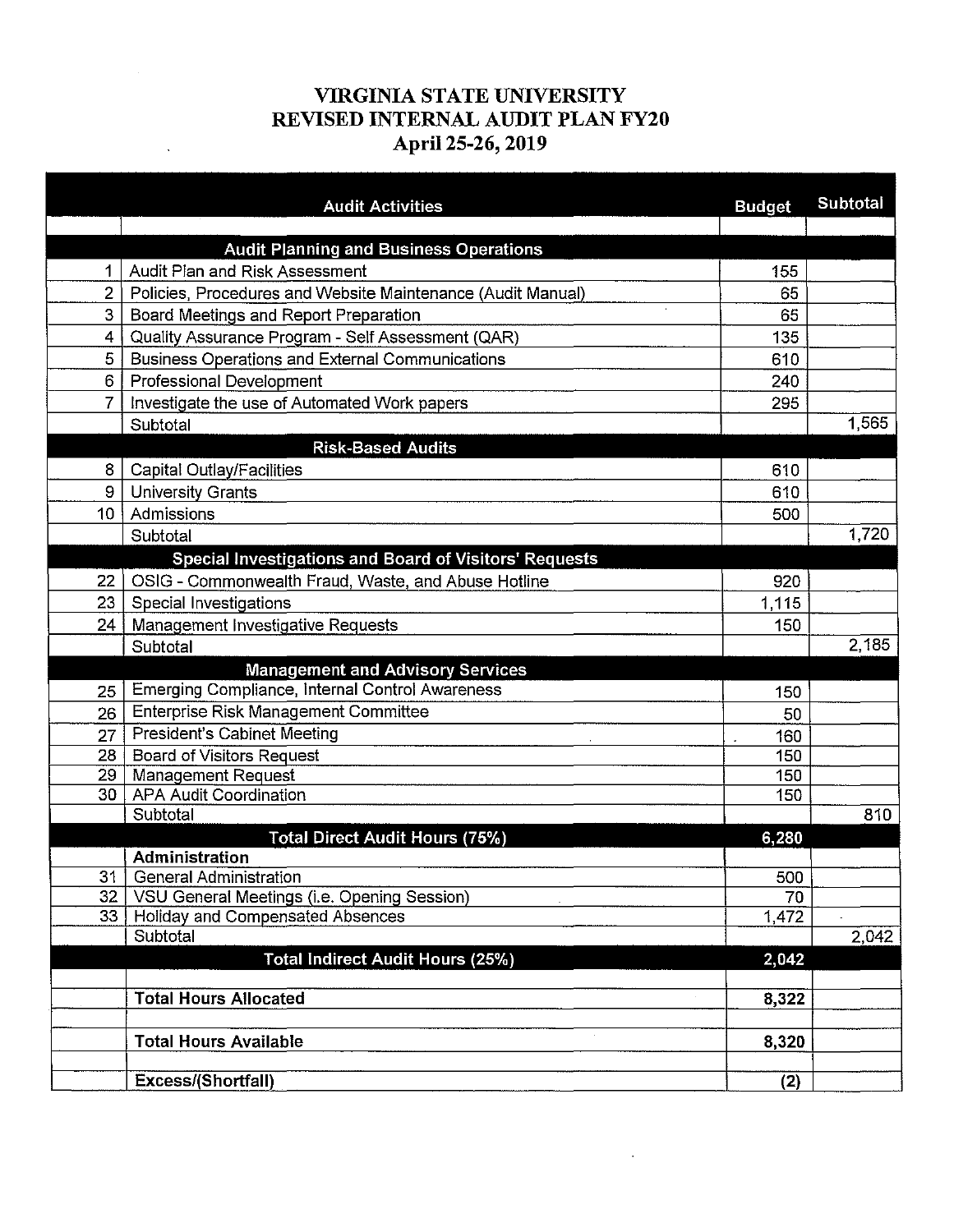### **RESOLUTION OF THE VIRGINIA STATE UNIVERSITY BOARD OF VISITORS**

## **Participation in Faculty Teaching Load Assessment**

**WHEREAS,** the Commonwealth of Virginia has implemented a statewide strategic plan to make Virginia the best-educated state in the nation, including a goal to provide affordable access for all through the alignment of state appropriations, financial aid and tuition and fees; and

**WHEREAS,** the General Assembly directed the Joint Legislative Audit and Review Commission to study the cost efficiency of the Commonwealth's institutions of higher education and to present options and recommendations for reducing the cost of public higher education in Virginia (HJR 108); and

**WHEREAS,** the Joint Legislative Audit and Review Commission pursuant to§ 4-9.04 of Chapter 836 of the 2017 Acts of Assembly§ 4-9.04a.8, recommends the Board of Visitors at each Virginia public four-year higher education institution, to the extent practicable, shall participate in national faculty teaching load assessments by discipline and faculty type; and

**WHEREAS,** the Board of Visitors of the public institutions of higher education are responsible for ensuring that the goals specified above, and other responsibilities as may be prescribed by law, are met; and

**WHEREAS,** Virginia State University has not previously participated in this initiative and participation will allow critical benchmarking related to faculty by discipline and type of institution for the University in support of its mission and its strategic plan.

**NOW, THEREFORE, BE IT RESOLVED THAT,** the Board of Visitors of Virginia State University hereby approves Virginia State University's participation in the 2019 Cohort of the National Study of Instructional Costs and Productivity "The Delaware Cost Study."

Holden for thursday Crittenden

 $4.26.1$ 

Date Date Date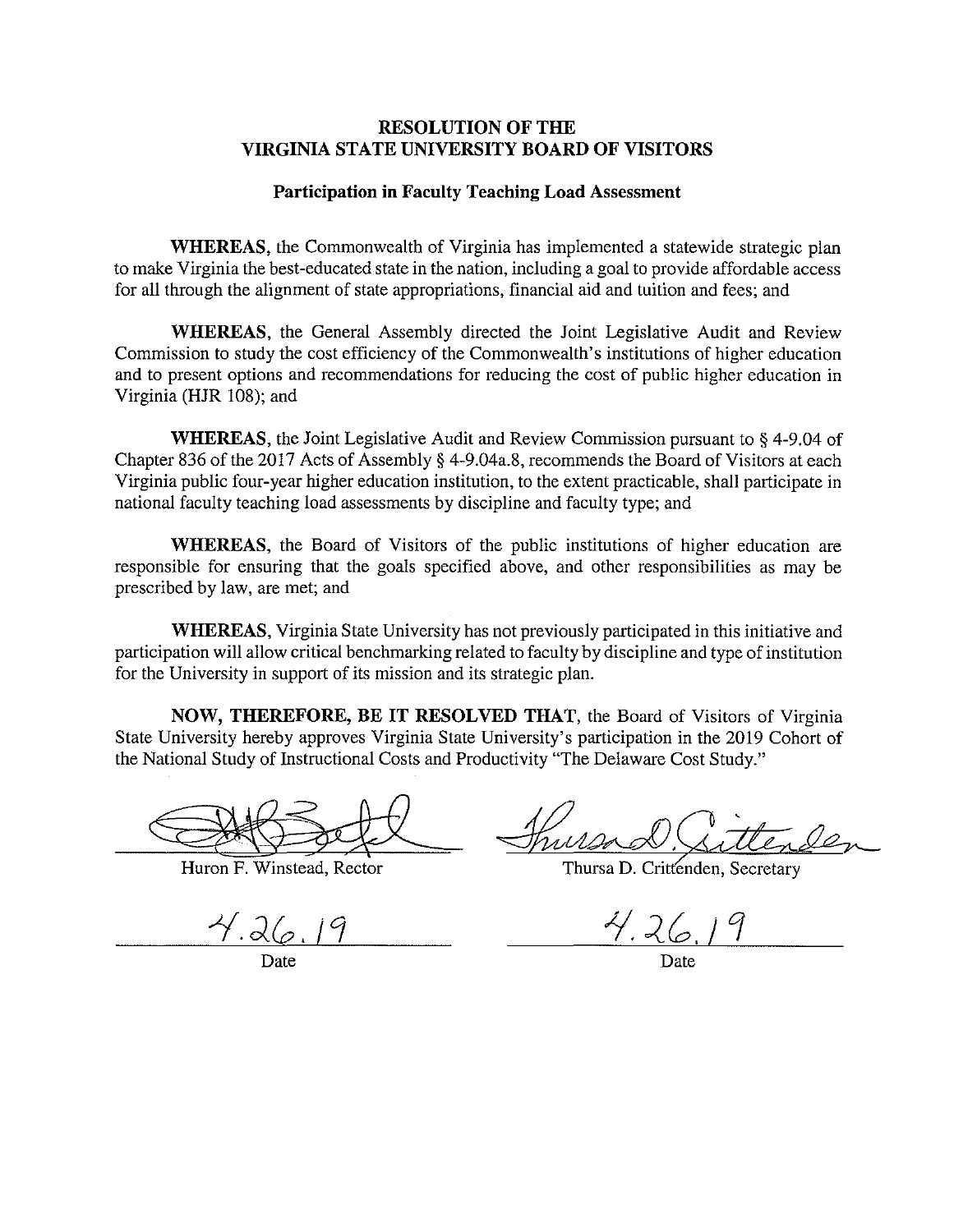## **VIRGINIA STATE UNIVERSITY BOARD OF VISITORS**

#### **APPROVAL OF**

#### **COUNSELOR EDUCATION M.ED. (MODIFICATION)**

**WHEREAS,** Article III, Section 3.5 of the Board of Visitors Bylaws provides that the Academic and Student Affairs Committee shall have control and oversight over all academic and student programs and activities. Academic and student programs and activities of the University include curriculum, land-grant, faculty appointments, promotion, tenure and compensation, recruitment, admissions and registration, residence life, health services, cultural affairs, student organizations, athletics, and such other related matters as shall be so recognized by the Board; and

**WHEREAS,** VSU is proposing a substantial modification of the existing Master of Education (M.Ed.) in Counselor Education. The current 48 credit hour Master of Education (M.Ed.) will increase by 12 hours to create a 60-credit degree program; and

**WHEREAS,** the proposed modified program will allow VSU's Department of School and Community Counseling to pursue accreditation with the Council for Accreditation for Counseling and Related Educational Programs (CACREP) in School Counseling Pre K -12 and Clinical Mental Health Counseling; and

**WHEREAS,** the rationale for the proposed change centers around the need to prepare students to serve as entry-level licensed counselors, and certified school and clinical mental health counselors; and

**WHEREAS,** the proposed modified degree program aligns to the statutory authority of § 22.1-298.1 of the *Code of Virginia* which requires every person seeking initial licensure or renewal of a license with an endorsement as a school counselor to complete training in the recognition of mental health disorders and behavioral distress, including depression, trauma, violence, youth suicide, and substance abuse; and

**WHEREAS,** the changes sought for the Counselor Education Program Master of Education (M.Ed.) in School Counseling Pre K-12 (specialization) and Clinical Mental Health Counseling (specialization) will successfully and consummately address the credit hour requirements and the curriculum requirements of the Commonwealth and the Virginia Board of Counseling.

**NOW, THEREFORE, BE IT RESOLVED THAT,** the Board of Visitors of Virginia State University hereby approves the modification of 12 hours to the Counselors Education (M.Ed.)

Program<br>Huron F. Winstead, Rector Thursa D. Critten

 $4|z6|19$ 

unsa D. Gittender

 $4.26.19$ 

Date Date Date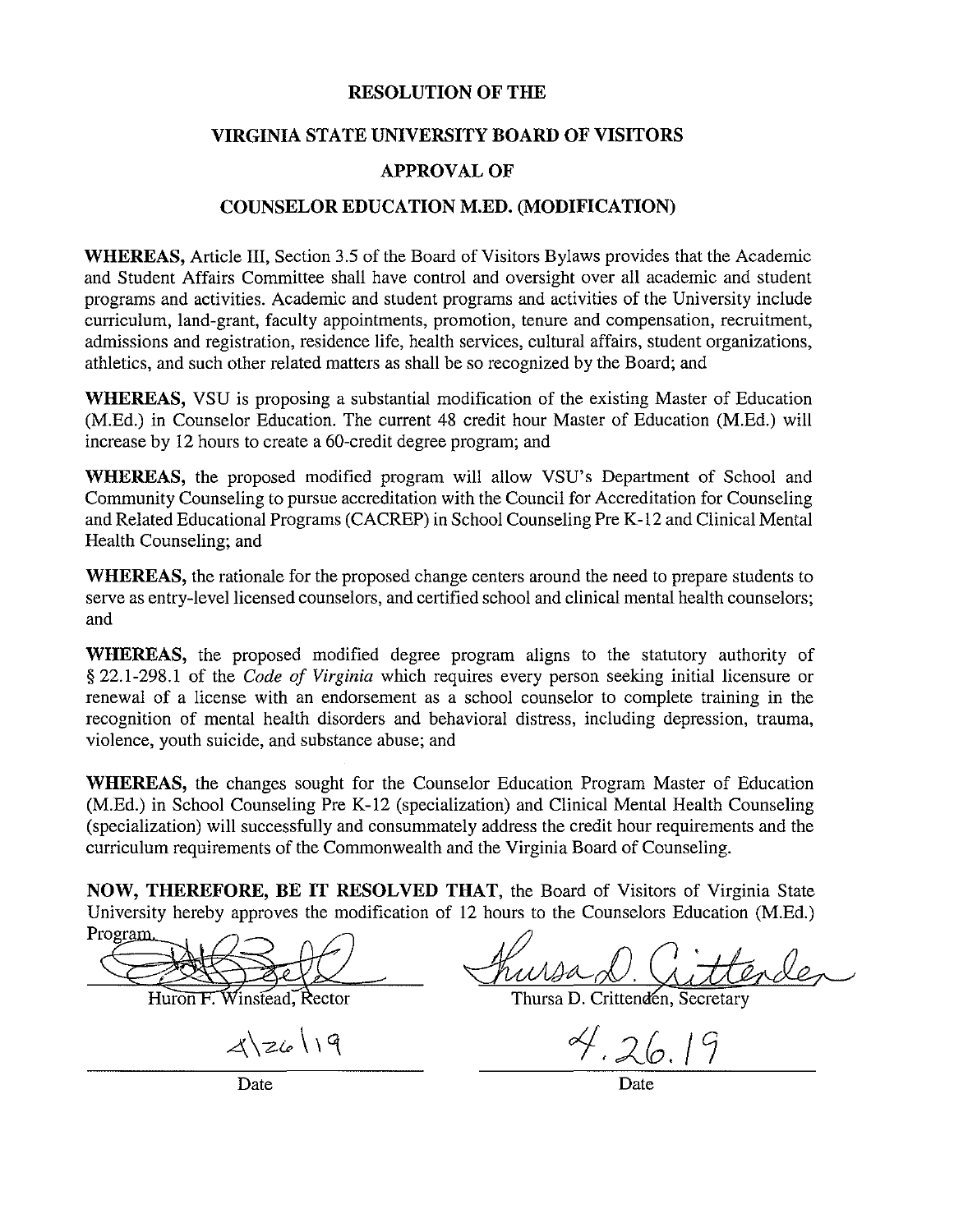## **VIRGINIA STATE UNIVERSITY BOARD OF VISITORS**

#### **APPROVAL OF**

#### **MASTER OF BUSINESS ADMINISTRATION (MBA) PROGRAM**

**WHEREAS,** Article III, Section 3.5 of the Board of Visitors Bylaws provides that the Academic and Student Affairs Committee shall have control and oversight over all academic and student programs and activities. Academic and student programs and activities of the University include curriculum, land-grant, faculty appointments, promotion, tenure and compensation, recruitment, admissions and registration, residence life, health services, cultural affairs, student organizations, athletics, and such other related matters as shall be so recognized by the Board; and

**WHEREAS,** the Virginia State University Master of Business Administration program will provide pathways to positions of leadership in society. Students will select from four tracks to specialize their training, namely: Entrepreneurship and Innovation Management, Accounting Information Systems, Cybersecurity and Digital Marketing; and

**WHEREAS,** the proposed MBA program will equip managers and entrepreneurs "to serve their communities as informed citizens" emphasizing the implementation of ethical and socially responsible strategies; and

**WHEREAS,** Virginia State University will offer an online MBA program which will provide the opportunity for hundreds of working professionals and military veterans/personnel to complete a relevant graduate degree in an accessible manner; and

**WHEREAS,** the proposed program will enhance the numbers of under-represented minorities (including African-Americans and Hispanics) in the managerial ranks; and

**WHEREAS,** the MBA degree will afford graduates working in the Commonwealth of Virginia, many in STEM-Focused careers, the opportunity to advance and reach top echelons in their organizations.

**NOW, THEREFORE, BE IT RESOLVED THAT,** the Board of Visitors of Virginia State University hereby approves the Master of Business Administration Degree.

Hotel hunsa D. Crittender

*4\z"'* \ ''\ *'YJJo./9* 

Date Date Date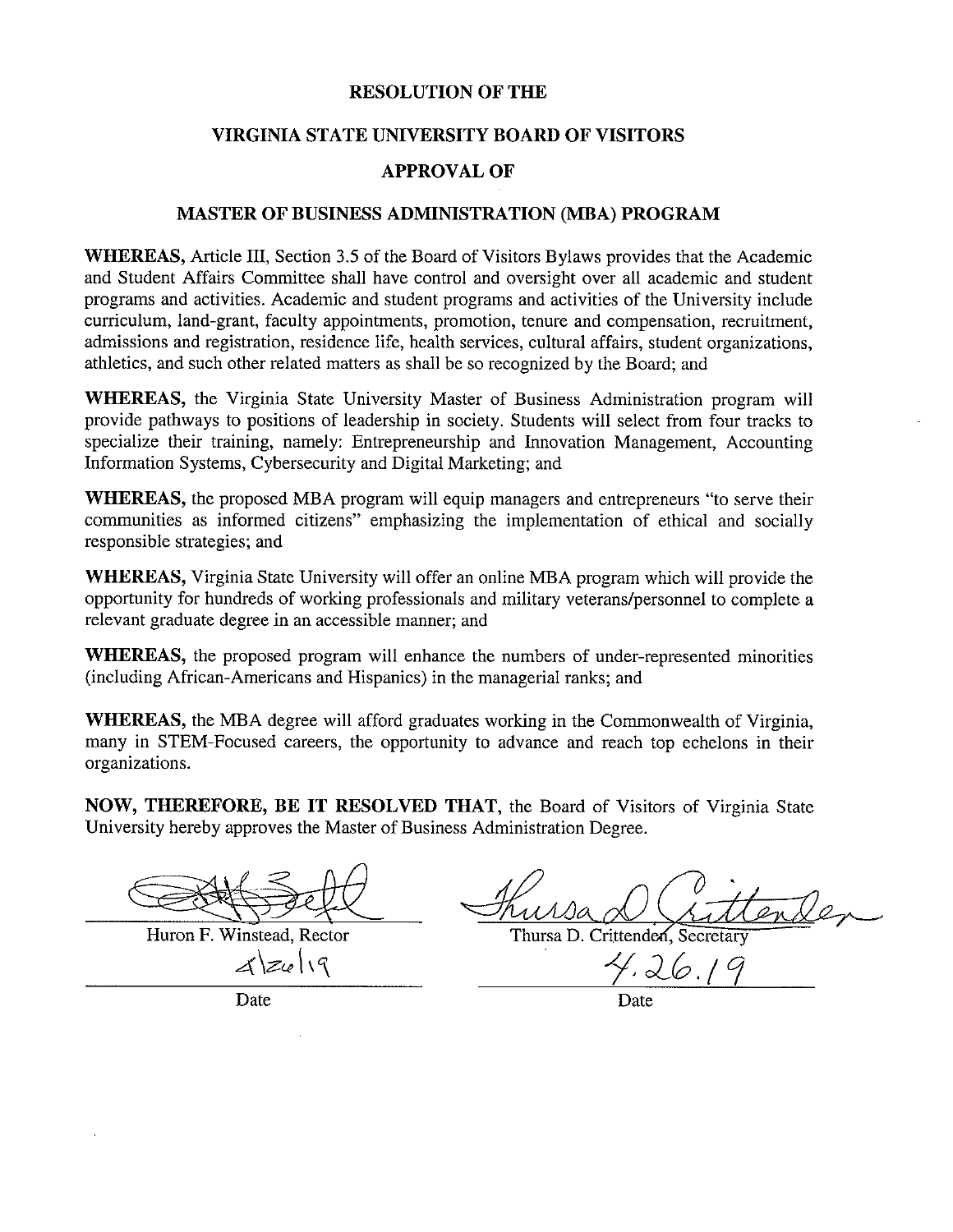#### **VIRGINIA STATE UNIVERSITY BOARD OF VISITORS**

#### **APPROVAL OF**

### **EDUCATIONAL LEADERSHIP AND ADMINISTRATION ED.D. (ONLINE)**

**WHEREAS,** Article III, Section 3.5 of the Board of Visitors Bylaws provides that the Academic and Student Affairs Committee shall have control and oversight over all academic and student programs and activities. Academic and student programs and activities of the University include curriculum, land-grant, faculty appointments, promotion, tenure and compensation, recruitment, admissions and registration, residence life, health services, cultural affairs, student organizations, athletics, and such other related matters as shall be so recognized by the Board; and

**WHEREAS,** VSU is proposing a simple modification to add an online delivery option for the Doctor of Education degree program in Educational Leadership and Administration. The curriculum will remain the same as the face-to-face. It will be a cohort-based, online program requiring 60 credit hours of graduate-level courses, an internship, and an applied dissertation. The program remains the same as the original degree program approved by SCHEY; and

**WHEREAS,** the proposed online delivery method of the Ed.D. in Educational Leadership and Administration is designed to address changes in the educational leadership field and needs in PK-12 education. The changing environment of education is highlighted by critical teacher shortages, the necessity to serve an increasingly diverse group of students through collaboration with communities, rapidly changing technology creating new opportunities for learning, and changing education policy in response to decades of accountability through high stakes testing; and

**WHEREAS,** the most critical rationale for the proposed change centers around the rapidly changing technology creating new opportunities for learning. The past few decades have increased the amount of effort towards successfully integrating technology into the classroom; and

**WHEREAS,** offering the Ed.D. in Educational Leadership and Administration online is needed to ensure VSU remains competitive with degree program offerings of peer institutions. EREAS, offering the Ed.D. in Educational Leadership and Administrative VSU remains competitive with degree program offerings of peer is<br>EREAS, offering the Ed.D. in Educational Leadership and Administrative VSU remains com

**NOW, THEREFORE, BE IT RESOLVED THAT,** the Board of Visitors of Virginia State University hereby approves the Educational Leadership and Administration Ed.D. (Online). **EAS,** offering the Ed.D. in Educational Leadership and Administration online is needed<br>
e VSU remains competitive with degree program offerings of peer institutions.<br> **THEREFORE, BE IT RESOLVED THAT**, the Board of Visito

Date Date Date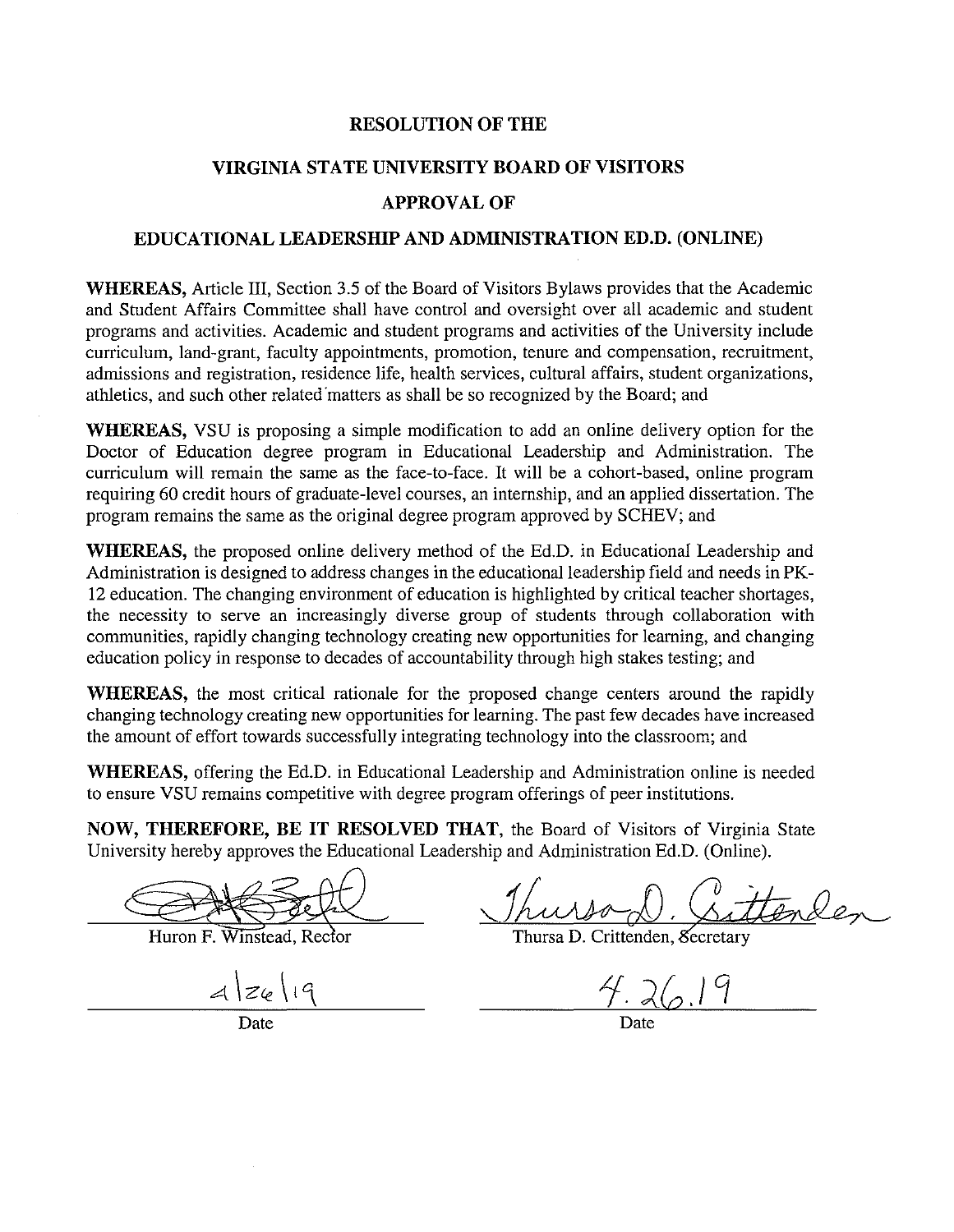#### **VIRGINIA STATE UNIVERSITY BOARD OF VISITORS**

#### **APPROVAL OF**

#### **EDUCATIONAL SPECIALIST (ED.S.)**

**WHEREAS,** Article III, Section 3.5 of the Board of Visitors Bylaws provides that the Academic and Student Affairs Committee shall have control and oversight over all academic and student programs and activities. Academic and student programs and activities of the University include curriculum, land-grant, faculty appointments, promotion, tenure and compensation, recruitment, admissions and registration, residence life, health services, cultural affairs, student organizations, athletics, and such other related matters as shall be so recognized by the Board; and

**WHEREAS,** VSU is proposing an Educational Specialist (Ed.S.) degree program in Educational Administration as an advanced degree of 36 credit hours beyond a Master's Degree; and

**WHEREAS,** the intent of the program is to provide professional opportunities for leaders to meet the continuously changing challenges in education locally, nationally and abroad; and

**WHEREAS,** the proposed program is designed to assist Virginia school district administrators in meeting requirements of Licensure Regulations for School Personnel approved by the Virginia Department of Education; and

**WHEREAS,** the Educational Specialist Degree proposed by Virginia State University will serve as one of the requirements to seek the Principal of Distinction (Level II) Administration and Supervision Prek-12 endorsement as set forth in 8VAC20-232-620(F) of the Licensure Regulations for School Personnel.

**NOW, THEREFORE, BE IT RESOLVED THAT,** the Board of Visitors of Virginia State University hereby approves the Educational Specialist (Ed.S.) degree program in Educational Administration.

Huron F. Winstead, Rector

 $4|z_{6}|$ 19

Thursa D. Crittenden, Secretary

 $7.26.19$ 

Date Date Date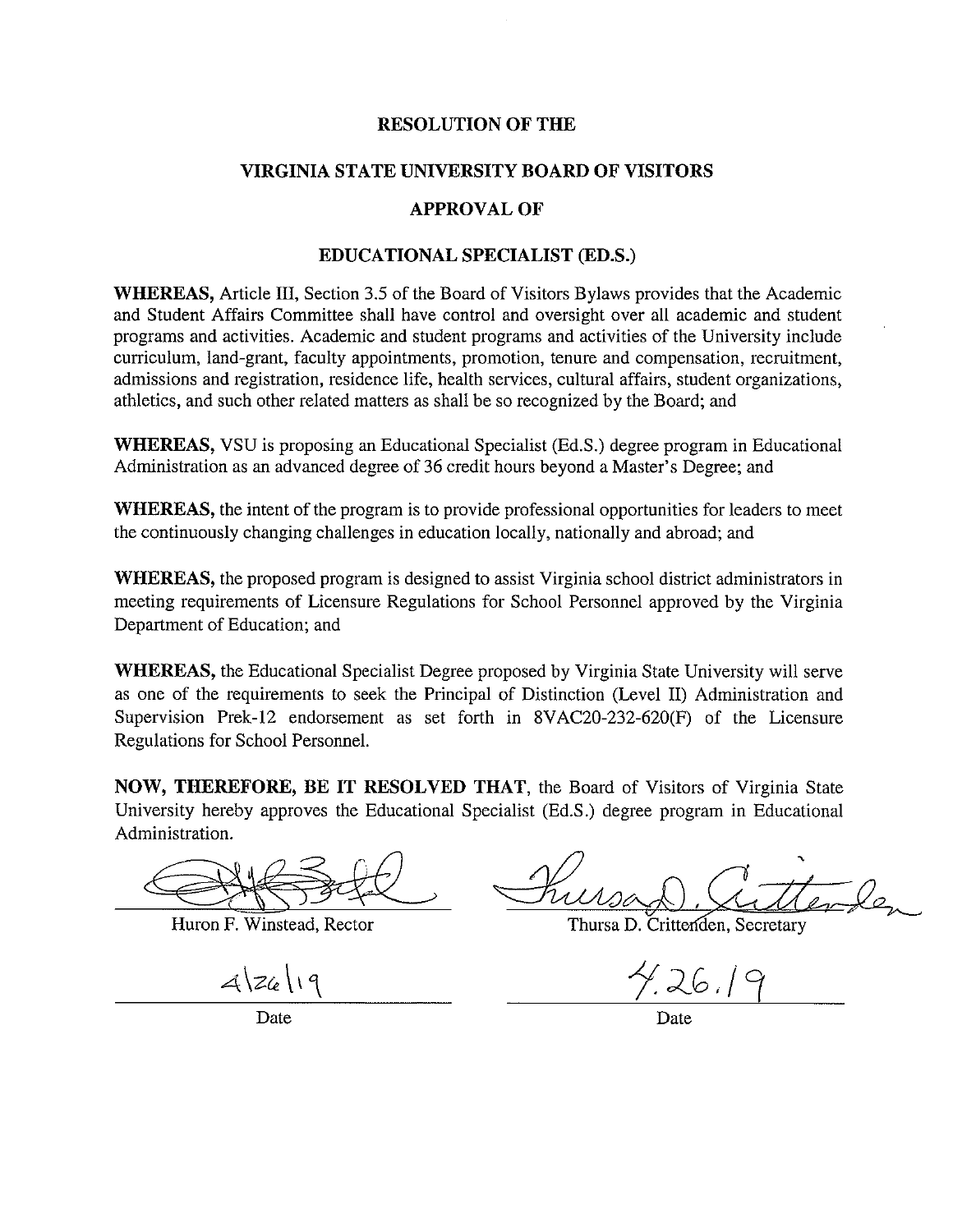## **VIRGINIA STATE UNIVERSITY BOARD OF VISITORS**

## **APPROVAL OF**

## **SPORT MANAGEMENT MAJOR**

**WHEREAS,** Article III, Section 3.5 of the Board of Visitors Bylaws provides that the Academic and Student Affairs Committee shall have control and oversight over all academic and student programs and activities. Academic and student programs and activities of the University include curriculum, land-grant, faculty appointments, promotion, tenure and compensation, recruitment, admissions and registration, residence life, health services, cultural affairs, student organizations, athletics, and such other related matters as shall be so recognized by the Board; and

**WHEREAS,** the proposed BS in Sport Management is to educate students and create an innovative sport management program that will prepare students for employment in the sports industry at the recreational, high school, collegiate and professional levels; and

**WHEREAS,** students will learn to network and communicate within the field and help fulfill the employment gap in the industry in the Commonwealth of Virginia. The program will provide students with a deep understanding of culture, diversity, critical thinking and technological influences; and

**WHEREAS,** graduates of the program will be prepared to obtain entry level employment in communications, facility management, marketing, business, coaching and other various positions from youth sport, high school, collegiate and professional sports teams and governing bodies; and

**WHEREAS,** graduates of the program will be knowledgeable and skilled at working in diverse populations, addressing culture and societal differences. The program will prepare the graduates to work at the local, national and global levels. **IEREAS,** graduates of the program will be knowledgeable and skilled at vulations, addressing culture and societal differences. The program will prevork at the local, national and global levels.<br> **W, THEREFORE, BE IT RESO** 

**NOW, THEREFORE, BE IT RESOLVED THAT,** the Board of Visitors of Virginia State University hereby approves the Sport Management Major.

*1.20.11* 

Date Date Date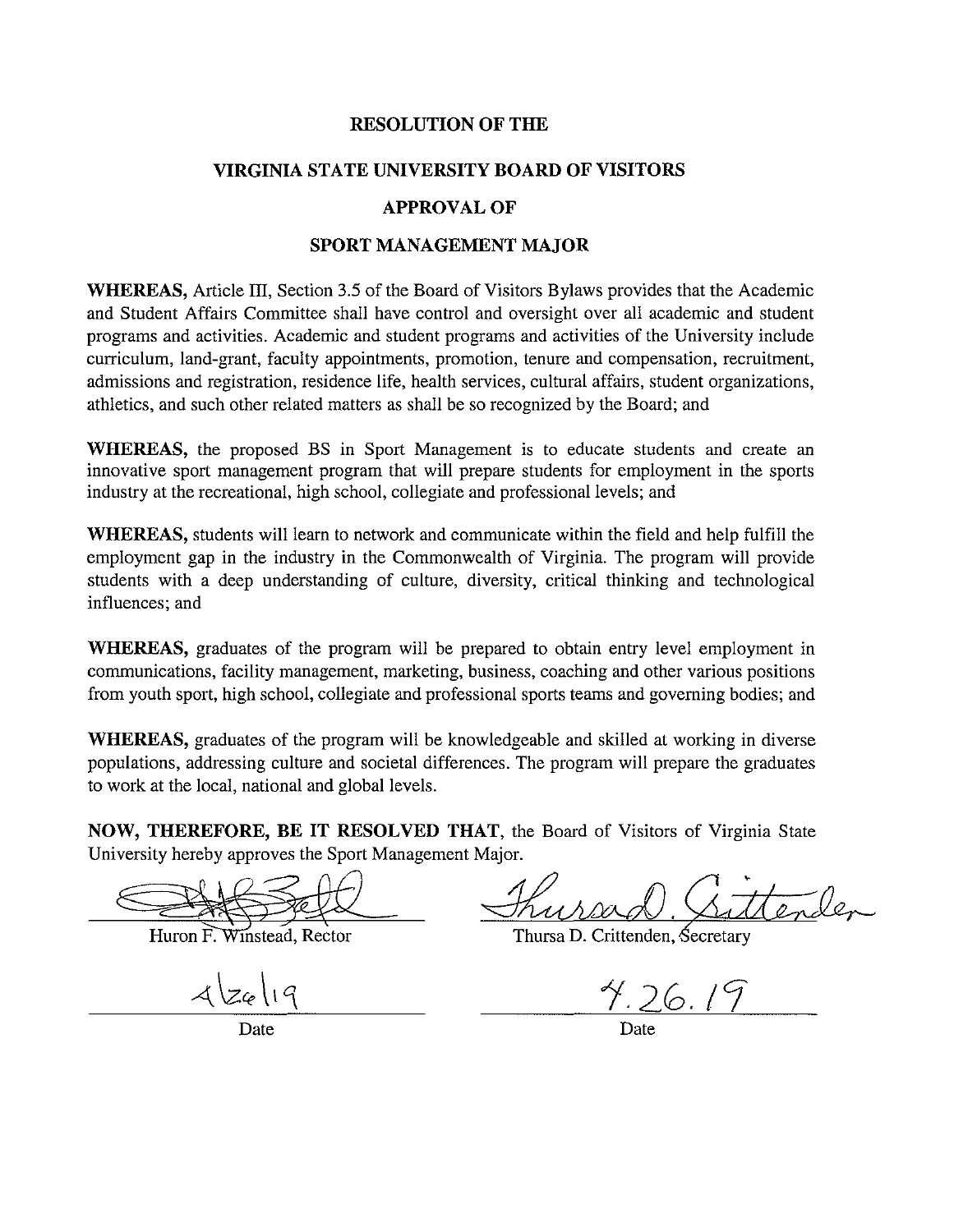#### **VIRGINIA STATE UNIVERSITY BOARD OF VISITORS**

#### **APPROVAL OF**

#### **BACHELOR OF** SCIENCE **DEGREES IN EDUCATION (BSEd)**

**WHEREAS,** Article III, Section 3.5 of the Board of Visitors Bylaws provides that the Academic and Student Affairs Committee shall have control and oversight over all academic and student programs and activities. Academic and student programs and activities of the University include curriculum, land-grant, faculty appointments, promotion, tenure and compensation, recruitment, admissions and registration, residence life, health services, cultural affairs, student organizations, athletics, and such other related matters as shall be so recognized by the Board; and

**WHEREAS,** VSU is proposing four new degree programs in Special Education, Elementary Education, Middle School Education, and Innovative Technology Education. The purpose of the proposed BSEd degree programs are to prepare candidates to serve as Elementary, Middle, and High School Teachers; and

**WHEREAS,** the proposed BSEd degree in Special Education is to prepare pre-service teachers to serve as special education professionals in PK-12 schools. Graduates will be prepared to work in public and private elementary, middle, and high schools. Graduates will be capable of working with diverse learners and adapting instructional programs based on the relevant cultural needs of the students; and

**WHEREAS,** the proposed BSEd degree program in Elementary Education is to prepare pre-service teachers to serve as elementary teachers in P-6 schools. Graduates will be prepared to work in public and private primary/elementary schools. Graduates will be capable of working with culturally diverse learners and adapting instructional programs based on students' social and emotional needs; and

**WHEREAS,** the proposed BSEd degree program in Middle School Education is to prepare pre-service teachers to serve as teachers in 6-8 grade schools. Students will be exposed to multiple and varied teaching situations in which they work with children and adolescents. Students will be trained to assess students' progress and plan for the needs of diverse learners and be prepared to work in public and private middle schools; and

**WHEREAS,** the proposed BSEd degree program in Innovative Technology Education (ITE) will prepare candidates to help students acquire challenging academic, technical, and employability skills needed to succeed in postsecondary education and in-demand careers. Graduates will be prepared to work in public and private schools in Innovative Technology Education programs that seek to improve the education of children and youth in technology.

**NOW, THEREFORE, BE IT RESOLVED THAT,** the Board of Visitors of Virginia State University hereby approves the Bachelor of Science Degrees in Education (BSEd).

Huron F-Winstead Rector

Thursa D. Gitterder Thursa D. Crittenden, Secretary

 $\frac{4 |z_{i\ell}| |q}{\gamma \sqrt{26.19}}$ 

Date Date Date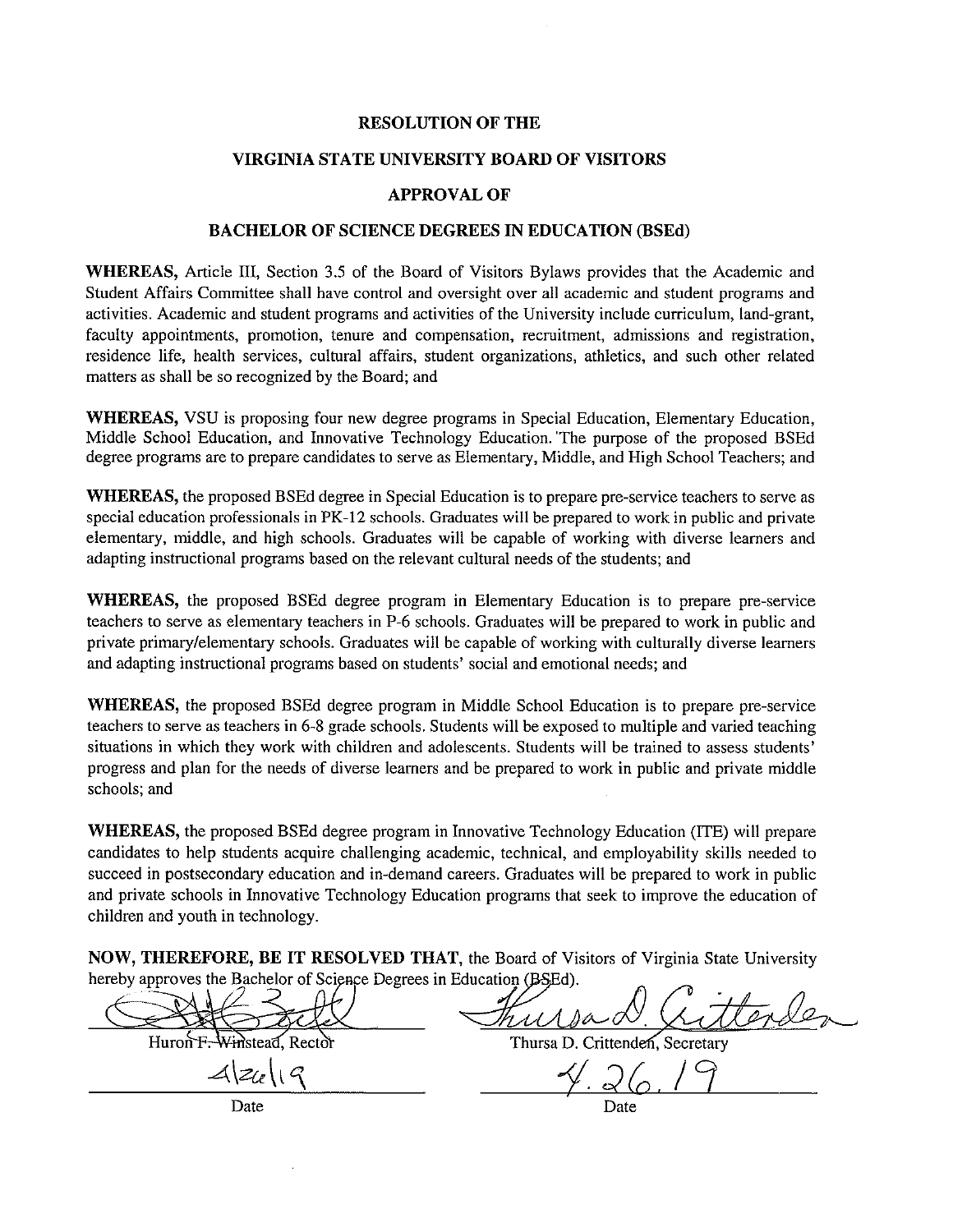## **VIRGINIA STATE UNIVERSITY HONORARY DEGREE RESOLUTION**

## **FOR: Lashrecse Aird, Virginia General Assembly Delegate**

WHEREAS, Lashrecse Aird was elected in November 2015 to represent the 63<sup>rd</sup> District, which includes all of the City of Petersburg, parts of the City of Hopewell, Chesterfield, Dinwiddie and Prince George County. She holds the special distinction of being the youngest woman ever elected to the Virginia House of Delegates. During the 2016 General Assembly Session, Delegate Aird was appointed to serve on the General Laws; Health, Welfare and Institutions; and Appropriations committees.

**WHEREAS,** Lashrecse Aird successfully sponsored and supported legislation to improve education, health care and workforce and economic development.

**WHEREAS,** Lashrecse Aird's service is guided by her allegiance to the citizens she represents and her devotion to improving their quality of life. In her first legislative session, she successfully sponsored and supported legislation to improve education, health care and workforce and economic development.

WHEREAS, Lashrecse Aird currently chairs the 4<sup>th</sup> Congressional District Committee for the Democratic Party of Virginia. She also chairs the Petersburg Democratic Committee, and is a former member of the Petersburg Planning Commission and the Governor's Council on Women.

**WHEREAS,** Lashrecse Aird earned her undergraduate degree from Virginia State University in 2008. She is a graduate of the American Council on Education Virginia Network for Women in Higher Education's Senior Leadership Seminar, and a graduate of Virginia Commonwealth University's Minority Political Leadership Institute.

**NOW, THEREFORE, BE IT RESOLVED** the Honorary Doctoral Degree shall be awarded to Lashrecse Aird.

**BE IT FURTHER RESOLVED** that a suitable copy of this resolution be prepared and presented for Lashrecse Aird.

Huron F. Winstead. Rector

 $4|z_{6}|^{19}$ 

~~~~ **Thursa D. Crittende.(secretarY** 

 $7.26.19$ 

**Date Date**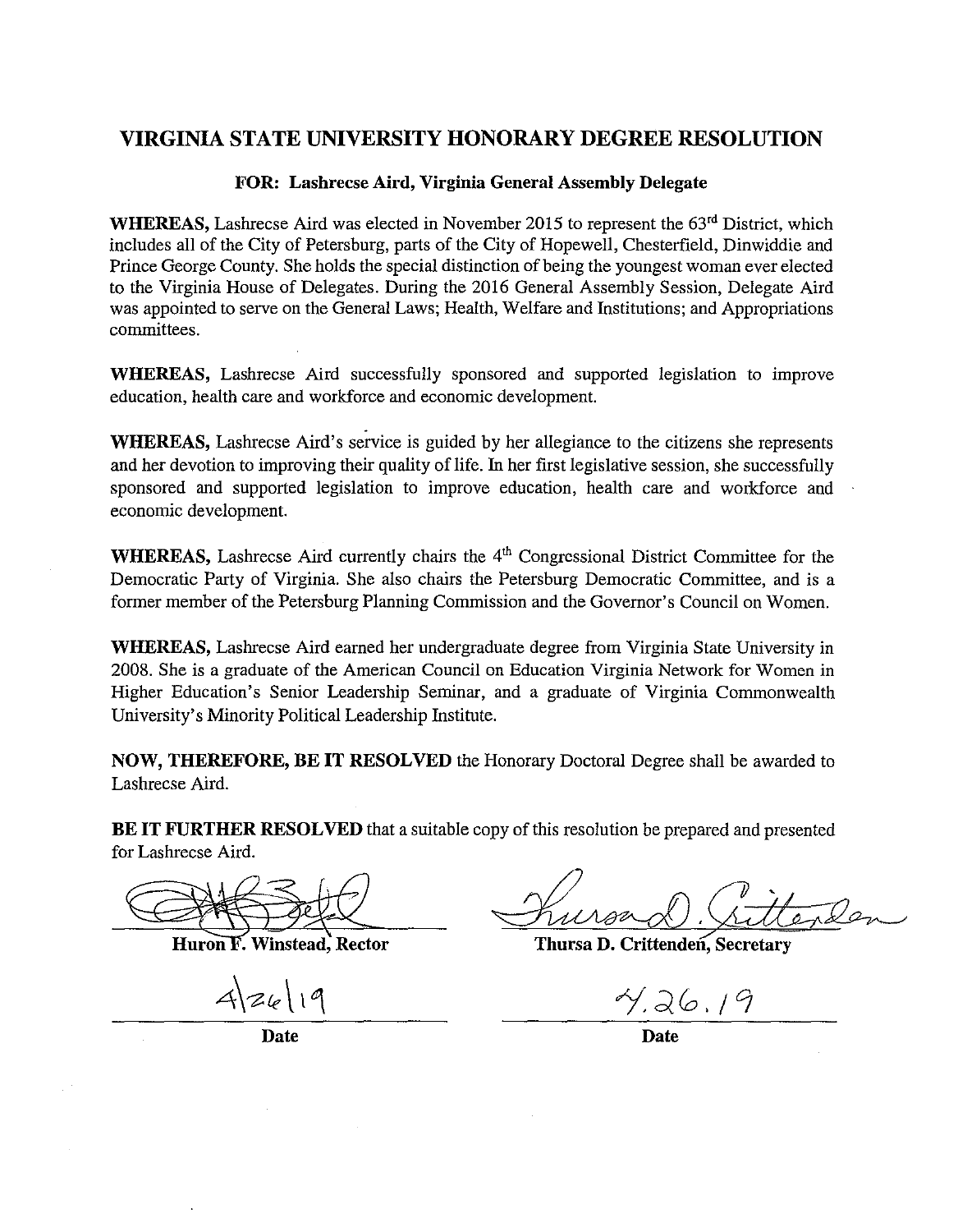## **VIRGINIA STATE UNIVERSITY HONORARY DEGREE RESOLUTION**

## **FOR: Lucy McBath, Congresswoman for Georgia's 6<sup>th</sup> District**

**WHERAS,** Lucy McBath was elected in November 2018 to the United States House of Representatives, Georgia, 6'h District. She won the election by a 1 percent margin, becoming the first Democratic candidate to win the district since it was re-drawn in 1993.

**WHEREAS,** Lucy McBath worked as a national spokeswoman for Everytown for Gun Safety before running for Congress. She lost her son to an issue related to gun violence. Losing her son in such a senseless way fueled her lifelong commitment to community activism and the importance of political engagement.

**WHEREAS,** Lucy McBath joined Moms Demand Action for Gun Sense in America and started her career in politics in 2016 when she served as a surrogate for the Hillary Clinton for President campaign as one of the "Mothers of The Movement." She lobbies Georgia's Congressional, State House and State Senate delegations to enact common sense gun violence prevention laws that save lives.

**WHEREAS,** Lucy McBath is the recipient of the Chairman's Award of the Georgia Democratic Party in 2017, "Mother of the Year 2016" by VH1 Television, voted as one of Refinery29's 26 National Treasures, and EMILY's List Honoree.

**WHEREAS,** Lucy McBath earned her B.A. degree in political science from Virginia State University in 1982.

**NOW, THEREFORE, BE IT RESOLVED** the Honorary Doctoral Degree shall be awarded to Lucy McBath.

**BE IT FURTHER RESOLVED** that a suitable copy of this resolution be prepared and presented for Lucy McBath.

Huron F. Winstead. Rector

 $4|26|19$ 

 $Mussa0,$ Suttender

**Thursa D. Crittenden,** 

 $7.26.19$ 

**Date Date**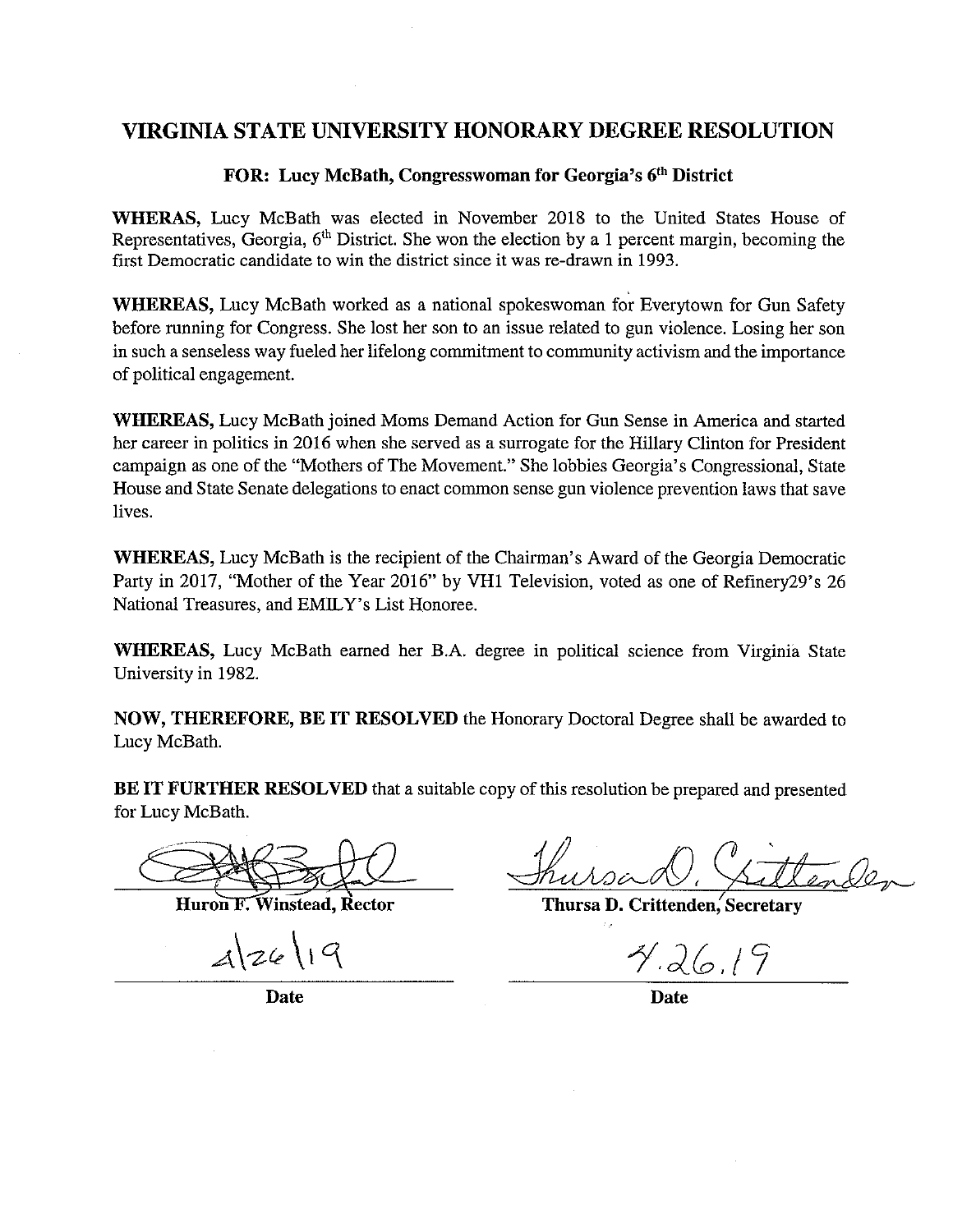## **VIRGINIA STATE UNIVERSITY HONORARY DEGREE RESOLUTION**

## **FOR: Jennifer Leigh McClellan, Virginia State Senator**

**WHEREAS,** Jennifer **L.** McClellan was elected to the Virginia State Senate, where she served on the Agriculture, Conservation and Natural Resources, Local Government, and Transportation Committees. She also chaired the Dr. Martin Luther King, Jr. Memorial Commission, and served on the Virginia Indian Commemorative Commission and the Task Force on the Preservation of the History of Former Enslaved African Americans.

WHEREAS, Jennifer L. McClellan served as representative for the 71<sup>st</sup> District in the House of Delegates of Virginia, where she served on the House Education, Commerce and labor, and Courts of Justice Committees, and the Virginia Conflict of Interest and Ethics Advisory Council. She also served as a super delegate at the 2009 Democratic National Convention, and served as vice chair of the Democratic Party of Virginia.

**WHEREAS,** Jennifer L. McClellan is an Assistant General Counsel at Verizon Communications. She is a member of the Virginia Bar Association (VBA) Board of Governors, the Virginia State Bar, Metropolitan Women's Bar Association, the Richmond Bar Association, and the Oliver Hill/Samuel Tucker Bar Association. She previously served on the Virginia State Bar's Diversity Conference, Young Lawyers Conference (Past President) and Corporate Counsel Section (past Chair), and as Vice Chair of the VBA Pro Bono Task Force.

**WHEREAS,** Jennifer L. McClellan during her tenure in the General Assembly, served as a member of Governor Ralph Northam's Transition Committee, Chair of Governor McAuliffe's Transition Team, and a member of Governor McDonnell's Domestic Violence Prevention and Response Advisory Board, Governor Kaine's Poverty Reduction Task Force and Commission on Sexual Violence, and the Civil Rights Memorial Commission.

**WHEREAS,** Jennifer **L.** McClellan earned her B.A. degree from the University of Richmond in 1994, and her **J.D.** degree from the University of Virginia in 1997.

**NOW, THEREFORE, BE IT RESOLVED** the Honorary Doctoral Degree shall be awarded to Jennifer L. McClellan. OW, THEREFORE, BE IT RESOLVED the Honorary Doctoral Dennifer L. McClellan.<br>
E IT FURTHER RESOLVED that a suitable copy of this resolution be<br>
ennifer L. McClellan.<br>
Huron F. Winstead, Rector<br>
Thursa D. Crittend<br>
Date Date

**BE IT FURTHER RESOLVED** that a suitable copy of this resolution be prepared and presented for Jennifer **L.** McClellan.